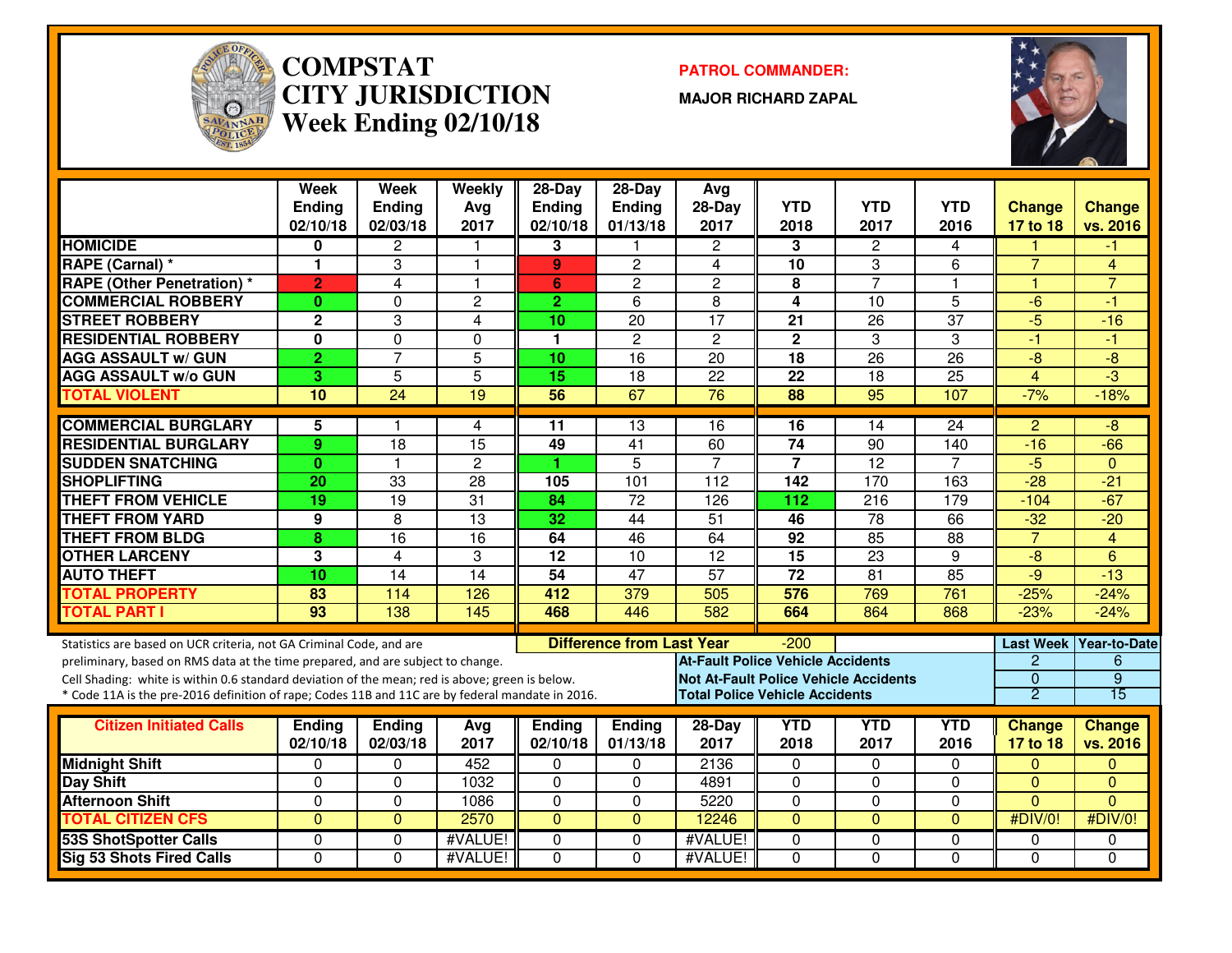

#### **COMPSTAT PRECINCT COMMANDER: NORTH PRECINCTWeek Ending 02/10/18**

**CAPT. CARY HILL**



|                                                                                                                                                                                                                                                                                                                                                               | <b>Week</b><br><b>Ending</b><br>02/10/18 | <b>Week</b><br><b>Ending</b><br>02/03/18 | Weekly<br>Avg<br>2017   | $28-Day$<br><b>Ending</b><br>02/10/18 | $28-Day$<br>Ending<br>01/13/18   | Avg<br>$28-Day$<br>2017                                                                                                           | <b>YTD</b><br>2018 | <b>YTD</b><br>2017      | <b>YTD</b><br>2016 | Change<br>17 to 18                    | <b>Change</b><br>vs. 2016                       |
|---------------------------------------------------------------------------------------------------------------------------------------------------------------------------------------------------------------------------------------------------------------------------------------------------------------------------------------------------------------|------------------------------------------|------------------------------------------|-------------------------|---------------------------------------|----------------------------------|-----------------------------------------------------------------------------------------------------------------------------------|--------------------|-------------------------|--------------------|---------------------------------------|-------------------------------------------------|
| <b>HOMICIDE</b>                                                                                                                                                                                                                                                                                                                                               | 0                                        | 0                                        | $\mathbf{0}$            |                                       |                                  | $\Omega$                                                                                                                          | 1                  | $\Omega$                | $\Omega$           |                                       |                                                 |
| <b>RAPE (Carnal) *</b>                                                                                                                                                                                                                                                                                                                                        | 0                                        | $\mathbf 1$                              | $\mathbf 0$             | $\mathbf{1}$                          | $\Omega$                         | $\mathbf{1}$                                                                                                                      | $\mathbf{1}$       | $\mathbf 0$             | 1                  | $\overline{\mathbf{1}}$               | $\Omega$                                        |
| <b>RAPE (Other Penetration) *</b>                                                                                                                                                                                                                                                                                                                             | $\bf{0}$                                 | 1                                        | 0                       | 1                                     | 0                                | $\Omega$                                                                                                                          | $\mathbf{1}$       | $\mathbf{1}$            | 1                  | $\mathbf{0}$                          | $\Omega$                                        |
| <b>COMMERCIAL ROBBERY</b>                                                                                                                                                                                                                                                                                                                                     | $\mathbf{0}$                             | $\Omega$                                 | $\Omega$                | $\bf{0}$                              | 1                                | -1                                                                                                                                | $\mathbf 0$        | $\overline{\mathbf{1}}$ | $\overline{2}$     | $-1$                                  | $-2$                                            |
| <b>STREET ROBBERY</b>                                                                                                                                                                                                                                                                                                                                         | 1                                        | $\overline{c}$                           | $\mathbf{1}$            | 6                                     | $\overline{7}$                   | 6                                                                                                                                 | 11                 | 15                      | 13                 | $-4$                                  | $-2$                                            |
| <b>RESIDENTIAL ROBBERY</b>                                                                                                                                                                                                                                                                                                                                    | 0                                        | $\Omega$                                 | 0                       | 0                                     | $\Omega$                         | $\Omega$                                                                                                                          | 0                  | 0                       | $\Omega$           | $\mathbf{0}$                          | $\Omega$                                        |
| <b>AGG ASSAULT w/ GUN</b>                                                                                                                                                                                                                                                                                                                                     | 1                                        | $\overline{\mathbf{1}}$                  | $\mathbf{1}$            | $\overline{2}$                        | $\overline{2}$                   | $\overline{\mathbf{4}}$                                                                                                           | $\overline{3}$     | $\overline{9}$          | $\overline{6}$     | $-\overline{6}$                       | $-3$                                            |
| <b>AGG ASSAULT w/o GUN</b>                                                                                                                                                                                                                                                                                                                                    | 1                                        | 4                                        | $\overline{c}$          | 5                                     | 5                                | 6                                                                                                                                 | 8                  | 8                       | 11                 | $\overline{0}$                        | $\overline{\cdot}$                              |
| <b>TOTAL VIOLENT</b>                                                                                                                                                                                                                                                                                                                                          | 3                                        | 9                                        | $\overline{5}$          | $\overline{16}$                       | $\overline{16}$                  | $\overline{20}$                                                                                                                   | $\overline{25}$    | $\overline{34}$         | $\overline{34}$    | $-26%$                                | $-26%$                                          |
| <b>COMMERCIAL BURGLARY</b>                                                                                                                                                                                                                                                                                                                                    | 0                                        | 0                                        | 1                       |                                       | 3                                | 5                                                                                                                                 | $\mathbf{2}$       | 5                       | $\overline{c}$     | -3                                    | $\Omega$                                        |
| <b>RESIDENTIAL BURGLARY</b>                                                                                                                                                                                                                                                                                                                                   | $\mathbf{1}$                             | $\overline{2}$                           | $\overline{c}$          | $\overline{5}$                        | $\overline{5}$                   | $\overline{7}$                                                                                                                    | 9                  | 8                       | 20                 | $\overline{1}$                        | $-11$                                           |
| <b>SUDDEN SNATCHING</b>                                                                                                                                                                                                                                                                                                                                       | $\bf{0}$                                 | $\Omega$                                 | $\mathbf{1}$            | $\mathbf{0}$                          | $\overline{c}$                   | 4                                                                                                                                 | $\overline{2}$     | $\overline{7}$          | 5                  | $-5$                                  | $-3$                                            |
| <b>SHOPLIFTING</b>                                                                                                                                                                                                                                                                                                                                            | 5                                        | 4                                        | 3                       | 17                                    | $\overline{12}$                  | 14                                                                                                                                | $\overline{24}$    | $\overline{21}$         | $\overline{21}$    | $\overline{3}$                        | $\overline{3}$                                  |
| <b>THEFT FROM VEHICLE</b>                                                                                                                                                                                                                                                                                                                                     | 4                                        | 3                                        | $\overline{7}$          | 18                                    | 13                               | 30                                                                                                                                | 22                 | 56                      | 56                 | $-34$                                 | $-34$                                           |
| <b>THEFT FROM YARD</b>                                                                                                                                                                                                                                                                                                                                        | 3                                        | $\overline{2}$                           | $\overline{4}$          | 8                                     | 9                                | $\overline{15}$                                                                                                                   | $\overline{11}$    | 26                      | $\overline{26}$    | $-15$                                 | $-15$                                           |
| <b>THEFT FROM BLDG</b>                                                                                                                                                                                                                                                                                                                                        | $\overline{2}$                           | $\overline{6}$                           | $\overline{\mathbf{4}}$ | $\overline{20}$                       | 15                               | $\overline{17}$                                                                                                                   | 29                 | $\overline{27}$         | $\overline{25}$    | $\overline{2}$                        | $\overline{4}$                                  |
| <b>OTHER LARCENY</b>                                                                                                                                                                                                                                                                                                                                          | $\bf{0}$                                 | $\overline{1}$                           | $\mathbf{1}$            | 1                                     | 3                                | 3                                                                                                                                 | 3                  | 3                       | $\overline{5}$     | $\mathbf{0}$                          | $-2$                                            |
| <b>AUTO THEFT</b>                                                                                                                                                                                                                                                                                                                                             | $\mathbf 2$                              | $\overline{2}$                           | 3                       | 9                                     | 8                                | $\overline{13}$                                                                                                                   | $\overline{12}$    | $\overline{20}$         | $\overline{19}$    | $-8$                                  | $-7$                                            |
| <b>TOTAL PROPERTY</b>                                                                                                                                                                                                                                                                                                                                         | $\overline{17}$                          | $\overline{20}$                          | $\overline{27}$         | 79                                    | $\overline{70}$                  | 108                                                                                                                               | $\frac{114}{114}$  | 173                     | 179                | $-34%$                                | $-36%$                                          |
| <b>TOTAL PART I</b>                                                                                                                                                                                                                                                                                                                                           | $\overline{20}$                          | 29                                       | 32                      | 95                                    | 86                               | 127                                                                                                                               | 139                | $\overline{207}$        | 213                | $-33%$                                | $-35%$                                          |
| Statistics are based on UCR criteria, not GA Criminal Code, and are<br>preliminary, based on RMS data at the time prepared, and are subject to change.<br>Cell Shading: white is within 0.6 standard deviation of the mean; red is above; green is below.<br>* Code 11A is the pre-2016 definition of rape; Codes 11B and 11C are by federal mandate in 2016. |                                          |                                          |                         |                                       | <b>Difference from Last Year</b> | <b>At-Fault Police Vehicle Accidents</b><br><b>Not At-Fault Police Vehicle Accidents</b><br><b>Total Police Vehicle Accidents</b> | -68                |                         |                    | 0<br>$\overline{0}$<br>$\overline{0}$ | Last Week   Year-to-Date<br>$\overline{2}$<br>3 |
| <b>Citizen Initiated Calls</b>                                                                                                                                                                                                                                                                                                                                | Week<br><b>Ending</b><br>02/10/18        | <b>Week</b><br><b>Ending</b><br>02/03/18 | Weekly<br>Avg<br>2017   | $28-Day$<br><b>Ending</b><br>02/10/18 | $28-Day$<br>Ending<br>01/13/18   | Avg<br>$28-Day$<br>2017                                                                                                           | <b>YTD</b><br>2018 | <b>YTD</b><br>2017      | <b>YTD</b><br>2016 | Change<br>17 to 18                    | <b>Change</b><br>vs. 2016                       |
| <b>Midnight Shift</b>                                                                                                                                                                                                                                                                                                                                         | $\mathbf 0$                              | 0                                        | $\overline{121}$        | 0                                     | 0                                | 484                                                                                                                               | 0                  | $\mathbf 0$             | 0                  | $\mathbf{0}$                          | $\Omega$                                        |
| <b>Day Shift</b>                                                                                                                                                                                                                                                                                                                                              | $\mathbf 0$                              | $\mathbf 0$                              | 233                     | $\Omega$                              | $\mathbf 0$                      | 931                                                                                                                               | $\mathbf 0$        | $\mathbf 0$             | 0                  | $\Omega$                              | $\Omega$                                        |
| <b>Afternoon Shift</b>                                                                                                                                                                                                                                                                                                                                        | $\mathbf 0$                              | $\Omega$                                 | 252                     | $\Omega$                              | $\mathbf 0$                      | 1010                                                                                                                              | 0                  | $\mathbf 0$             | 0                  | $\Omega$                              | $\Omega$                                        |
| <b>TOTAL CITIZEN CFS</b>                                                                                                                                                                                                                                                                                                                                      | $\Omega$                                 | $\Omega$                                 | 606                     | $\Omega$                              | $\Omega$                         | 2425                                                                                                                              | $\Omega$           | $\Omega$                | $\Omega$           | #DIV/0!                               | #DIV/0!                                         |
| <b>53S ShotSpotter Calls</b>                                                                                                                                                                                                                                                                                                                                  | $\Omega$                                 | $\Omega$                                 | #VALUE!                 | $\Omega$                              | $\Omega$                         | #VALUE!                                                                                                                           | 0                  | 0                       | $\Omega$           | 0                                     | 0                                               |
| Sig 53 Shots Fired Calls                                                                                                                                                                                                                                                                                                                                      | $\mathbf 0$                              | $\Omega$                                 | #VALUE!                 | $\Omega$                              | $\Omega$                         | #VALUE!                                                                                                                           | $\Omega$           | $\Omega$                | $\Omega$           | $\Omega$                              | $\Omega$                                        |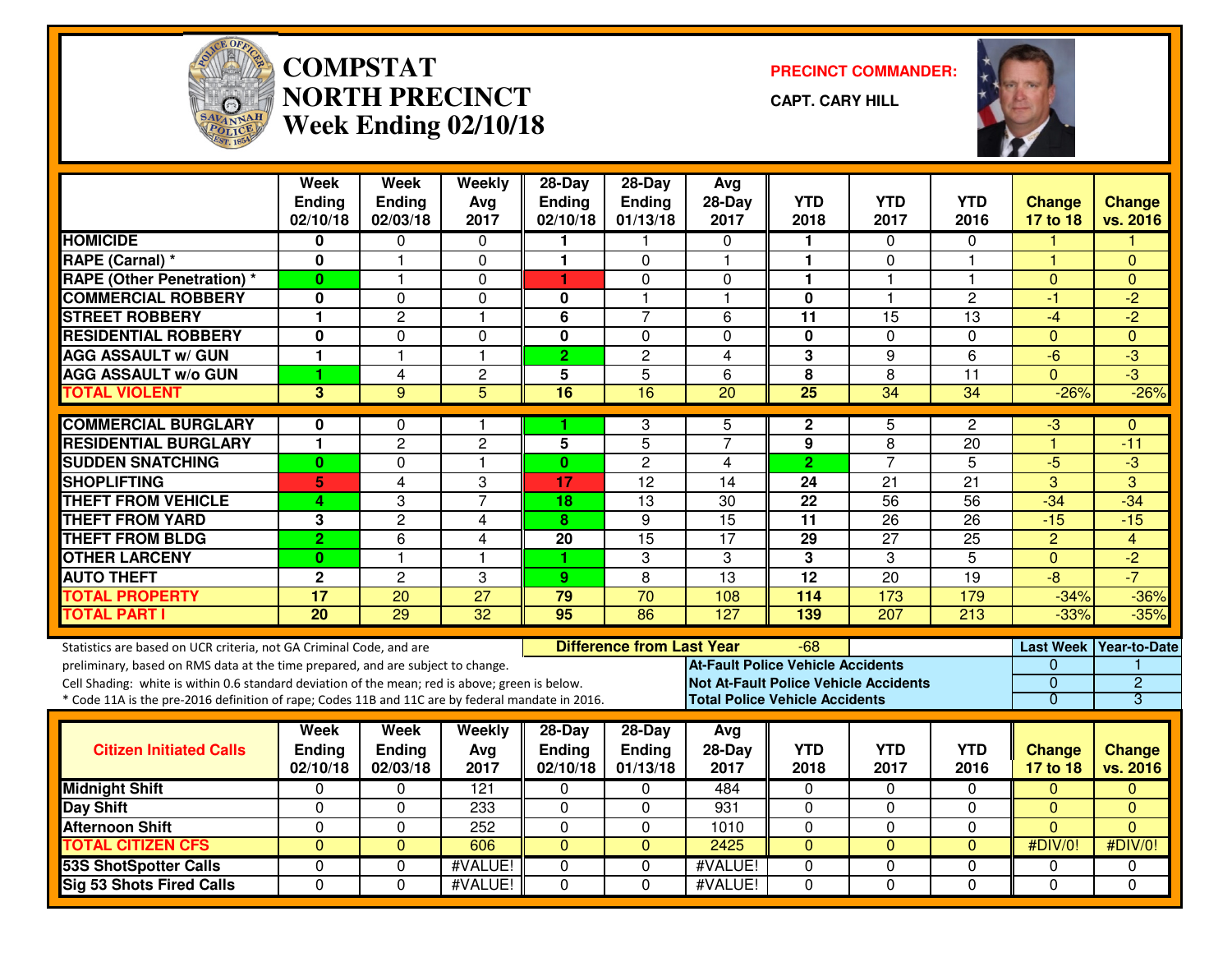# **BEAT 21 North PrecinctWeek Ending 02/10/18**

|                                   |               |                | <b>Last 4 Weeks</b> |               | 28 Days        | 28 Day  |                |                |                |               |                |
|-----------------------------------|---------------|----------------|---------------------|---------------|----------------|---------|----------------|----------------|----------------|---------------|----------------|
|                                   | <b>Ending</b> | Ending         | <b>Ending</b>       | <b>Ending</b> | <b>Ending</b>  | Average | <b>YTD</b>     | <b>YTD</b>     | <b>YTD</b>     | <b>Change</b> | <b>Change</b>  |
|                                   | 01/20/17      | 01/27/18       | 02/03/18            | 02/10/18      | 02/10/18       | 2017    | 2018           | 2017           | 2016           | 17 to 18      | vs. 2016       |
| <b>HOMICIDE</b>                   | 0             | $\Omega$       | $\Omega$            | $\Omega$      | $\Omega$       | 0.0     | $\Omega$       | $\Omega$       | $\Omega$       | $\Omega$      | $\Omega$       |
| RAPE (Carnal) *                   | $\Omega$      | $\Omega$       | $\Omega$            | $\Omega$      | $\Omega$       | 0.1     | $\Omega$       | $\Omega$       | $\Omega$       | $\Omega$      | $\Omega$       |
| <b>RAPE (Other Penetration) *</b> | $\Omega$      | $\Omega$       | $\Omega$            | $\Omega$      | $\Omega$       | 0.0     | $\Omega$       | $\Omega$       | $\Omega$       | $\Omega$      | $\Omega$       |
| <b>COMMERCIAL ROBBERY</b>         | $\Omega$      | $\Omega$       | $\mathbf{0}$        | $\Omega$      | $\Omega$       | 0.1     | $\Omega$       | $\Omega$       | $\Omega$       | $\Omega$      | $\Omega$       |
| <b>STREET ROBBERY</b>             | $\Omega$      | $\Omega$       | $\Omega$            | $\Omega$      | $\Omega$       | 0.2     | $\Omega$       | $\Omega$       | $\Omega$       | $\Omega$      | $\Omega$       |
| <b>RESIDENTIAL ROBBERY</b>        | 0             | $\Omega$       | $\Omega$            | $\Omega$      | $\Omega$       | 0.0     | 0              | $\Omega$       | 0              | $\Omega$      | $\Omega$       |
| <b>AGG ASSAULT w/ GUN</b>         | $\Omega$      | $\Omega$       | $\mathbf{0}$        | $\Omega$      | $\Omega$       | 0.2     | $\Omega$       | 1              | $\Omega$       | -1            | $\Omega$       |
| <b>AGG ASSAULT W/o GUN</b>        | 0             | $\Omega$       | $\mathbf{0}$        | $\Omega$      | $\Omega$       | 0.2     | 1              | $\mathbf{1}$   | 2              | $\Omega$      | -1             |
| <b>TOTAL VIOLENT</b>              | $\mathbf{0}$  | $\Omega$       | $\Omega$            | $\Omega$      | $\Omega$       | 0.7     | 1              | $\overline{2}$ | $\overline{2}$ | $-50%$        | $-50%$         |
| <b>COMMERCIAL BURGLARY</b>        | $\Omega$      | $\Omega$       | $\Omega$            | $\Omega$      | $\Omega$       | 0.2     | $\Omega$       | $\Omega$       | $\Omega$       | $\mathbf{0}$  | $\Omega$       |
| <b>RESIDENTIAL BURGLARY</b>       | $\Omega$      | $\Omega$       | $\Omega$            | $\Omega$      | $\Omega$       | 1.1     | $\mathbf{1}$   | $\overline{2}$ | $\overline{2}$ | $-1$          | $-1$           |
| <b>SUDDEN SNATCHING</b>           | $\Omega$      | $\Omega$       | $\mathbf{0}$        | $\Omega$      | $\Omega$       | 0.1     | $\Omega$       | $\Omega$       | 0              | $\Omega$      | $\Omega$       |
| <b>SHOPLIFTING</b>                | 0             | $\Omega$       | $\mathbf 0$         | $\Omega$      | $\Omega$       | 0.2     | $\mathbf{1}$   | $\mathbf{0}$   | $\Omega$       | н             | 1              |
| <b>THEFT FROM VEHICLE</b>         | $\mathbf{1}$  | $\mathbf{1}$   | $\overline{2}$      | $\Omega$      | 4              | 2.8     | 4              | 5              | 2              | $-1$          | $\overline{c}$ |
| <b>THEFT FROM YARD</b>            | $\mathbf{1}$  | $\Omega$       | $\mathbf{0}$        | $\Omega$      | $\mathbf{1}$   | 1.2     | $\mathbf{1}$   | 0              | 3              | 1             | $-2$           |
| <b>THEFT FROM BLDG</b>            | $\mathbf{1}$  | $\mathbf{1}$   | 3                   | $\Omega$      | 5              | 3.0     | 5              | 2              | 3              | 3             | $\overline{2}$ |
| <b>OTHER LARCENY</b>              | 0             | $\Omega$       | $\Omega$            | $\Omega$      | $\Omega$       | 0.2     | 0              | $\mathbf{1}$   | $\Omega$       | -1            | $\Omega$       |
| <b>AUTO THEFT</b>                 | $\Omega$      | $\Omega$       | $\mathbf{1}$        | 1             | $\overline{2}$ | 1.1     | $\overline{2}$ | 1              | $\Omega$       | 4             | $\overline{2}$ |
| <b>TOTAL PROPERTY</b>             | 3             | $\overline{2}$ | 6                   | $\mathbf{1}$  | 12             | 9.7     | 14             | 11             | 10             | 27%           | 40%            |
| <b>TOTAL PART I</b>               | 3             | $\overline{2}$ | 6                   | 1             | 12             | 10.4    | 15             | 13             | 12             | 15%           | 25%            |

 **Difference from Last Year**<sup>2</sup>

Statistics are based on UCR criteria, not GA Criminal Code.

|                                 | Week          | Week          | Week          | Week                           | 28 Davs | 28 Day     |            |            |            |               |                     |
|---------------------------------|---------------|---------------|---------------|--------------------------------|---------|------------|------------|------------|------------|---------------|---------------------|
| <b>Shots Fired Calls</b>        | <b>Endina</b> | <b>Endina</b> | <b>Ending</b> | <b>Ending</b>                  | Endina  | Average II | <b>YTD</b> | <b>YTD</b> | <b>YTD</b> | <b>Change</b> | <b>Change</b>       |
|                                 | 01/20/18      | 01/27/18      |               | 02/03/18   02/10/18   02/10/18 |         | 2017       | 2018       | 2017       | 2016       |               | 17 to 18   vs. 2016 |
| <b>153S ShotSpotter Calls</b>   |               |               |               |                                |         | #VALUE!    |            |            |            | #DIV/0!       | #DIV/0!             |
| <b>Sig 53 Shots Fired Calls</b> |               |               |               |                                |         | #VALUE!    |            |            |            | #DIV/0!       | #DIV/0!             |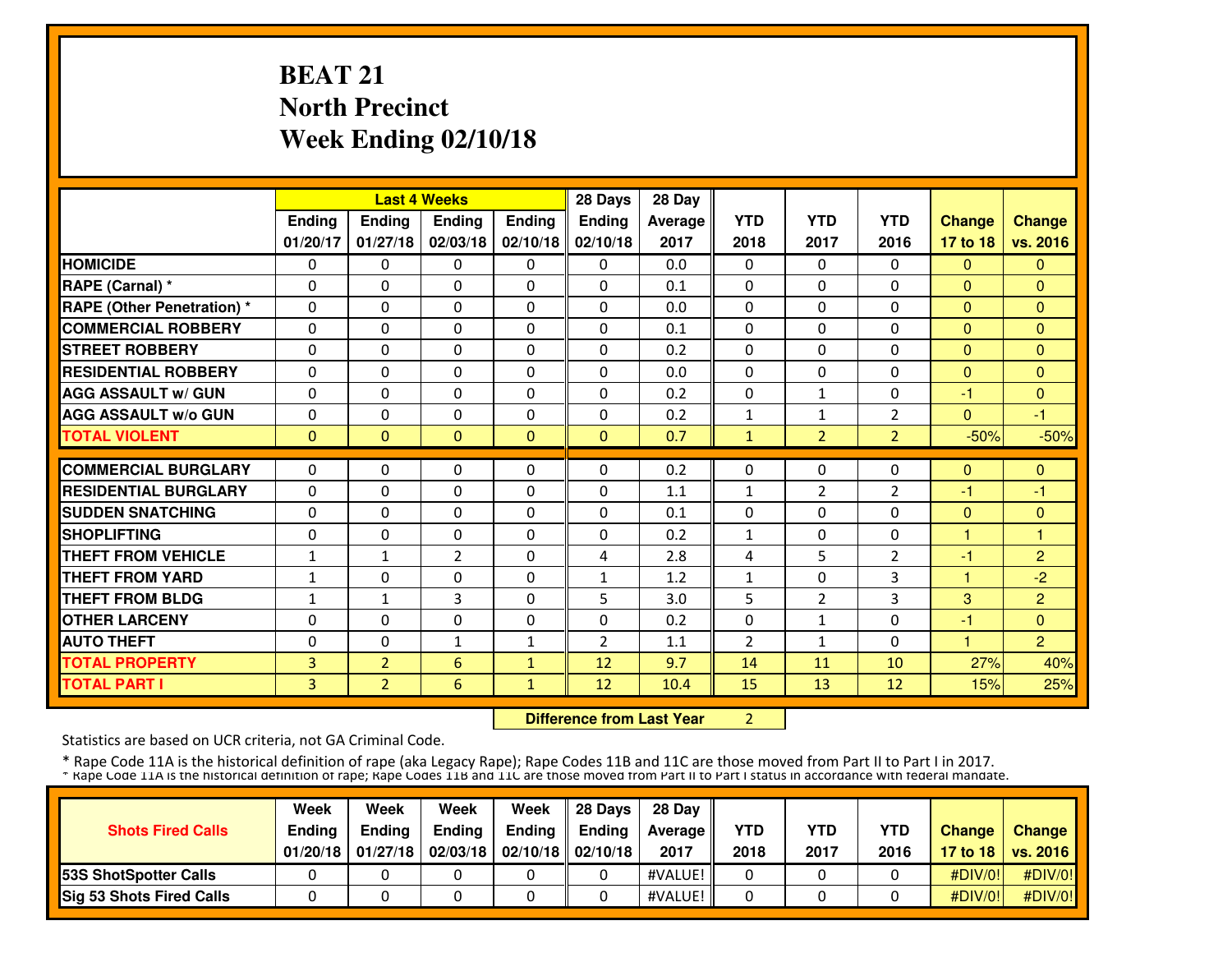# **BEAT 22 North PrecinctWeek Ending 02/10/18**

|                                  |                |                | <b>Last 4 Weeks</b> |              | 28 Days        | 28 Day  |                |                |                |                |               |
|----------------------------------|----------------|----------------|---------------------|--------------|----------------|---------|----------------|----------------|----------------|----------------|---------------|
|                                  | Ending         | Ending         | Ending              | Ending       | <b>Ending</b>  | Average | <b>YTD</b>     | <b>YTD</b>     | <b>YTD</b>     | <b>Change</b>  | <b>Change</b> |
|                                  | 01/20/17       | 01/27/18       | 02/03/18            | 02/10/18     | 02/10/18       | 2017    | 2018           | 2017           | 2016           | 17 to 18       | vs. 2016      |
| <b>HOMICIDE</b>                  | $\Omega$       | 1              | $\Omega$            | $\Omega$     | $\mathbf{1}$   | 0.0     | 1              | $\Omega$       | $\Omega$       | 1.             |               |
| RAPE (Carnal) *                  | $\Omega$       | $\Omega$       | $\Omega$            | $\Omega$     | $\Omega$       | 0.2     | $\Omega$       | $\Omega$       | $\Omega$       | $\Omega$       | $\Omega$      |
| <b>RAPE (Other Penetration)*</b> | $\Omega$       | $\Omega$       | $\Omega$            | $\Omega$     | $\Omega$       | 0.1     | $\Omega$       | $\Omega$       | $\Omega$       | $\Omega$       | $\Omega$      |
| <b>COMMERCIAL ROBBERY</b>        | $\Omega$       | 0              | $\Omega$            | $\Omega$     | $\Omega$       | 0.2     | $\Omega$       | $\Omega$       | 2              | $\Omega$       | $-2$          |
| <b>STREET ROBBERY</b>            | $\Omega$       | $\mathbf{1}$   | $\Omega$            | $\Omega$     | $\mathbf{1}$   | 0.8     | $\overline{2}$ | $\overline{2}$ | 1              | $\Omega$       | $\mathbf{1}$  |
| <b>RESIDENTIAL ROBBERY</b>       | $\Omega$       | $\Omega$       | $\Omega$            | $\Omega$     | $\Omega$       | 0.0     | $\Omega$       | 0              | $\Omega$       | $\Omega$       | $\Omega$      |
| <b>AGG ASSAULT w/ GUN</b>        | $\Omega$       | 0              | 0                   | $\Omega$     | $\Omega$       | 2.2     | $\Omega$       | 5              | $\overline{2}$ | $-5$           | $-2$          |
| <b>AGG ASSAULT w/o GUN</b>       | 0              | 0              | 2                   | $\Omega$     | $\overline{2}$ | 1.8     | $\overline{2}$ | $\Omega$       | 4              | $\overline{2}$ | $-2$          |
| <b>TOTAL VIOLENT</b>             | $\mathbf{0}$   | $\overline{2}$ | $\overline{2}$      | $\Omega$     | 4              | 5.2     | 5              | $\overline{7}$ | 9              | $-29%$         | $-44%$        |
| <b>COMMERCIAL BURGLARY</b>       | $\Omega$       | $\Omega$       | $\Omega$            | $\Omega$     | $\Omega$       | 1.0     | $\Omega$       | $\Omega$       | $\Omega$       | $\Omega$       | $\Omega$      |
|                                  |                |                |                     |              |                |         |                |                |                |                |               |
| <b>RESIDENTIAL BURGLARY</b>      | $\overline{2}$ | $\Omega$       | $\Omega$            | $\Omega$     | $\overline{2}$ | 2.2     | 4              | $\overline{2}$ | 6              | $\overline{2}$ | $-2$          |
| <b>SUDDEN SNATCHING</b>          | $\Omega$       | 0              | $\Omega$            | $\Omega$     | $\Omega$       | 0.1     | $\Omega$       | 0              | $\Omega$       | $\Omega$       | $\Omega$<br>н |
| <b>SHOPLIFTING</b>               | $\mathbf{1}$   | $\mathbf{1}$   | $\Omega$            | $\mathbf{1}$ | 3              | 2.7     | 3              | $\mathbf{1}$   | $\overline{2}$ | $\overline{2}$ | н             |
| <b>THEFT FROM VEHICLE</b>        | 0              | $\mathbf{1}$   | $\Omega$            | 1            | $\overline{2}$ | 2.8     | 3              | 2              | $\overline{2}$ | 4              |               |
| <b>THEFT FROM YARD</b>           | 0              | $\Omega$       | $\Omega$            | $\mathbf{1}$ | $\mathbf{1}$   | 1.2     | 1              | 2              | $\overline{2}$ | $-1$           | -1            |
| <b>THEFT FROM BLDG</b>           | 0              | $\mathbf{1}$   | $\mathbf{1}$        | 0            | $\overline{2}$ | 2.1     | $\overline{2}$ | 4              | 3              | $-2$           | -1            |
| <b>OTHER LARCENY</b>             | $\Omega$       | $\Omega$       | $\Omega$            | $\Omega$     | $\Omega$       | 0.4     | $\Omega$       | $\Omega$       | $\Omega$       | $\Omega$       | $\mathbf{0}$  |
| <b>AUTO THEFT</b>                | $\mathbf{1}$   | $\Omega$       | $\Omega$            | $\Omega$     | $\mathbf{1}$   | 2.6     | 3              | 3              | 8              | $\Omega$       | $-5$          |
| <b>TOTAL PROPERTY</b>            | 4              | 3              | $\mathbf{1}$        | 3            | 11             | 15.1    | 16             | 14             | 23             | 14%            | $-30%$        |
| <b>TOTAL PART I</b>              | 4              | 5.             | 3                   | 3            | 15             | 20.3    | 21             | 21             | 32             | 0%             | $-34%$        |

**Difference from Last Year** 0

Statistics are based on UCR criteria, not GA Criminal Code.

|                                 | Week          | Week          | Week          | Week                           | 28 Davs | 28 Day     |            |            |            |               |                     |
|---------------------------------|---------------|---------------|---------------|--------------------------------|---------|------------|------------|------------|------------|---------------|---------------------|
| <b>Shots Fired Calls</b>        | <b>Endina</b> | <b>Endina</b> | <b>Ending</b> | <b>Ending</b>                  | Endina  | Average II | <b>YTD</b> | <b>YTD</b> | <b>YTD</b> | <b>Change</b> | <b>Change</b>       |
|                                 | 01/20/18      | 01/27/18      |               | 02/03/18   02/10/18   02/10/18 |         | 2017       | 2018       | 2017       | 2016       |               | 17 to 18   vs. 2016 |
| <b>153S ShotSpotter Calls</b>   |               |               |               |                                |         | #VALUE!    |            |            |            | #DIV/0!       | #DIV/0!             |
| <b>Sig 53 Shots Fired Calls</b> |               |               |               |                                |         | #VALUE!    |            |            |            | #DIV/0!       | #DIV/0!             |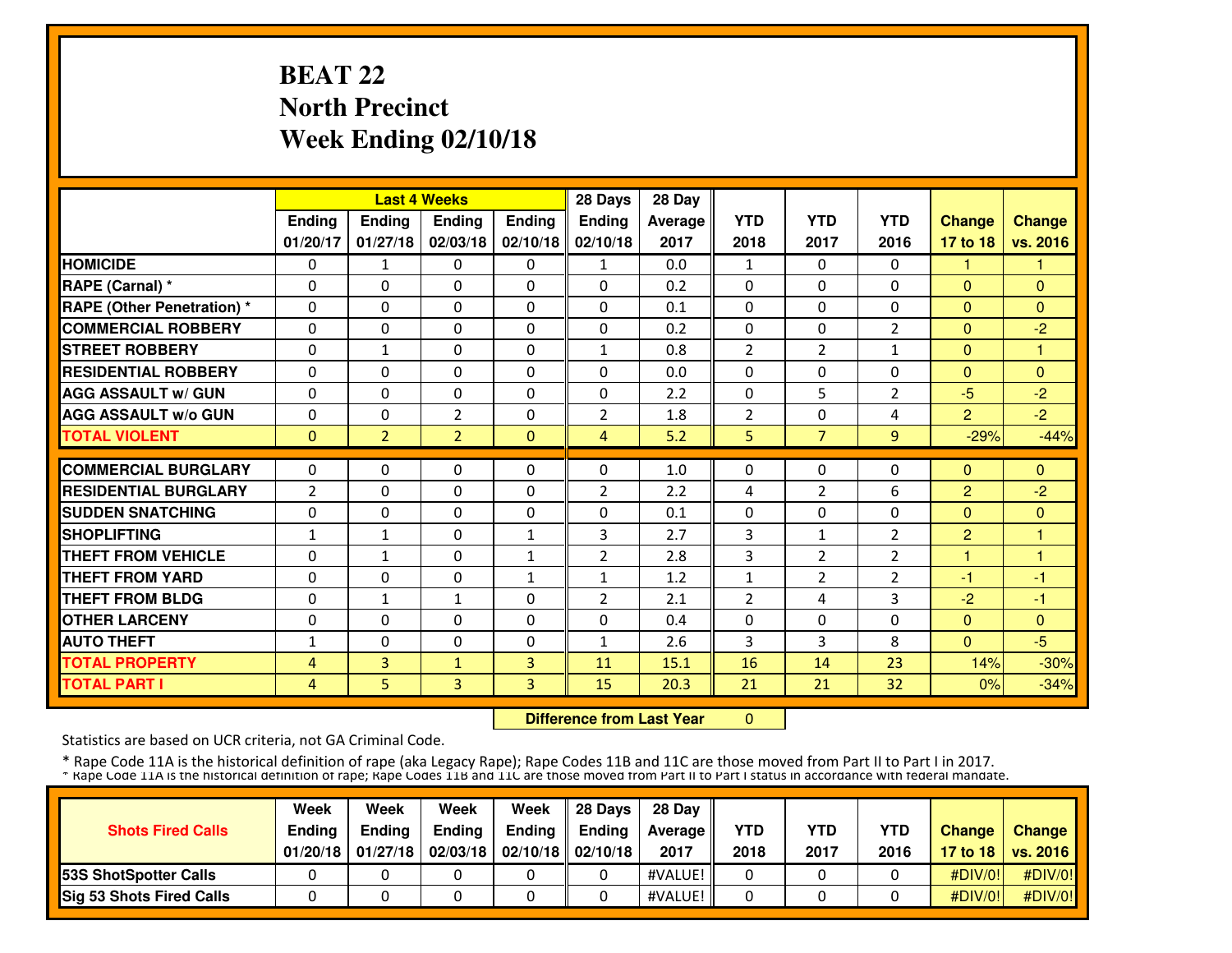# **BEAT 23 North PrecinctWeek Ending 02/10/18**

|                                  |              |              | <b>Last 4 Weeks</b> |                | 28 Days        | 28 Day  |                |                |              |                |               |
|----------------------------------|--------------|--------------|---------------------|----------------|----------------|---------|----------------|----------------|--------------|----------------|---------------|
|                                  | Ending       | Ending       | Ending              | Ending         | <b>Ending</b>  | Average | <b>YTD</b>     | <b>YTD</b>     | <b>YTD</b>   | <b>Change</b>  | <b>Change</b> |
|                                  | 01/20/17     | 01/27/18     | 02/03/18            | 02/10/18       | 02/10/18       | 2017    | 2018           | 2017           | 2016         | 17 to 18       | vs. 2016      |
| <b>HOMICIDE</b>                  | $\Omega$     | $\Omega$     | $\Omega$            | $\Omega$       | $\Omega$       | 0.1     | $\Omega$       | $\Omega$       | $\Omega$     | $\mathbf{0}$   | $\mathbf{0}$  |
| RAPE (Carnal) *                  | $\Omega$     | $\Omega$     | $\Omega$            | $\Omega$       | $\Omega$       | 0.2     | $\Omega$       | $\Omega$       | $\mathbf{1}$ | $\Omega$       | $-1$          |
| <b>RAPE (Other Penetration)*</b> | $\Omega$     | $\Omega$     | $\Omega$            | $\Omega$       | $\Omega$       | 0.0     | $\Omega$       | $\Omega$       | 1            | $\Omega$       | $-1$          |
| <b>COMMERCIAL ROBBERY</b>        | $\Omega$     | $\Omega$     | $\Omega$            | $\Omega$       | $\Omega$       | 0.2     | $\Omega$       | $\mathbf{1}$   | $\Omega$     | -1             | $\mathbf{0}$  |
| <b>STREET ROBBERY</b>            | $\Omega$     | $\Omega$     | $\mathbf{1}$        | $\Omega$       | $\mathbf{1}$   | 0.5     | $\overline{2}$ | $\Omega$       | 4            | $\overline{2}$ | $-2$          |
| <b>RESIDENTIAL ROBBERY</b>       | $\Omega$     | $\Omega$     | $\Omega$            | $\Omega$       | $\Omega$       | 0.1     | $\Omega$       | 0              | $\Omega$     | $\Omega$       | $\Omega$      |
| <b>AGG ASSAULT w/ GUN</b>        | $\Omega$     | 0            | $\mathbf{1}$        | $\mathbf{1}$   | $\overline{2}$ | 0.7     | $\overline{2}$ | 3              | 3            | -1             | $-1$          |
| <b>AGG ASSAULT W/o GUN</b>       | 0            | 0            | $\mathbf 0$         | $\mathbf{1}$   | $\mathbf{1}$   | 1.2     | $\overline{2}$ | 5              | 1            | $-3$           | и             |
| <b>TOTAL VIOLENT</b>             | $\mathbf{0}$ | $\Omega$     | $\overline{2}$      | $\overline{2}$ | 4              | 2.8     | 6              | $\overline{9}$ | 10           | $-33%$         | $-40%$        |
| <b>COMMERCIAL BURGLARY</b>       | $\Omega$     | $\Omega$     | $\Omega$            | $\Omega$       | $\Omega$       | 1.9     | $\Omega$       | $\overline{2}$ | 1            | $-2$           | $-1$          |
| <b>RESIDENTIAL BURGLARY</b>      | $\Omega$     | $\Omega$     | $\mathbf{1}$        | $\Omega$       | $\mathbf{1}$   | 1.8     | $\mathbf{1}$   | $\mathbf{1}$   | 3            | $\Omega$       | $-2$          |
| <b>SUDDEN SNATCHING</b>          | $\Omega$     | 0            | $\mathbf{0}$        | $\Omega$       | $\Omega$       | 0.3     | $\mathbf{1}$   | 0              | $\Omega$     | 1              | н             |
| <b>SHOPLIFTING</b>               | 0            | 0            | $\Omega$            | $\Omega$       | $\Omega$       | 1.0     | 0              | 0              | $\mathbf{1}$ | $\mathbf{0}$   | $-1$          |
| <b>THEFT FROM VEHICLE</b>        | $\mathbf{1}$ | 0            | $\mathbf{0}$        | 1              | $\overline{2}$ | 3.1     | 2              | $\mathbf{1}$   | 8            | 1              | $-6$          |
| <b>THEFT FROM YARD</b>           | 0            | $\Omega$     | $\mathbf{1}$        | 0              | $\mathbf{1}$   | 1.9     | 1              | 2              | 4            | $-1$           | $-3$          |
| <b>THEFT FROM BLDG</b>           | $\mathbf{1}$ | 0            | $\mathbf{1}$        | 0              | $\overline{2}$ | 1.9     | $\overline{2}$ | 4              | 3            | $-2$           | -1            |
| <b>OTHER LARCENY</b>             | $\Omega$     | $\Omega$     | $\Omega$            | $\Omega$       | $\Omega$       | 0.3     | $\Omega$       | $\Omega$       | $\Omega$     | $\Omega$       | $\mathbf{0}$  |
| <b>AUTO THEFT</b>                | $\mathbf{1}$ | $\mathbf{1}$ | $\Omega$            | $\Omega$       | $\overline{2}$ | 3.1     | $\overline{2}$ | 5              | 1            | $-3$           | 4             |
| <b>TOTAL PROPERTY</b>            | 3            | $\mathbf{1}$ | 3                   | $\mathbf{1}$   | 8              | 15.3    | 9              | 15             | 21           | $-40%$         | $-57%$        |
| <b>TOTAL PART I</b>              | 3            | $\mathbf{1}$ | 5 <sup>1</sup>      | 3              | 12             | 18.1    | 15             | 24             | 31           | $-38%$         | $-52%$        |

 **Difference from Last Year** $-9$ 

Statistics are based on UCR criteria, not GA Criminal Code.

|                                 | Week          | Week          | Week          | Week                             | 28 Davs | 28 Day     |            |            |            |               |                     |
|---------------------------------|---------------|---------------|---------------|----------------------------------|---------|------------|------------|------------|------------|---------------|---------------------|
| <b>Shots Fired Calls</b>        | <b>Endina</b> | <b>Endina</b> | <b>Ending</b> | Ending                           | Endina  | Average II | <b>YTD</b> | <b>YTD</b> | <b>YTD</b> | <b>Change</b> | <b>Change</b>       |
|                                 | 01/20/18      | 01/20/18      |               | $02/03/18$   02/10/18   02/10/18 |         | 2017       | 2018       | 2017       | 2016       |               | 17 to 18   vs. 2016 |
| <b>153S ShotSpotter Calls</b>   |               |               |               |                                  |         | #VALUE!    |            |            |            | #DIV/0!       | #DIV/0!             |
| <b>Sig 53 Shots Fired Calls</b> |               |               |               |                                  |         | #VALUE!    |            |            |            | #DIV/0!       | #DIV/0!             |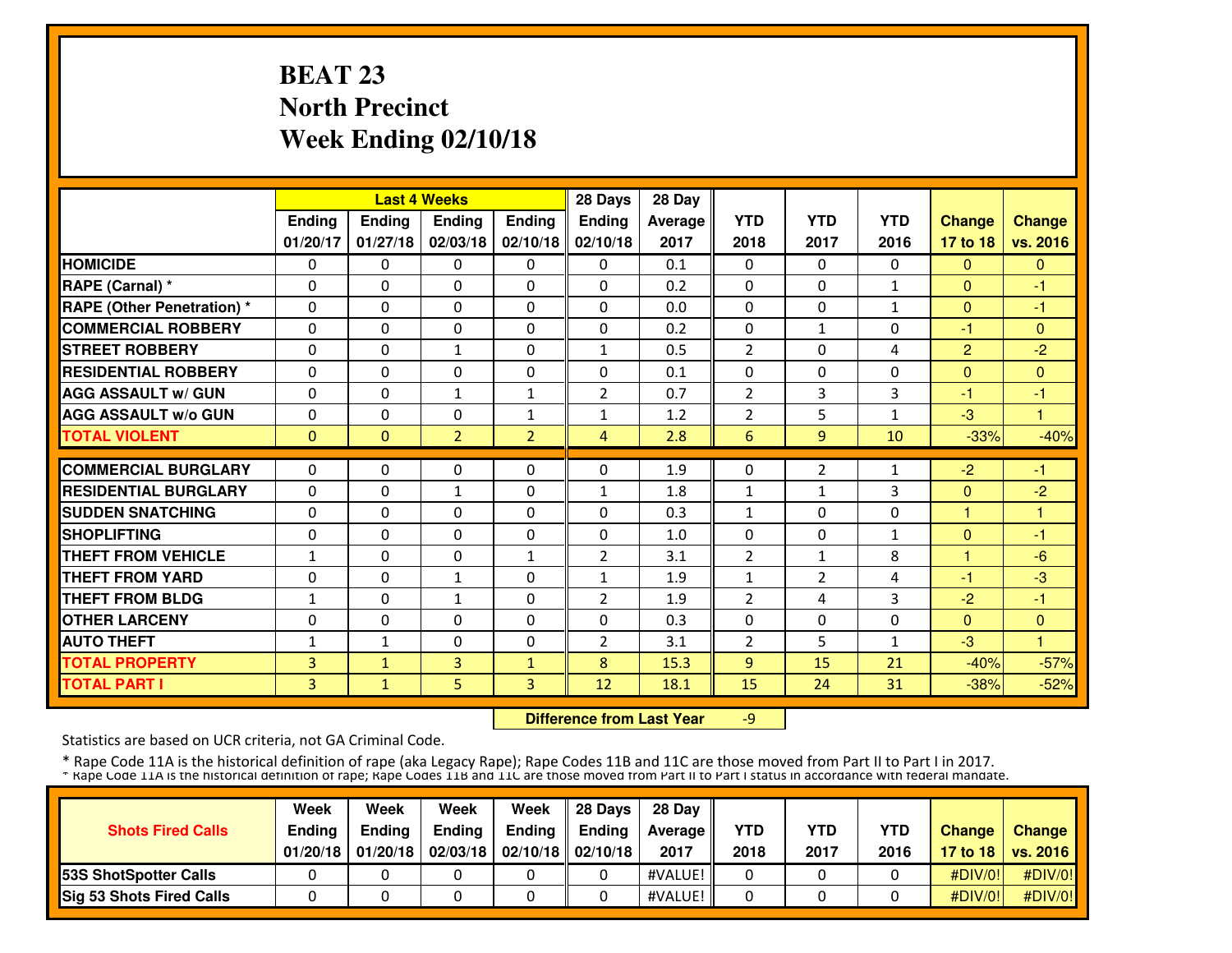# **BEAT 24 North PrecinctWeek Ending 02/10/18**

|                                  |              |                | <b>Last 4 Weeks</b> |               | 28 Days      | 28 Day  |                |                |                |                         |                |
|----------------------------------|--------------|----------------|---------------------|---------------|--------------|---------|----------------|----------------|----------------|-------------------------|----------------|
|                                  | Ending       | <b>Ending</b>  | <b>Ending</b>       | <b>Ending</b> | Ending       | Average | <b>YTD</b>     | <b>YTD</b>     | <b>YTD</b>     | <b>Change</b>           | <b>Change</b>  |
|                                  | 01/20/17     | 01/27/18       | 02/03/18            | 02/10/18      | 02/10/18     | 2017    | 2018           | 2017           | 2016           | 17 to 18                | vs. 2016       |
| <b>HOMICIDE</b>                  | 0            | $\Omega$       | $\Omega$            | $\Omega$      | $\mathbf{0}$ | 0.1     | $\Omega$       | $\Omega$       | $\Omega$       | $\mathbf{0}$            | $\Omega$       |
| RAPE (Carnal) *                  | $\Omega$     | 0              | $\Omega$            | $\Omega$      | $\Omega$     | 0.1     | $\Omega$       | 0              | $\Omega$       | $\Omega$                | $\Omega$       |
| <b>RAPE (Other Penetration)*</b> | $\Omega$     | $\Omega$       | $\Omega$            | $\Omega$      | $\Omega$     | 0.0     | $\Omega$       | $\Omega$       | $\Omega$       | $\Omega$                | $\Omega$       |
| <b>COMMERCIAL ROBBERY</b>        | $\Omega$     | $\Omega$       | $\Omega$            | $\Omega$      | $\Omega$     | 0.4     | $\Omega$       | $\Omega$       | $\Omega$       | $\Omega$                | $\Omega$       |
| <b>STREET ROBBERY</b>            | $\Omega$     | 0              | $\Omega$            | $\Omega$      | $\Omega$     | 1.0     | $\Omega$       | $\mathbf{1}$   | 4              | -1                      | $-4$           |
| <b>RESIDENTIAL ROBBERY</b>       | $\Omega$     | $\Omega$       | $\Omega$            | $\Omega$      | $\Omega$     | 0.0     | $\Omega$       | $\Omega$       | $\Omega$       | $\Omega$                | $\Omega$       |
| <b>AGG ASSAULT w/ GUN</b>        | $\Omega$     | $\Omega$       | $\Omega$            | $\Omega$      | $\Omega$     | 0.4     | $\Omega$       | $\Omega$       | $\Omega$       | $\Omega$                | $\Omega$       |
| <b>AGG ASSAULT w/o GUN</b>       | $\Omega$     | 0              | $\mathbf{1}$        | $\Omega$      | $\mathbf{1}$ | 0.4     | $\mathbf{1}$   | $\Omega$       | $\mathbf{1}$   | $\overline{\mathbf{1}}$ | $\Omega$       |
| <b>TOTAL VIOLENT</b>             | $\mathbf{0}$ | $\mathbf{0}$   | $\mathbf{1}$        | $\mathbf{0}$  | $\mathbf{1}$ | 2.3     | $\mathbf{1}$   | $\mathbf{1}$   | 5              | 0%                      | $-80%$         |
| <b>COMMERCIAL BURGLARY</b>       | $\Omega$     | $\Omega$       | $\mathbf{0}$        | $\Omega$      | $\Omega$     | 0.3     | $\Omega$       | 0              | $\mathbf{1}$   | $\Omega$                | $-1$           |
| <b>RESIDENTIAL BURGLARY</b>      | $\Omega$     | $\Omega$       | $\mathbf{1}$        | $\Omega$      | $\mathbf{1}$ | 1.2     | 1              | $\overline{2}$ | 2              | -1                      | -1             |
| <b>SUDDEN SNATCHING</b>          | 0            | $\Omega$       | $\Omega$            | $\Omega$      | $\Omega$     | 0.2     | $\Omega$       | 0              | 1              | $\Omega$                | $-1$           |
| <b>SHOPLIFTING</b>               | $\mathbf{1}$ | $\overline{2}$ | 4                   | 3             | 10           | 4.2     | 16             | $\overline{7}$ | $\overline{7}$ | 9                       | 9              |
| <b>THEFT FROM VEHICLE</b>        | $\Omega$     | 2              | $\Omega$            | $\mathbf{1}$  | 3            | 7.9     | 5              | 16             | 9              | $-11$                   | $-4$           |
| <b>THEFT FROM YARD</b>           | $\mathbf{1}$ | 0              | $\Omega$            | $\Omega$      | $\mathbf{1}$ | 2.8     | $\overline{2}$ | 5              | 5              | $-3$                    | $-3$           |
| <b>THEFT FROM BLDG</b>           | $\mathbf{1}$ | 2              | $\mathbf{1}$        | 1             | 5            | 1.2     | 7              | $\mathbf{1}$   | 3              | 6                       | $\overline{4}$ |
| <b>OTHER LARCENY</b>             | 0            | 0              | $\Omega$            | $\Omega$      | $\Omega$     | 0.9     | 1              | 0              | 1              | 1                       | $\Omega$       |
| <b>AUTO THEFT</b>                | 0            | 0              | $\Omega$            | $\Omega$      | $\Omega$     | 2.4     | $\Omega$       | 4              | 3              | $-4$                    | $-3$           |
| <b>TOTAL PROPERTY</b>            | 3            | 6              | 6                   | 5             | 20           | 21.2    | 32             | 35             | 32             | $-9%$                   | 0%             |
| <b>TOTAL PART I</b>              | 3            | 6              | $\overline{7}$      | 5             | 21           | 23.5    | 33             | 36             | 37             | $-8%$                   | $-11%$         |
|                                  |              |                |                     |               |              |         |                |                |                |                         |                |

 **Difference from Last Year**-3

Statistics are based on UCR criteria, not GA Criminal Code.

|                                 | Week          | Week          | Week          | Week                           | 28 Davs | 28 Dav     |            |            |            |               |                     |
|---------------------------------|---------------|---------------|---------------|--------------------------------|---------|------------|------------|------------|------------|---------------|---------------------|
| <b>Shots Fired Calls</b>        | <b>Endina</b> | <b>Endina</b> | <b>Ending</b> | Ending                         | Endina  | Average II | <b>YTD</b> | <b>YTD</b> | <b>YTD</b> | <b>Change</b> | Change              |
|                                 | 01/20/18      | 01/27/18      |               | 02/03/18   02/10/18   02/10/18 |         | 2017       | 2018       | 2017       | 2016       |               | 17 to 18   vs. 2016 |
| <b>153S ShotSpotter Calls</b>   |               |               |               |                                |         | #VALUE!    |            |            |            | #DIV/0!       | #DIV/0!             |
| <b>Sig 53 Shots Fired Calls</b> |               |               |               |                                |         | #VALUE!    |            |            |            | #DIV/O!!      | #DIV/0!             |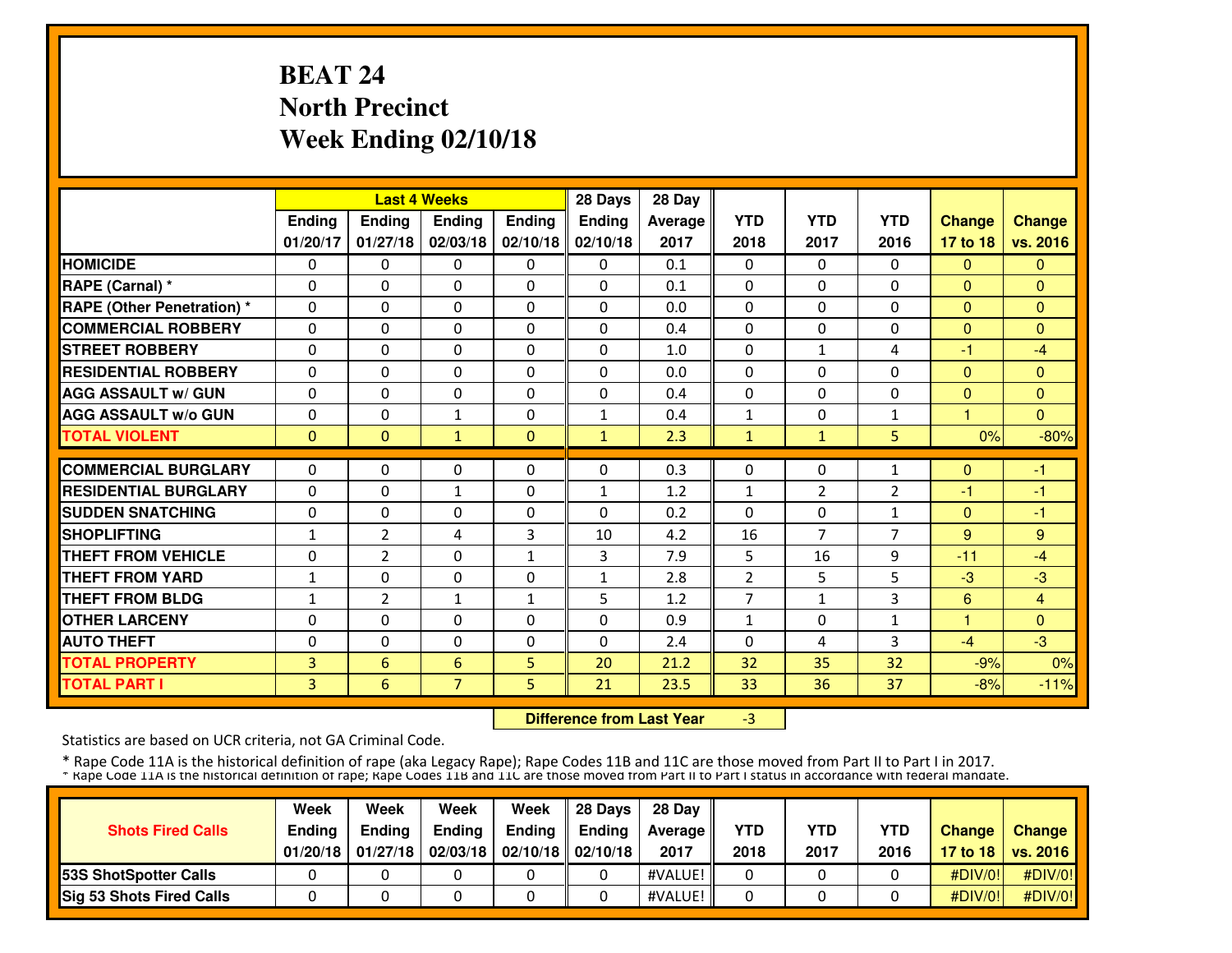# **BEAT 25 North PrecinctWeek Ending 02/10/18**

|                                   |                |                | <b>Last 4 Weeks</b> |                | 28 Days        | 28 Day  |                |                |                |               |               |
|-----------------------------------|----------------|----------------|---------------------|----------------|----------------|---------|----------------|----------------|----------------|---------------|---------------|
|                                   | Ending         | <b>Ending</b>  | <b>Ending</b>       | Ending         | Ending         | Average | <b>YTD</b>     | <b>YTD</b>     | <b>YTD</b>     | <b>Change</b> | <b>Change</b> |
|                                   | 01/20/17       | 01/27/18       | 02/03/18            | 02/10/18       | 02/10/18       | 2017    | 2018           | 2017           | 2016           | 17 to 18      | vs. 2016      |
| <b>HOMICIDE</b>                   | 0              | 0              | $\Omega$            | $\Omega$       | 0              | 0.0     | 0              | 0              | 0              | $\mathbf{0}$  | $\Omega$      |
| RAPE (Carnal) *                   | $\Omega$       | $\Omega$       | $\Omega$            | $\Omega$       | $\Omega$       | 0.2     | $\Omega$       | $\Omega$       | $\Omega$       | $\Omega$      | $\Omega$      |
| <b>RAPE (Other Penetration) *</b> | $\Omega$       | $\Omega$       | $\Omega$            | $\Omega$       | $\Omega$       | 0.0     | 0              | $\Omega$       | $\Omega$       | $\mathbf{0}$  | $\mathbf{0}$  |
| <b>COMMERCIAL ROBBERY</b>         | $\Omega$       | 0              | $\Omega$            | $\Omega$       | $\Omega$       | 0.1     | $\Omega$       | 0              | $\Omega$       | $\Omega$      | $\Omega$      |
| <b>STREET ROBBERY</b>             | $\Omega$       | $\mathbf{1}$   | $\Omega$            | $\mathbf{1}$   | $\overline{2}$ | 1.5     | 5              | 9              | $\overline{2}$ | $-4$          | 3             |
| <b>RESIDENTIAL ROBBERY</b>        | $\Omega$       | 0              | $\Omega$            | $\Omega$       | $\Omega$       | 0.0     | $\Omega$       | $\Omega$       | $\Omega$       | $\Omega$      | $\Omega$      |
| <b>AGG ASSAULT w/ GUN</b>         | $\Omega$       | 0              | $\Omega$            | $\Omega$       | $\Omega$       | 0.2     | $\mathbf{1}$   | 0              | $\Omega$       | 1             | 1             |
| <b>AGG ASSAULT w/o GUN</b>        | 0              | 0              | $\Omega$            | 0              | $\Omega$       | 0.3     | 0              | 0              | 1              | $\Omega$      | $-1$          |
| <b>TOTAL VIOLENT</b>              | $\mathbf{0}$   | $\mathbf{1}$   | $\Omega$            | $\mathbf{1}$   | $\overline{2}$ | 2.4     | 6              | $\overline{9}$ | 3              | $-33%$        | 100%          |
| <b>COMMERCIAL BURGLARY</b>        | $\Omega$       | $\Omega$       | $\mathbf{0}$        | $\Omega$       | $\Omega$       | 0.4     | $\Omega$       | $\mathbf{1}$   | $\Omega$       |               | $\Omega$      |
|                                   |                |                |                     |                |                |         |                |                |                | -1            |               |
| <b>RESIDENTIAL BURGLARY</b>       | $\Omega$       | $\Omega$       | $\Omega$            | $\Omega$       | $\Omega$       | 0.4     | $\Omega$       | $\mathbf{1}$   | 2              | -1            | $-2$          |
| <b>SUDDEN SNATCHING</b>           | 0              | $\Omega$       | $\Omega$            | $\Omega$       | $\Omega$       | 0.2     | $\Omega$       | 0              | $\Omega$       | $\Omega$      | $\Omega$      |
| <b>SHOPLIFTING</b>                | $\Omega$       | $\Omega$       | $\Omega$            | $\Omega$       | $\Omega$       | 2.2     | $\Omega$       | 5              | $\overline{2}$ | $-5$          | $-2$          |
| <b>THEFT FROM VEHICLE</b>         | $\overline{2}$ | 0              | $\mathbf{1}$        | $\Omega$       | 3              | 5.8     | 4              | 13             | 17             | $-9$          | $-13$         |
| <b>THEFT FROM YARD</b>            | $\Omega$       | $\Omega$       | $\Omega$            | $\mathbf{0}$   | $\Omega$       | 3.9     | $\overline{2}$ | 13             | $\overline{2}$ | $-11$         | $\mathbf{0}$  |
| <b>THEFT FROM BLDG</b>            | 0              | $\mathbf{1}$   | $\Omega$            | $\mathbf{1}$   | $\overline{2}$ | 2.5     | 3              | 3              | 3              | $\Omega$      | $\Omega$      |
| <b>OTHER LARCENY</b>              | $\Omega$       | $\Omega$       | $\mathbf{1}$        | $\Omega$       | $\mathbf{1}$   | 0.9     | $\overline{2}$ | $\mathbf{1}$   | 3              | $\mathbf{1}$  | $-1$          |
| <b>AUTO THEFT</b>                 | $\Omega$       | $\Omega$       | $\mathbf{1}$        | $\Omega$       | $\mathbf{1}$   | 1.8     | 1              | 3              | $\mathbf{1}$   | $-2$          | $\Omega$      |
| <b>TOTAL PROPERTY</b>             | $\overline{2}$ | $\mathbf{1}$   | 3                   | $\mathbf{1}$   | $\overline{7}$ | 18.1    | 12             | 40             | 30             | $-70%$        | $-60%$        |
| <b>TOTAL PART I</b>               | $\overline{2}$ | $\overline{2}$ | 3                   | $\overline{2}$ | 9              | 20.5    | 18             | 49             | 33             | $-63%$        | $-45%$        |

 **Difference from Last Year**-31

Statistics are based on UCR criteria, not GA Criminal Code.

|                                 | Week          | Week          | Week          | Week                           | 28 Davs | 28 Dav     |            |            |            |               |                     |
|---------------------------------|---------------|---------------|---------------|--------------------------------|---------|------------|------------|------------|------------|---------------|---------------------|
| <b>Shots Fired Calls</b>        | <b>Endina</b> | <b>Endina</b> | <b>Ending</b> | Ending                         | Endina  | Average II | <b>YTD</b> | <b>YTD</b> | <b>YTD</b> | <b>Change</b> | Change              |
|                                 | 01/20/18      | 01/27/18      |               | 02/03/18   02/10/18   02/10/18 |         | 2017       | 2018       | 2017       | 2016       |               | 17 to 18   vs. 2016 |
| <b>153S ShotSpotter Calls</b>   |               |               |               |                                |         | #VALUE!    |            |            |            | #DIV/0!       | #DIV/0!             |
| <b>Sig 53 Shots Fired Calls</b> |               |               |               |                                |         | #VALUE!    |            |            |            | #DIV/O!!      | #DIV/0!             |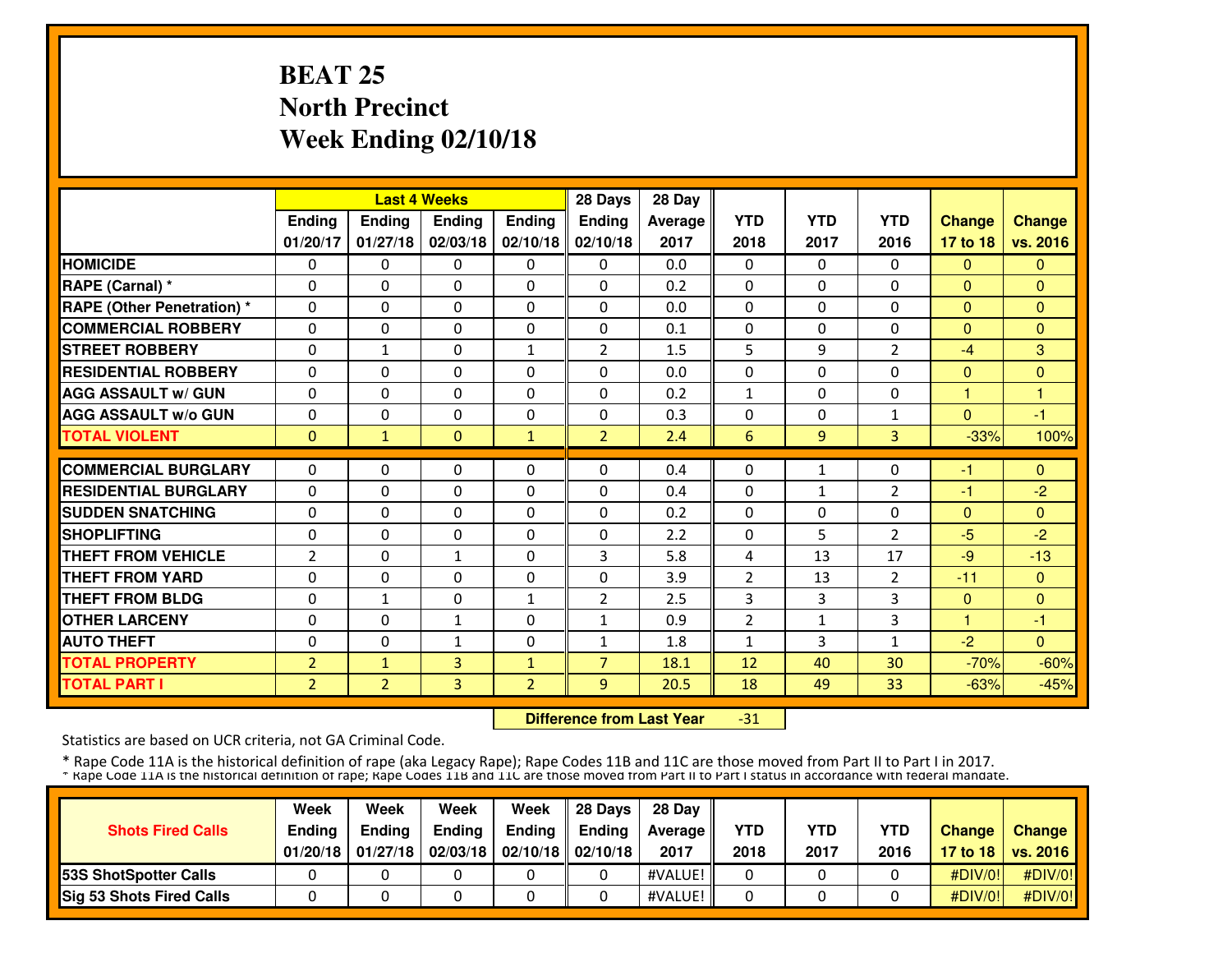# **BEAT 26 North PrecinctWeek Ending 02/10/18**

|                                  |              |                | <b>Last 4 Weeks</b> |                | 28 Days        | 28 Day  |                |                |                |                |               |
|----------------------------------|--------------|----------------|---------------------|----------------|----------------|---------|----------------|----------------|----------------|----------------|---------------|
|                                  | Ending       | Ending         | Ending              | Ending         | <b>Ending</b>  | Average | <b>YTD</b>     | <b>YTD</b>     | <b>YTD</b>     | <b>Change</b>  | <b>Change</b> |
|                                  | 01/20/17     | 01/27/18       | 02/03/18            | 02/10/18       | 02/10/18       | 2017    | 2018           | 2017           | 2016           | 17 to 18       | vs. 2016      |
| <b>HOMICIDE</b>                  | $\Omega$     | $\Omega$       | $\mathbf{0}$        | $\Omega$       | $\Omega$       | 0.0     | $\Omega$       | $\Omega$       | $\Omega$       | $\mathbf{0}$   | $\mathbf{0}$  |
| RAPE (Carnal) *                  | $\Omega$     | $\Omega$       | $\mathbf{1}$        | $\Omega$       | $\mathbf{1}$   | 0.1     | $\mathbf{1}$   | $\Omega$       | $\Omega$       | $\mathbf{1}$   | н             |
| <b>RAPE (Other Penetration)*</b> | $\Omega$     | $\Omega$       | $\Omega$            | $\Omega$       | $\Omega$       | 0.1     | $\Omega$       | $\Omega$       | $\Omega$       | $\Omega$       | $\Omega$      |
| <b>COMMERCIAL ROBBERY</b>        | $\Omega$     | $\Omega$       | $\Omega$            | $\Omega$       | $\Omega$       | 0.2     | $\Omega$       | $\Omega$       | $\Omega$       | $\Omega$       | $\Omega$      |
| <b>STREET ROBBERY</b>            | $\Omega$     | $\Omega$       | $\mathbf{1}$        | $\Omega$       | $\mathbf{1}$   | 0.6     | $\mathbf{1}$   | $\mathbf{1}$   | 1              | $\Omega$       | $\Omega$      |
| <b>RESIDENTIAL ROBBERY</b>       | $\Omega$     | $\Omega$       | $\Omega$            | $\Omega$       | $\Omega$       | 0.0     | $\Omega$       | 0              | $\Omega$       | $\Omega$       | $\Omega$      |
| <b>AGG ASSAULT w/ GUN</b>        | $\Omega$     | 0              | $\Omega$            | $\Omega$       | $\Omega$       | 0.2     | $\Omega$       | $\Omega$       | 1              | $\Omega$       | $-1$          |
| <b>AGG ASSAULT w/o GUN</b>       | 0            | 0              | $\mathbf{1}$        | $\Omega$       | $\mathbf{1}$   | 0.5     | $\overline{2}$ | $\Omega$       | 1              | $\overline{2}$ | н             |
| <b>TOTAL VIOLENT</b>             | $\mathbf{0}$ | $\Omega$       | 3                   | $\Omega$       | $\overline{3}$ | 1.6     | 4              | $\mathbf{1}$   | 3              | 300%           | 33%           |
| <b>COMMERCIAL BURGLARY</b>       | $\Omega$     | $\Omega$       | $\Omega$            | $\Omega$       | $\Omega$       | 0.7     | 1              | 2              | $\Omega$       | -1             |               |
| <b>RESIDENTIAL BURGLARY</b>      | $\Omega$     | $\Omega$       | $\Omega$            | $\Omega$       | $\Omega$       | 0.0     | $\Omega$       | $\Omega$       | 3              | $\Omega$       | $-3$          |
| <b>SUDDEN SNATCHING</b>          | $\Omega$     | 0              | $\Omega$            | $\Omega$       | $\Omega$       | 0.5     | $\Omega$       | 4              | $\overline{2}$ | $-4$           | $-2$          |
| <b>SHOPLIFTING</b>               | $\mathbf{1}$ | $\mathbf{1}$   | $\Omega$            | $\Omega$       | $\overline{2}$ | 2.0     | $\overline{2}$ | 4              | 4              | $-2$           | $-2$          |
| <b>THEFT FROM VEHICLE</b>        | $\mathbf{1}$ | 0              | $\Omega$            | 0              | $\mathbf{1}$   | 3.3     | $\mathbf{1}$   | 8              | 8              | $-7$           | $-7$          |
| <b>THEFT FROM YARD</b>           | 0            | $\mathbf{1}$   | $\Omega$            | $\mathbf{1}$   | $\overline{2}$ | 2.2     | $\overline{2}$ | $\overline{2}$ | 8              | $\Omega$       | $-6$          |
| <b>THEFT FROM BLDG</b>           | $\mathbf{1}$ | 0              | $\Omega$            | 0              | $\mathbf{1}$   | 2.5     | 5              | 10             | 5              | $-5$           | $\Omega$      |
| <b>OTHER LARCENY</b>             | $\Omega$     | $\Omega$       | $\Omega$            | $\Omega$       | $\Omega$       | 0.3     | $\Omega$       | $\Omega$       | $\mathbf{1}$   | $\Omega$       | $-1$          |
| <b>AUTO THEFT</b>                | $\mathbf{1}$ | $\Omega$       | $\Omega$            | $\mathbf{1}$   | $\overline{2}$ | 1.3     | 3              | 3              | 3              | $\Omega$       | $\Omega$      |
| <b>TOTAL PROPERTY</b>            | 4            | $\overline{2}$ | $\mathbf{0}$        | $\overline{2}$ | 8              | 12.7    | 14             | 33             | 34             | $-58%$         | $-59%$        |
| <b>TOTAL PART I</b>              | 4            | $\overline{2}$ | 3                   | $\overline{2}$ | 11             | 14.3    | 18             | 34             | 37             | $-47%$         | $-51%$        |

 **Difference from Last Year**-16

Statistics are based on UCR criteria, not GA Criminal Code.

|                                 | Week          | Week          | Week          | Week                           | 28 Davs | 28 Dav     |            |            |            |               |                     |
|---------------------------------|---------------|---------------|---------------|--------------------------------|---------|------------|------------|------------|------------|---------------|---------------------|
| <b>Shots Fired Calls</b>        | <b>Endina</b> | <b>Endina</b> | <b>Ending</b> | Ending                         | Endina  | Average II | <b>YTD</b> | <b>YTD</b> | <b>YTD</b> | <b>Change</b> | Change              |
|                                 | 01/20/18      | 01/27/18      |               | 02/03/18   02/10/18   02/10/18 |         | 2017       | 2018       | 2017       | 2016       |               | 17 to 18   vs. 2016 |
| <b>153S ShotSpotter Calls</b>   |               |               |               |                                |         | #VALUE!    |            |            |            | #DIV/0!       | #DIV/0!             |
| <b>Sig 53 Shots Fired Calls</b> |               |               |               |                                |         | #VALUE!    |            |            |            | #DIV/O!!      | #DIV/0!             |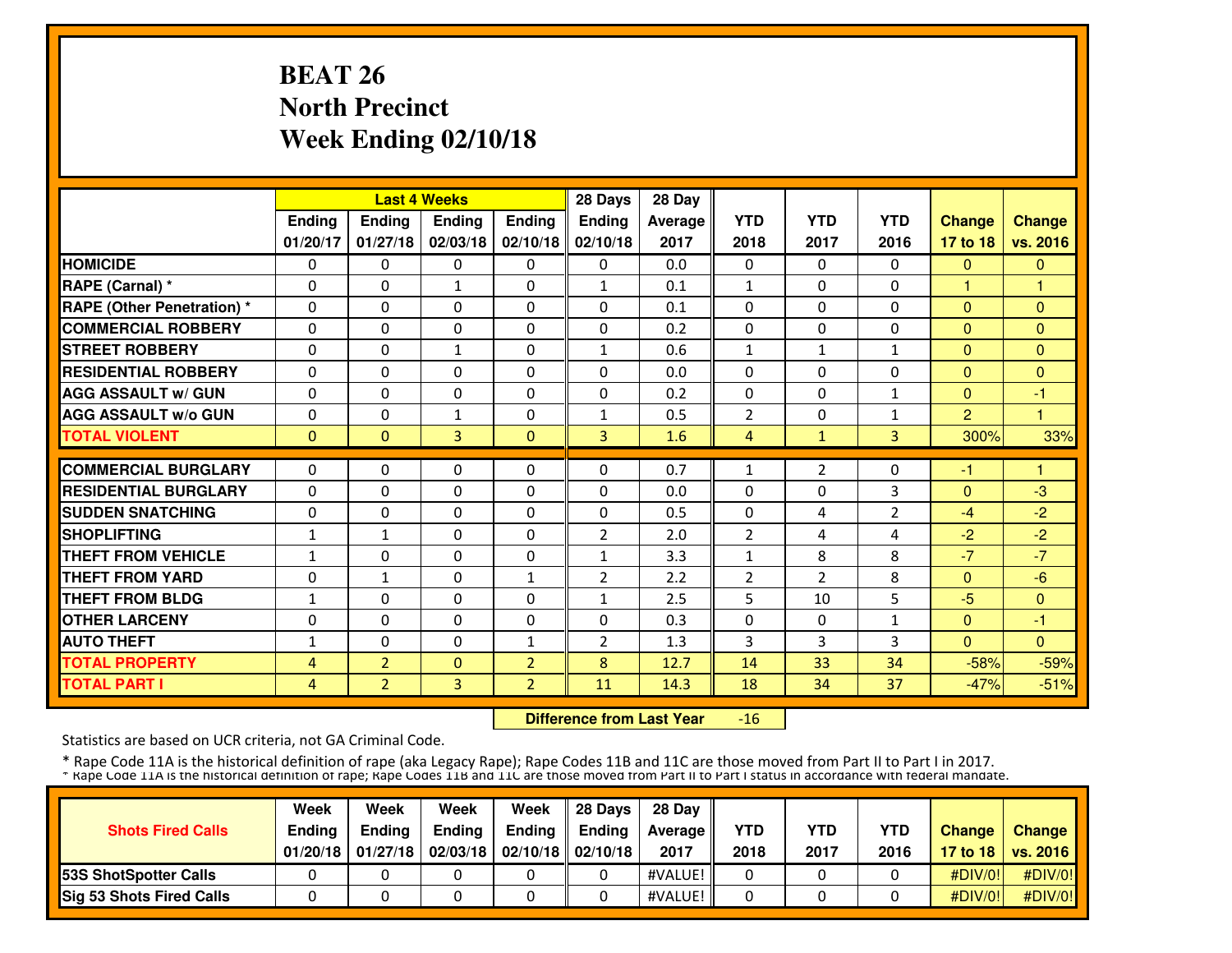# **BEAT 27 North PrecinctWeek Ending 02/10/18**

|                                   |              |                | <b>Last 4 Weeks</b> |               | 28 Days        | 28 Day  |                |                |                |                |               |
|-----------------------------------|--------------|----------------|---------------------|---------------|----------------|---------|----------------|----------------|----------------|----------------|---------------|
|                                   | Ending       | Ending         | <b>Ending</b>       | <b>Ending</b> | <b>Ending</b>  | Average | <b>YTD</b>     | <b>YTD</b>     | <b>YTD</b>     | <b>Change</b>  | <b>Change</b> |
|                                   | 01/20/17     | 01/27/18       | 02/03/18            | 02/10/18      | 02/10/18       | 2017    | 2018           | 2017           | 2016           | 17 to 18       | vs. 2016      |
| <b>HOMICIDE</b>                   | 0            | $\Omega$       | $\Omega$            | 0             | $\Omega$       | 0.2     | $\Omega$       | $\Omega$       | $\Omega$       | $\Omega$       | $\Omega$      |
| RAPE (Carnal) *                   | $\Omega$     | $\Omega$       | $\Omega$            | $\Omega$      | $\Omega$       | 0.6     | $\Omega$       | $\Omega$       | $\Omega$       | $\Omega$       | $\Omega$      |
| <b>RAPE (Other Penetration) *</b> | $\Omega$     | $\Omega$       | $\mathbf{1}$        | $\Omega$      | $\mathbf{1}$   | 0.2     | $\mathbf{1}$   | $\mathbf{1}$   | $\Omega$       | $\Omega$       | $\mathbf{1}$  |
| <b>COMMERCIAL ROBBERY</b>         | $\Omega$     | $\Omega$       | $\Omega$            | $\Omega$      | $\Omega$       | 0.0     | $\Omega$       | $\Omega$       | $\Omega$       | $\Omega$       | $\Omega$      |
| <b>STREET ROBBERY</b>             | $\Omega$     | $\Omega$       | $\Omega$            | $\mathbf{1}$  | $\mathbf{1}$   | 1.0     | $\mathbf{1}$   | $\overline{2}$ | $\mathbf{1}$   | $-1$           | $\Omega$      |
| <b>RESIDENTIAL ROBBERY</b>        | 0            | $\Omega$       | 0                   | $\Omega$      | $\Omega$       | 0.0     | 0              | $\Omega$       | $\Omega$       | $\Omega$       | $\Omega$      |
| <b>AGG ASSAULT w/ GUN</b>         | $\Omega$     | $\Omega$       | $\mathbf{0}$        | $\Omega$      | $\Omega$       | 0.5     | $\Omega$       | $\Omega$       | $\Omega$       | $\Omega$       | $\Omega$      |
| <b>AGG ASSAULT W/o GUN</b>        | 0            | $\Omega$       | $\mathbf{0}$        | $\Omega$      | $\Omega$       | 2.1     | $\Omega$       | $\overline{2}$ | 1              | $-2$           | $-1$          |
| <b>TOTAL VIOLENT</b>              | $\mathbf{0}$ | $\Omega$       | $\mathbf{1}$        | $\mathbf{1}$  | $\overline{2}$ | 4.5     | $\overline{2}$ | 5              | $\overline{2}$ | $-60%$         | 0%            |
| <b>COMMERCIAL BURGLARY</b>        | $\Omega$     | $\Omega$       | $\mathbf{0}$        | $\mathbf{1}$  | 1              | 0.3     | 1              | $\Omega$       | $\Omega$       | н              | 1             |
| <b>RESIDENTIAL BURGLARY</b>       | $\mathbf{1}$ | $\Omega$       | $\Omega$            | $\Omega$      | $\mathbf{1}$   | 0.5     | $\overline{2}$ | $\Omega$       | 2              | $\overline{2}$ | $\Omega$      |
| <b>SUDDEN SNATCHING</b>           | $\Omega$     | 0              | $\mathbf{0}$        | $\Omega$      | $\Omega$       | 2.2     | $\mathbf{1}$   | 3              | $\overline{2}$ | $-2$           | $-1$          |
| <b>SHOPLIFTING</b>                | $\mathbf{1}$ | $\mathbf{1}$   | $\mathbf{0}$        | $\Omega$      | $\overline{2}$ | 1.6     | 2              | 4              | 5              | $-2$           | $-3$          |
| <b>THEFT FROM VEHICLE</b>         | $\mathbf{1}$ | $\mathbf{1}$   | $\mathbf{0}$        | 1             | 3              | 3.9     | 3              | 11             | 10             | $-8$           | $-7$          |
| <b>THEFT FROM YARD</b>            | 0            | $\Omega$       | $\mathbf{1}$        | $\mathbf{1}$  | $\overline{2}$ | 1.5     | $\overline{2}$ | 2              | 2              | $\Omega$       | $\mathbf{0}$  |
| <b>THEFT FROM BLDG</b>            | $\mathbf{1}$ | $\overline{2}$ | $\Omega$            | $\Omega$      | 3              | 4.3     | 5              | 3              | 5              | $\overline{2}$ | $\Omega$      |
| <b>OTHER LARCENY</b>              | 0            | $\Omega$       | $\Omega$            | $\Omega$      | $\Omega$       | 0.2     | 0              | $\mathbf{1}$   | $\Omega$       | -1             | $\Omega$      |
| <b>AUTO THEFT</b>                 | 0            | $\mathbf{1}$   | $\Omega$            | $\Omega$      | $\mathbf{1}$   | 1.1     | $\mathbf{1}$   | 1              | 3              | $\Omega$       | $-2$          |
| <b>TOTAL PROPERTY</b>             | 4            | $5\phantom{.}$ | $\mathbf{1}$        | 3             | 13             | 15.7    | 17             | 25             | 29             | $-32%$         | $-41%$        |
| <b>TOTAL PART I</b>               | 4            | 5              | $\overline{2}$      | 4             | 15             | 20.3    | 19             | 30             | 31             | $-37%$         | $-39%$        |
|                                   |              |                |                     |               |                |         |                |                |                |                |               |

 **Difference from Last Year**-11

Statistics are based on UCR criteria, not GA Criminal Code.

|                                 | Week          | Week          | Week          | Week                           | 28 Davs | 28 Dav     |            |            |            |               |                     |
|---------------------------------|---------------|---------------|---------------|--------------------------------|---------|------------|------------|------------|------------|---------------|---------------------|
| <b>Shots Fired Calls</b>        | <b>Endina</b> | <b>Endina</b> | <b>Ending</b> | Ending                         | Endina  | Average II | <b>YTD</b> | <b>YTD</b> | <b>YTD</b> | <b>Change</b> | Change              |
|                                 | 01/20/18      | 01/27/18      |               | 02/03/18   02/10/18   02/10/18 |         | 2017       | 2018       | 2017       | 2016       |               | 17 to 18   vs. 2016 |
| <b>153S ShotSpotter Calls</b>   |               |               |               |                                |         | #VALUE!    |            |            |            | 0%            | 0%                  |
| <b>Sig 53 Shots Fired Calls</b> |               |               |               |                                |         | #VALUE!    |            |            |            | #DIV/O!!      | #DIV/0!             |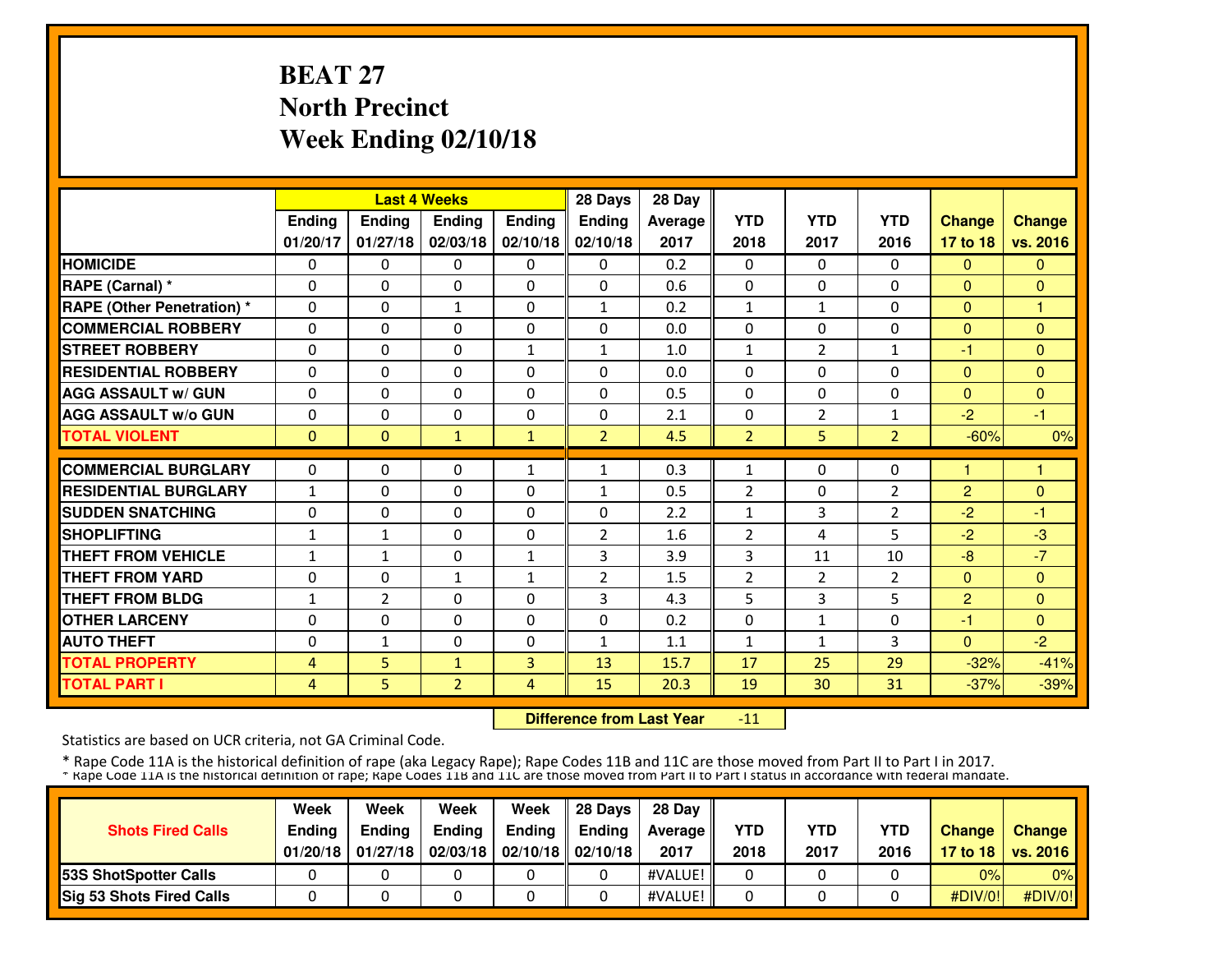

#### **COMPSTAT PRECINCT COMMANDER: CENTRAL PRECINCTWeek Ending 02/10/18**

**CAPT. BEN HERRON**



|                                                                                                  | <b>Week</b><br><b>Ending</b> | <b>Week</b><br><b>Ending</b> | Weekly<br>Avg   | $28-Day$<br><b>Ending</b> | $28-Day$<br><b>Ending</b>        | Avg<br>$28-Day$                              | <b>YTD</b>      | <b>YTD</b>              | <b>YTD</b>      | <b>Change</b>   | <b>Change</b>          |
|--------------------------------------------------------------------------------------------------|------------------------------|------------------------------|-----------------|---------------------------|----------------------------------|----------------------------------------------|-----------------|-------------------------|-----------------|-----------------|------------------------|
|                                                                                                  | 02/10/18                     | 02/03/18                     | 2017            | 02/10/18                  | 01/13/18                         | 2017                                         | 2018            | 2017                    | 2016            | 17 to 18        | vs. 2016               |
| <b>HOMICIDE</b>                                                                                  | 0                            | 0                            | $\Omega$        | $\Omega$                  | $\Omega$                         | া                                            | $\mathbf{0}$    | $\Omega$                | $\overline{2}$  | $\Omega$        | $-2$                   |
| <b>RAPE (Carnal)</b> *                                                                           | 0                            | $\mathbf 0$                  | $\mathbf 0$     | 3                         | $\mathbf{1}$                     | $\overline{1}$                               | 3               | $\overline{2}$          | 1               | $\overline{1}$  | $\overline{2}$         |
| <b>RAPE (Other Penetration) *</b>                                                                | 1                            | 1                            | $\mathbf 0$     | $\overline{2}$            | 1                                | -1                                           | 3               | 3                       | 0               | $\Omega$        | 3                      |
| <b>COMMERCIAL ROBBERY</b>                                                                        | 0                            | $\Omega$                     | $\mathbf 0$     | $\mathbf{0}$              | 1                                | $\overline{2}$                               | 0               | $\mathbf 0$             | 0               | $\mathbf{0}$    | $\Omega$               |
| <b>STREET ROBBERY</b>                                                                            | 1                            | $\overline{1}$               | $\mathbf{1}$    | 3                         | 8                                | 5                                            | $\overline{7}$  | 4                       | $\overline{7}$  | 3               | $\Omega$               |
| <b>RESIDENTIAL ROBBERY</b>                                                                       | 0                            | $\Omega$                     | $\Omega$        | 1                         | $\Omega$                         | $\overline{1}$                               | $\mathbf{1}$    | $\overline{\mathbf{1}}$ | 3               | $\Omega$        | $\overline{2}$         |
| <b>AGG ASSAULT w/ GUN</b>                                                                        | 1                            | $\mathbf{1}$                 | $\overline{c}$  | 3                         | 4                                | $\overline{7}$                               | 5               | 5                       | 6               | $\Omega$        | -1                     |
| <b>AGG ASSAULT w/o GUN</b>                                                                       | $\mathbf{0}$                 | $\overline{1}$               | $\overline{2}$  | 4                         | $\overline{4}$                   | $\overline{6}$                               | $\overline{6}$  | $\overline{5}$          | $\overline{6}$  |                 | $\Omega$               |
| <b>TOTAL VIOLENT</b>                                                                             | 3                            | $\overline{4}$               | 6               | 16                        | 19                               | 23                                           | $\overline{25}$ | $\overline{20}$         | 25              | 25%             | 0%                     |
| <b>COMMERCIAL BURGLARY</b>                                                                       | $\mathbf{2}$                 |                              | $\mathbf 1$     | 4                         | $\overline{c}$                   | 4                                            | 5               | 5                       | 12              | $\Omega$        | -7                     |
| <b>RESIDENTIAL BURGLARY</b>                                                                      | $\overline{2}$               | $\overline{5}$               | $\overline{4}$  | 10                        | $\overline{12}$                  | $\overline{17}$                              | $\overline{14}$ | $\overline{24}$         | 36              | $-10$           | $-22$                  |
| <b>SUDDEN SNATCHING</b>                                                                          | $\mathbf{0}$                 | $\mathbf 0$                  | 0               | $\mathbf{0}$              | $\mathbf{1}$                     | $\overline{2}$                               | $\mathbf{1}$    | 3                       | 1               | $\overline{2}$  | $\mathbf{0}$           |
| <b>SHOPLIFTING</b>                                                                               | $\mathbf{0}$                 | 6                            | 5               | 8                         | 14                               | $\overline{18}$                              | 15              | $\overline{29}$         | 22              | $-14$           | $-7$                   |
| <b>THEFT FROM VEHICLE</b>                                                                        | 3                            | $\overline{5}$               | 8               | $\overline{17}$           | $\overline{20}$                  | $\overline{32}$                              | $\overline{28}$ | 53                      | $\overline{57}$ | $-25$           | $-29$                  |
| <b>THEFT FROM YARD</b>                                                                           | 3                            | 4                            | $\overline{4}$  | $\overline{12}$           | $\overline{18}$                  | 16                                           | $\overline{17}$ | 28                      | 17              | $-11$           | $\Omega$               |
| <b>THEFT FROM BLDG</b>                                                                           | 1                            | $\overline{c}$               | 4               | $\overline{16}$           | 12                               | $\overline{16}$                              | 26              | 14                      | 31              | $\overline{12}$ | $-5$                   |
| <b>OTHER LARCENY</b>                                                                             | $\overline{2}$               | $\mathbf{1}$                 | $\mathbf{1}$    | 5                         | $\mathbf{1}$                     | 3                                            | $\overline{5}$  | 6                       | $\overline{2}$  | $-1$            | $\overline{3}$         |
| <b>AUTO THEFT</b>                                                                                | 3                            | $\overline{6}$               | 4               | $\overline{16}$           | 8                                | $\overline{16}$                              | $\overline{21}$ | 17                      | $\overline{26}$ | 4               | $-5$                   |
| <b>TOTAL PROPERTY</b>                                                                            | 16                           | 30                           | 31              | 88                        | 88                               | 124                                          | 132             | 179                     | 204             | $-26%$          | $-35%$                 |
| <b>TOTAL PART I</b>                                                                              | 19                           | $\overline{34}$              | $\overline{37}$ | 104                       | 107                              | 147                                          | 157             | 199                     | 229             | $-21%$          | $-31%$                 |
| Statistics are based on UCR criteria, not GA Criminal Code, and are                              |                              |                              |                 |                           | <b>Difference from Last Year</b> |                                              | $-42$           |                         |                 |                 | Last Week Year-to-Date |
| preliminary, based on RMS data at the time prepared, and are subject to change.                  |                              |                              |                 |                           |                                  | <b>At-Fault Police Vehicle Accidents</b>     |                 |                         |                 | 0               | 2                      |
| Cell Shading: white is within 0.6 standard deviation of the mean; red is above; green is below.  |                              |                              |                 |                           |                                  | <b>Not At-Fault Police Vehicle Accidents</b> |                 |                         |                 | $\overline{0}$  | $\overline{2}$         |
| * Code 11A is the pre-2016 definition of rape; Codes 11B and 11C are by federal mandate in 2016. |                              |                              |                 |                           |                                  | <b>Total Police Vehicle Accidents</b>        |                 |                         |                 | $\overline{0}$  | 4                      |
|                                                                                                  | Week                         | <b>Week</b>                  | Weekly          | $28-Day$                  | 28-Day                           | Avg                                          |                 |                         |                 |                 |                        |
| <b>Citizen Initiated Calls</b>                                                                   | <b>Ending</b>                | Ending                       | Avg             | <b>Ending</b>             | Ending                           | $28-Day$                                     | <b>YTD</b>      | <b>YTD</b>              | <b>YTD</b>      | <b>Change</b>   | <b>Change</b>          |
|                                                                                                  | 02/10/18                     | 02/03/18                     | 2017            | 02/10/18                  | 01/13/18                         | 2017                                         | 2018            | 2017                    | 2016            | 17 to 18        | vs. 2016               |
| <b>Midnight Shift</b>                                                                            | $\mathbf 0$                  | $\Omega$                     | 126             | $\Omega$                  | $\Omega$                         | 503                                          | $\mathbf 0$     | $\Omega$                | $\Omega$        | $\Omega$        | $\Omega$               |
| <b>Day Shift</b>                                                                                 | $\Omega$                     | $\Omega$                     | 271             | $\Omega$                  | $\Omega$                         | 1085                                         | 0               | 0                       | $\Omega$        | $\mathbf{0}$    | $\Omega$               |
| <b>Afternoon Shift</b>                                                                           | $\mathbf 0$                  | $\mathbf 0$                  | 294             | $\mathbf 0$               | 0                                | 1176                                         | $\mathbf 0$     | $\mathbf 0$             | 0               | $\mathbf{0}$    | $\Omega$               |
| <b>TOTAL CITIZEN CFS</b>                                                                         | $\Omega$                     | $\overline{0}$               | 691             | $\overline{0}$            | $\overline{0}$                   | 2764                                         | $\mathbf{0}$    | $\overline{0}$          | $\overline{0}$  | #DIV/0!         | #DIV/0!                |
| <b>53S ShotSpotter Calls</b>                                                                     | $\mathbf 0$                  | $\Omega$                     | #VALUE!         | $\Omega$                  | 0                                | #VALUE!                                      | 0               | 0                       | 0               | 0               | 0                      |
| <b>Sig 53 Shots Fired Calls</b>                                                                  | $\Omega$                     | $\Omega$                     | #VALUE!         | $\Omega$                  | $\Omega$                         | #VALUE!                                      | $\Omega$        | $\Omega$                | $\Omega$        | $\Omega$        | $\Omega$               |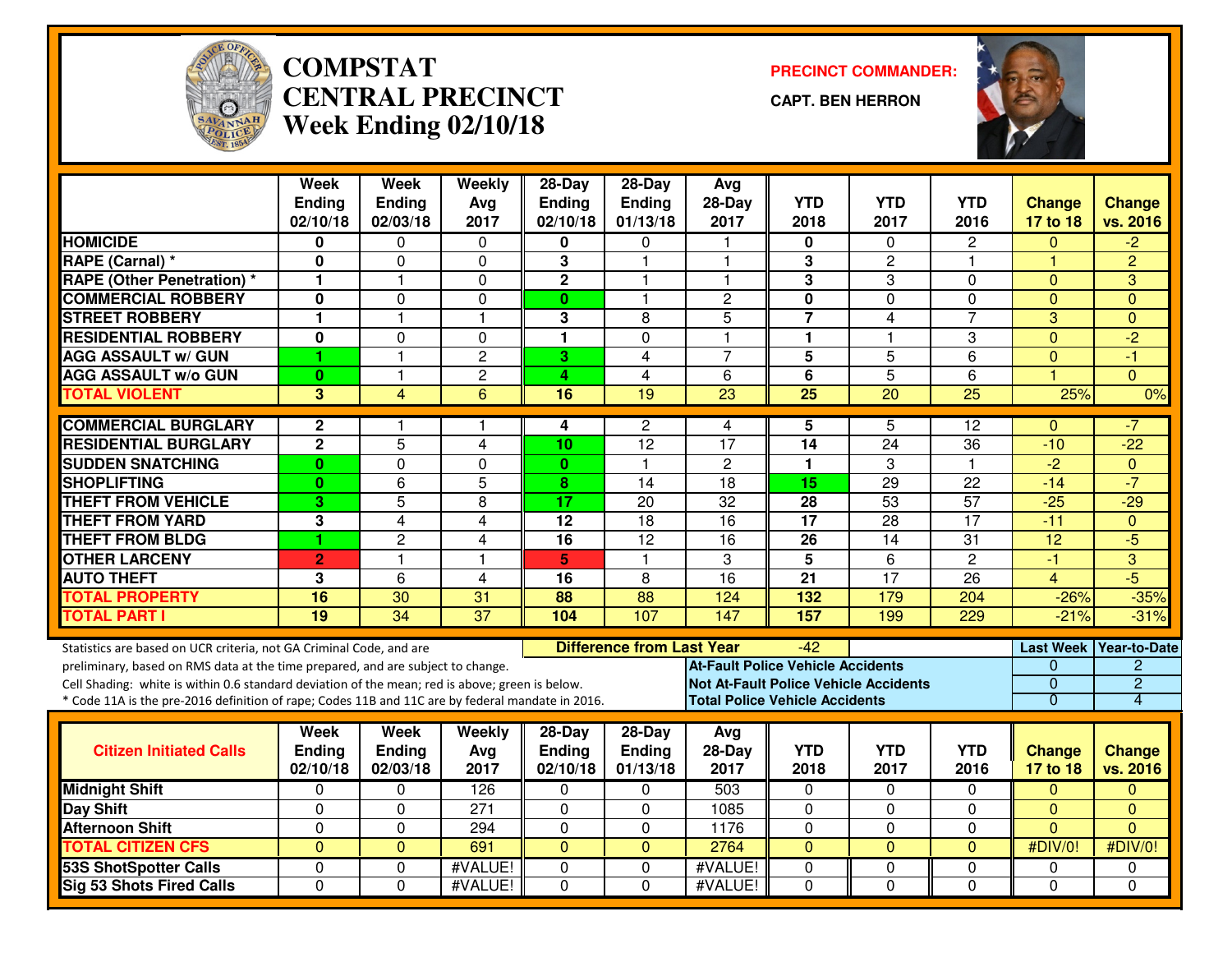# **BEAT 31 Central PrecinctWeek Ending 02/10/18**

|                                   |              |                | <b>Last 4 Weeks</b> |                | 28 Days        | 28 Day  |                |                |                |                |                |
|-----------------------------------|--------------|----------------|---------------------|----------------|----------------|---------|----------------|----------------|----------------|----------------|----------------|
|                                   | Ending       | Ending         | <b>Ending</b>       | <b>Ending</b>  | <b>Ending</b>  | Average | <b>YTD</b>     | <b>YTD</b>     | <b>YTD</b>     | <b>Change</b>  | <b>Change</b>  |
|                                   | 01/20/17     | 01/27/18       | 02/03/18            | 02/10/18       | 02/10/18       | 2017    | 2018           | 2017           | 2016           | 17 to 18       | vs. 2016       |
| <b>HOMICIDE</b>                   | 0            | $\Omega$       | $\Omega$            | $\Omega$       | $\Omega$       | 0.1     | $\Omega$       | $\Omega$       | $\Omega$       | $\Omega$       | $\Omega$       |
| RAPE (Carnal) *                   | $\Omega$     | $\Omega$       | $\Omega$            | $\Omega$       | $\Omega$       | 0.2     | $\Omega$       | $\mathbf{1}$   | $\mathbf{1}$   | -1             | -1             |
| <b>RAPE (Other Penetration) *</b> | $\Omega$     | $\Omega$       | $\Omega$            | $\Omega$       | $\Omega$       | 0.3     | $\mathbf{1}$   | $\overline{2}$ | $\Omega$       | -1             | 1              |
| <b>COMMERCIAL ROBBERY</b>         | $\Omega$     | $\Omega$       | $\mathbf{0}$        | $\Omega$       | $\Omega$       | 0.0     | $\Omega$       | $\Omega$       | $\Omega$       | $\Omega$       | $\Omega$       |
| <b>STREET ROBBERY</b>             | $\Omega$     | $\Omega$       | $\Omega$            | $\mathbf{1}$   | $\mathbf{1}$   | 1.1     | 4              | $\Omega$       | $\mathbf{1}$   | $\overline{4}$ | 3              |
| <b>RESIDENTIAL ROBBERY</b>        | 0            | $\Omega$       | 0                   | 0              | $\Omega$       | 0.2     | 0              | $\mathbf{1}$   | $\Omega$       | $-1$           | $\Omega$       |
| <b>AGG ASSAULT w/ GUN</b>         | $\Omega$     | $\mathbf{1}$   | $\mathbf{0}$        | 1              | $\overline{2}$ | 1.0     | $\overline{2}$ | $\mathbf{0}$   | $\Omega$       | $\overline{2}$ | $\overline{2}$ |
| <b>AGG ASSAULT W/o GUN</b>        | 0            | 1              | $\mathbf{0}$        | $\Omega$       | 1              | 1.1     | 3              | $\mathbf{1}$   | 0              | $\overline{2}$ | 3              |
| <b>TOTAL VIOLENT</b>              | $\mathbf{0}$ | $\overline{2}$ | $\mathbf{0}$        | $\overline{2}$ | 4              | 3.8     | 10             | 5              | $\overline{2}$ | 100%           | 400%           |
| <b>COMMERCIAL BURGLARY</b>        | $\Omega$     | $\Omega$       | $\mathbf{0}$        | $\overline{2}$ | $\overline{2}$ | 0.5     | 3              | $\Omega$       | 2              | 3              | 1              |
| <b>RESIDENTIAL BURGLARY</b>       | $\Omega$     | $\Omega$       | $\mathbf{1}$        | $\Omega$       | $\mathbf{1}$   | 2.3     | $\overline{2}$ | $\overline{2}$ | 7              | $\Omega$       | $-5$           |
| <b>SUDDEN SNATCHING</b>           | $\Omega$     | $\Omega$       | $\Omega$            | $\Omega$       | $\Omega$       | 0.4     | $\Omega$       | $\Omega$       | 0              | $\Omega$       | $\Omega$       |
| <b>SHOPLIFTING</b>                |              |                |                     |                |                |         |                | 3              |                | $-3$           | $-3$           |
|                                   | $\Omega$     | $\Omega$       | $\mathbf{0}$        | $\Omega$       | $\Omega$       | 1.5     | 0              |                | 3              |                |                |
| <b>THEFT FROM VEHICLE</b>         | 0            | $\mathbf{1}$   | $\mathbf{0}$        | $\Omega$       | $\mathbf{1}$   | 7.0     | 5              | 16             | 9              | $-11$          | $-4$           |
| <b>THEFT FROM YARD</b>            | 0            | $\Omega$       | $\overline{2}$      | $\mathbf{1}$   | 3              | 4.9     | 5              | 10             | 3              | $-5$           | $\overline{2}$ |
| <b>THEFT FROM BLDG</b>            | 1            | 3              | $\Omega$            | $\Omega$       | 4              | 2.8     | 4              | $\Omega$       | 4              | $\overline{4}$ | $\Omega$       |
| <b>OTHER LARCENY</b>              | 0            | $\Omega$       | $\Omega$            | $\Omega$       | $\Omega$       | 0.7     | 0              | 3              | $\Omega$       | $-3$           | $\Omega$       |
| <b>AUTO THEFT</b>                 | $\Omega$     | $\Omega$       | $\mathbf{1}$        | $\Omega$       | $\mathbf{1}$   | 3.0     | $\mathbf{1}$   | 5              | 6              | $-4$           | $-5$           |
| <b>TOTAL PROPERTY</b>             | 1            | 4              | $\overline{4}$      | 3              | 12             | 22.9    | 20             | 39             | 34             | $-49%$         | $-41%$         |
| <b>TOTAL PART I</b>               | $\mathbf{1}$ | 6              | 4                   | 5              | 16             | 26.8    | 30             | 44             | 36             | $-32%$         | $-17%$         |

 **Difference from Last Year**-14

Statistics are based on UCR criteria, not GA Criminal Code.

|                               | Week          | Week          | Week          | Week                           | 28 Davs | 28 Dav     |            |            |            |               |                     |
|-------------------------------|---------------|---------------|---------------|--------------------------------|---------|------------|------------|------------|------------|---------------|---------------------|
| <b>Shots Fired Calls</b>      | <b>Ending</b> | <b>Ending</b> | <b>Ending</b> | Ending                         | Endina  | Average II | <b>YTD</b> | <b>YTD</b> | <b>YTD</b> | <b>Change</b> | Change              |
|                               | 01/20/18      | 01/27/18      |               | 02/03/18   02/10/18   02/10/18 |         | 2017       | 2018       | 2017       | 2016       |               | 17 to 18   vs. 2016 |
| <b>153S ShotSpotter Calls</b> |               |               |               |                                |         | #VALUE!    |            |            |            | #DIV/0!       | #DIV/0!             |
| Sig 53 Shots Fired Calls      |               |               |               |                                |         | #VALUE!    |            |            |            | #DIV/0!       | #DIV/0!             |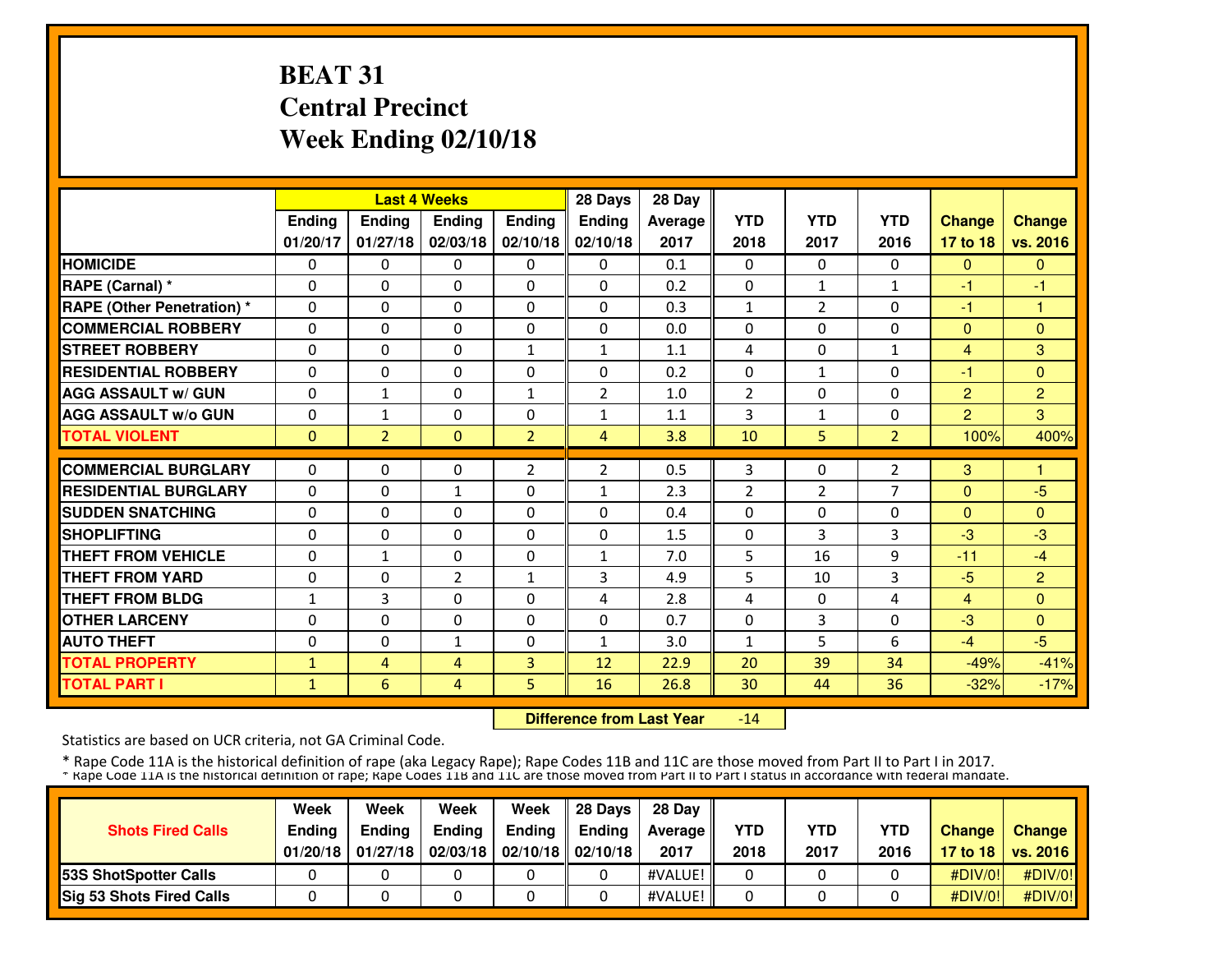# **BEAT 32 Central PrecinctWeek Ending 02/10/18**

|                                   |               |                | <b>Last 4 Weeks</b>      |                | 28 Days       | 28 Day  |               |                |                |                |                |
|-----------------------------------|---------------|----------------|--------------------------|----------------|---------------|---------|---------------|----------------|----------------|----------------|----------------|
|                                   | <b>Ending</b> | Ending         | Ending                   | Ending         | <b>Ending</b> | Average | <b>YTD</b>    | <b>YTD</b>     | <b>YTD</b>     | <b>Change</b>  | <b>Change</b>  |
|                                   | 01/20/17      | 01/27/18       | 02/03/18                 | 02/10/18       | 02/10/18      | 2017    | 2018          | 2017           | 2016           | 17 to 18       | vs. 2016       |
| <b>HOMICIDE</b>                   | $\Omega$      | $\Omega$       | $\Omega$                 | $\Omega$       | $\Omega$      | 0.0     | $\Omega$      | $\Omega$       | $\Omega$       | $\Omega$       | $\mathbf{0}$   |
| <b>RAPE (Carnal) *</b>            | $\Omega$      | $\Omega$       | $\Omega$                 | $\mathbf{0}$   | $\Omega$      | 0.4     | $\Omega$      | 0              | 0              | $\Omega$       | $\Omega$       |
| <b>RAPE (Other Penetration) *</b> | $\Omega$      | $\Omega$       | $\Omega$                 | $\mathbf{0}$   | $\Omega$      | 0.2     | 0             | $\mathbf{1}$   | 0              | -1             | $\Omega$       |
| <b>COMMERCIAL ROBBERY</b>         | $\Omega$      | $\Omega$       | $\Omega$                 | $\mathbf{0}$   | $\Omega$      | 0.5     | $\Omega$      | 0              | $\Omega$       | $\Omega$       | $\Omega$       |
| <b>STREET ROBBERY</b>             | $\Omega$      | $\Omega$       | $\mathbf{1}$             | $\mathbf{0}$   | $\mathbf{1}$  | 0.5     | 1             | 0              | 0              | $\mathbf{1}$   | 1              |
| <b>RESIDENTIAL ROBBERY</b>        | $\Omega$      | $\Omega$       | $\Omega$                 | $\Omega$       | $\Omega$      | 0.0     | $\mathbf{0}$  | 0              | $\Omega$       | $\Omega$       | $\Omega$       |
| <b>AGG ASSAULT w/ GUN</b>         | $\Omega$      | $\Omega$       | $\Omega$                 | $\Omega$       | 0             | 0.4     | $\Omega$      | 0              | $\Omega$       | $\Omega$       | $\Omega$       |
| <b>AGG ASSAULT w/o GUN</b>        | $\Omega$      | $\Omega$       | $\Omega$                 | $\Omega$       | 0             | 0.5     | $\Omega$      | 0              | 2              | $\Omega$       | $-2$           |
| <b>TOTAL VIOLENT</b>              | $\mathbf{0}$  | $\Omega$       | $\mathbf{1}$             | $\mathbf{0}$   | $\mathbf{1}$  | 2.5     | $\mathbf{1}$  | $\mathbf{1}$   | $\overline{2}$ | 0%             | $-50%$         |
| <b>COMMERCIAL BURGLARY</b>        | $\Omega$      | $\Omega$       | $\Omega$                 | $\mathbf{0}$   | $\Omega$      | 0.3     | $\Omega$      | 0              | 1              | $\Omega$       | -1             |
| <b>RESIDENTIAL BURGLARY</b>       | $\Omega$      | $\Omega$       |                          |                | 2             | 2.1     |               | 0              |                |                | -1             |
| <b>SUDDEN SNATCHING</b>           | $\Omega$      | $\Omega$       | $\mathbf{1}$<br>$\Omega$ | 1<br>$\Omega$  | $\Omega$      | 0.2     | 3<br>$\Omega$ | $\mathbf{1}$   | 4<br>$\Omega$  | 3<br>-1        | $\mathbf{0}$   |
| <b>SHOPLIFTING</b>                | $\Omega$      | $\mathbf{1}$   | $\overline{2}$           | $\mathbf{0}$   | 3             | 3.8     | 6             | $\overline{7}$ | 3              | -1             | 3              |
| <b>THEFT FROM VEHICLE</b>         | $\mathbf{1}$  | $\mathbf{1}$   | $\overline{2}$           | $\overline{2}$ | 6             | 8.7     | 9             | 8              | 11             | 1              | $-2$           |
| <b>THEFT FROM YARD</b>            | 2             | $\mathbf{1}$   | $\mathbf{1}$             | $\mathbf{1}$   | 5             | 2.8     | 6             | 4              | $\overline{2}$ | $\overline{2}$ | $\overline{4}$ |
| <b>THEFT FROM BLDG</b>            | 1             | $\overline{2}$ | $\Omega$                 | $\Omega$       | 3             | 4.1     | 7             | 3              | 8              | 4              | -1             |
| <b>OTHER LARCENY</b>              | $\Omega$      | $\mathbf{1}$   | $\Omega$                 | $\Omega$       | 1             | 1.0     | 1             | 0              | $\Omega$       | 1              | 1              |
| <b>AUTO THEFT</b>                 | $\Omega$      | $\Omega$       | $\mathbf{1}$             | $\Omega$       | 1             | 2.3     | 3             | 0              | 5              | 3              | $-2$           |
| <b>TOTAL PROPERTY</b>             | 4             | 6              | $\overline{7}$           | 4              | 21            | 25.4    | 35            | 23             | 34             | 52%            | 3%             |
| <b>TOTAL PART I</b>               | 4             | 6              | 8                        |                | 22            | 27.8    | 36            | 24             | 36             | 50%            |                |
|                                   |               |                |                          | 4              |               |         |               |                |                |                | 0%             |

 **Difference from Last Year**<sup>12</sup>

Statistics are based on UCR criteria, not GA Criminal Code.

|                               | Week          | Week          | Week          | Week                           | 28 Davs | 28 Dav     |            |            |            |               |                     |
|-------------------------------|---------------|---------------|---------------|--------------------------------|---------|------------|------------|------------|------------|---------------|---------------------|
| <b>Shots Fired Calls</b>      | <b>Ending</b> | <b>Ending</b> | <b>Ending</b> | <b>Ending</b>                  | Endina  | Average II | <b>YTD</b> | <b>YTD</b> | <b>YTD</b> | <b>Change</b> | Change              |
|                               | 01/20/18      | 01/27/18      |               | 02/03/18   02/10/18   02/10/18 |         | 2017       | 2018       | 2017       | 2016       |               | 17 to 18   vs. 2016 |
| <b>153S ShotSpotter Calls</b> |               |               |               |                                |         | #VALUE!    |            |            |            | #DIV/0!       | #DIV/0!             |
| Sig 53 Shots Fired Calls      |               |               |               |                                |         | #VALUE!    |            |            |            | #DIV/0!       | #DIV/0!             |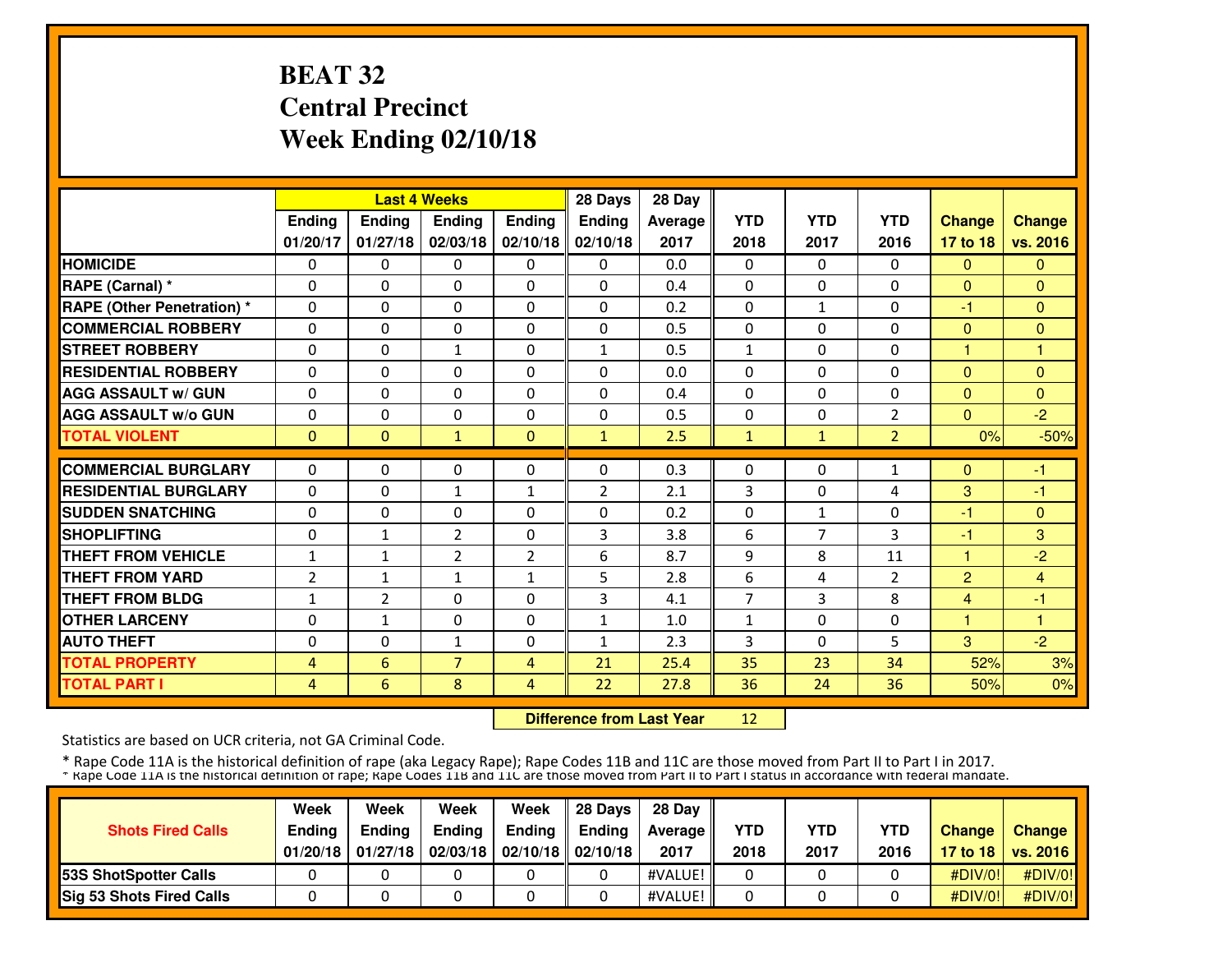# **BEAT 33 Central PrecinctWeek Ending 02/10/18**

|                                   |                |                | <b>Last 4 Weeks</b> |               | 28 Days        | 28 Day  |                |                |                |               |                |
|-----------------------------------|----------------|----------------|---------------------|---------------|----------------|---------|----------------|----------------|----------------|---------------|----------------|
|                                   | <b>Ending</b>  | Ending         | Ending              | <b>Ending</b> | Ending         | Average | <b>YTD</b>     | <b>YTD</b>     | <b>YTD</b>     | <b>Change</b> | <b>Change</b>  |
|                                   | 01/20/17       | 01/27/18       | 02/03/18            | 02/10/18      | 02/10/18       | 2017    | 2018           | 2017           | 2016           | 17 to 18      | vs. 2016       |
| <b>HOMICIDE</b>                   | $\Omega$       | 0              | 0                   | $\Omega$      | $\Omega$       | 0.2     | $\Omega$       | $\Omega$       | 1              | $\mathbf{0}$  | $-1$           |
| RAPE (Carnal) *                   | $\Omega$       | $\Omega$       | $\Omega$            | $\Omega$      | $\Omega$       | 0.2     | $\Omega$       | 0              | $\Omega$       | $\Omega$      | $\mathbf{0}$   |
| <b>RAPE (Other Penetration) *</b> | $\Omega$       | $\Omega$       | $\mathbf{1}$        | $\Omega$      | $\mathbf{1}$   | 0.1     | $\mathbf{1}$   | 0              | $\Omega$       | $\mathbf{1}$  | 1              |
| <b>COMMERCIAL ROBBERY</b>         | $\Omega$       | $\Omega$       | $\Omega$            | $\mathbf{0}$  | $\Omega$       | 0.5     | $\Omega$       | 0              | $\Omega$       | $\Omega$      | $\Omega$       |
| <b>STREET ROBBERY</b>             | $\mathbf{1}$   | $\Omega$       | $\Omega$            | $\Omega$      | $\mathbf{1}$   | 1.5     | $\overline{2}$ | 3              | 4              | -1            | $-2$           |
| <b>RESIDENTIAL ROBBERY</b>        | 0              | $\Omega$       | 0                   | $\Omega$      | 0              | 0.1     | 0              | 0              | $\Omega$       | $\mathbf{0}$  | $\Omega$       |
| <b>AGG ASSAULT w/ GUN</b>         | $\Omega$       | $\Omega$       | 0                   | $\mathbf{0}$  | $\Omega$       | 1.4     | 1              | 1              | $\mathbf{1}$   | $\mathbf{0}$  | $\mathbf{0}$   |
| <b>AGG ASSAULT W/o GUN</b>        | 0              | $\mathbf{1}$   | $\Omega$            | $\mathbf{0}$  | $\mathbf{1}$   | 1.1     | 1              | 2              | 1              | $-1$          | $\Omega$       |
| <b>TOTAL VIOLENT</b>              | $\mathbf{1}$   | $\mathbf{1}$   | $\mathbf{1}$        | $\mathbf{0}$  | $\overline{3}$ | 4.9     | 5              | 6              | $\overline{7}$ | $-17%$        | $-29%$         |
| <b>COMMERCIAL BURGLARY</b>        | $\Omega$       | $\Omega$       | 1                   | 0             | 1              | 0.6     | 1              | 1              | 6              | $\Omega$      | $-5$           |
| <b>RESIDENTIAL BURGLARY</b>       | $\Omega$       | $\Omega$       | $\Omega$            | $\Omega$      | $\Omega$       | 1.7     | $\Omega$       | 4              | 4              | $-4$          | $-4$           |
| <b>SUDDEN SNATCHING</b>           | $\Omega$       | $\Omega$       | $\Omega$            | $\Omega$      | 0              | 0.3     | $\Omega$       | 0              | 0              | $\Omega$      | $\Omega$       |
| <b>SHOPLIFTING</b>                | $\Omega$       | $\Omega$       | $\mathbf{1}$        | $\mathbf{0}$  | $\mathbf{1}$   | 5.4     | 1              | 9              | 8              | -8            | $-7$           |
| <b>THEFT FROM VEHICLE</b>         | $\Omega$       | $\mathbf{1}$   | $\mathbf{1}$        | $\Omega$      | $\overline{2}$ | 5.6     | 4              | 13             | 15             | $-9$          | $-11$          |
| <b>THEFT FROM YARD</b>            | $\Omega$       | $\Omega$       | 0                   | $\mathbf{1}$  | $\mathbf{1}$   | 3.2     | 2              | 5              | 5              | $-3$          | $-3$           |
| <b>THEFT FROM BLDG</b>            | $\mathbf{1}$   | $\mathbf{1}$   | $\mathbf{1}$        | $\mathbf{1}$  | 4              | 2.5     | 7              | 3              | 5              | 4             | $\overline{2}$ |
| <b>OTHER LARCENY</b>              | $\Omega$       | $\Omega$       | $\Omega$            | $\Omega$      | 0              | 0.8     | $\Omega$       | $\overline{2}$ | 0              | $-2$          | $\mathbf{0}$   |
| <b>AUTO THEFT</b>                 | 1              | $\Omega$       | $\Omega$            | 1             | $\overline{2}$ | 3.0     | 3              | 3              | 8              | $\Omega$      | $-5$           |
| <b>TOTAL PROPERTY</b>             | $\overline{2}$ | $\overline{2}$ | $\overline{4}$      | 3             | 11             | 23.1    | 18             | 40             | 51             | $-55%$        | $-65%$         |
| <b>TOTAL PART I</b>               | 3              | 3              | 5                   | 3             | 14             | 28.0    | 23             | 46             | 58             | $-50%$        | $-60%$         |
|                                   |                |                |                     |               |                |         |                |                |                |               |                |

 **Difference from Last Year**-23

Statistics are based on UCR criteria, not GA Criminal Code.

|                                 | Week          | Week          | Week          | Week                           | 28 Davs | 28 Dav     |            |            |            |               |                     |
|---------------------------------|---------------|---------------|---------------|--------------------------------|---------|------------|------------|------------|------------|---------------|---------------------|
| <b>Shots Fired Calls</b>        | <b>Endina</b> | <b>Endina</b> | <b>Ending</b> | <b>Ending</b>                  | Endina  | Average II | <b>YTD</b> | <b>YTD</b> | <b>YTD</b> | <b>Change</b> | Change              |
|                                 | 01/20/18      | 01/27/18      |               | 02/03/18   02/10/18   02/10/18 |         | 2017       | 2018       | 2017       | 2016       |               | 17 to 18   vs. 2016 |
| <b>153S ShotSpotter Calls</b>   |               |               |               |                                |         | #VALUE!    |            |            |            | #DIV/0!       | #DIV/0!             |
| <b>Sig 53 Shots Fired Calls</b> |               |               |               |                                |         | #VALUE!    |            |            |            | #DIV/0!       | #DIV/0!             |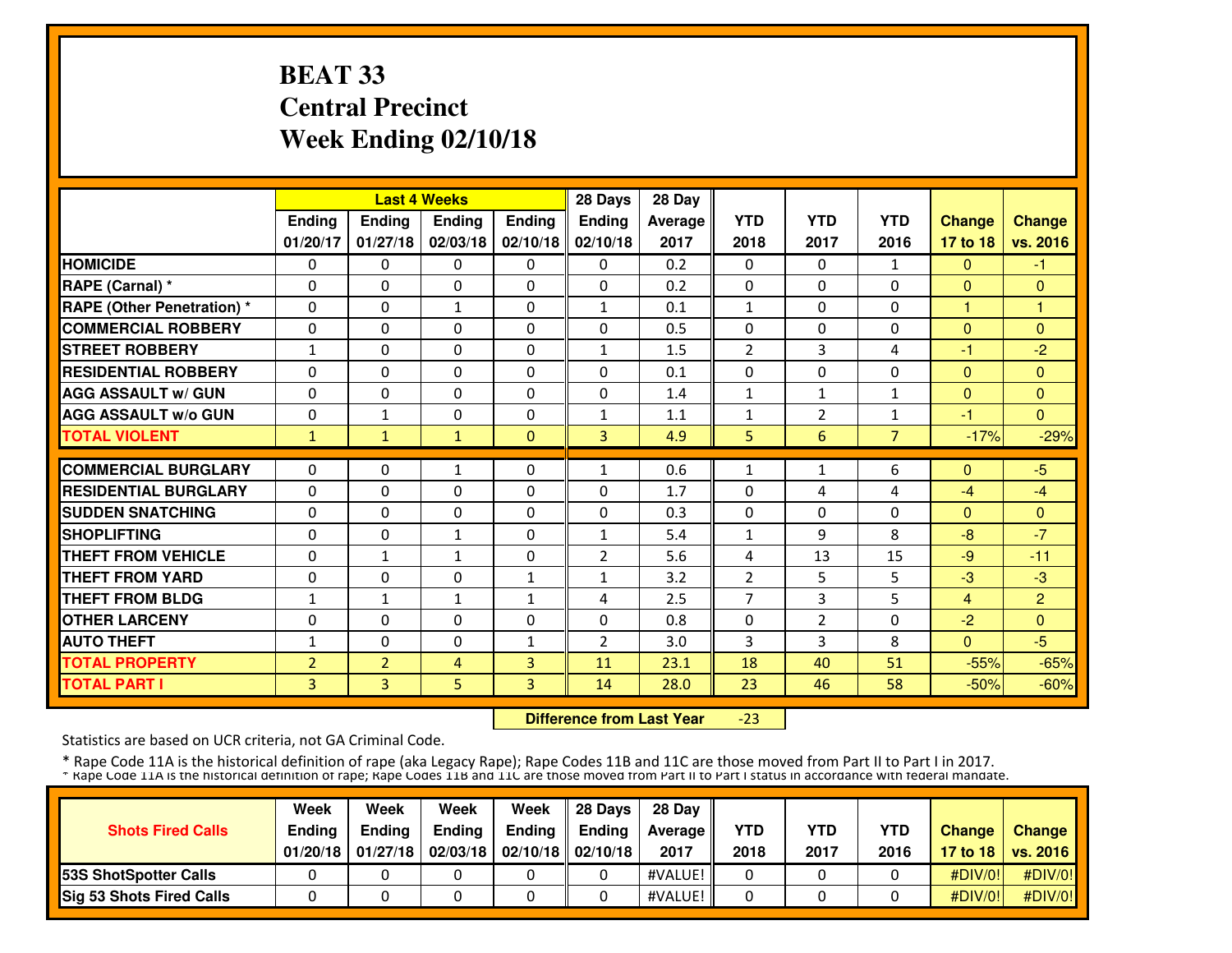# **BEAT 34 Central PrecinctWeek Ending 02/10/18**

|                                   |              |                | <b>Last 4 Weeks</b> |               | 28 Days        | 28 Day  |                |                |                |                |                |
|-----------------------------------|--------------|----------------|---------------------|---------------|----------------|---------|----------------|----------------|----------------|----------------|----------------|
|                                   | Ending       | Ending         | <b>Ending</b>       | <b>Ending</b> | <b>Ending</b>  | Average | <b>YTD</b>     | <b>YTD</b>     | <b>YTD</b>     | <b>Change</b>  | <b>Change</b>  |
|                                   | 01/20/17     | 01/27/18       | 02/03/18            | 02/10/18      | 02/10/18       | 2017    | 2018           | 2017           | 2016           | 17 to 18       | vs. 2016       |
| <b>HOMICIDE</b>                   | 0            | $\Omega$       | $\mathbf{0}$        | $\Omega$      | $\Omega$       | 0.3     | $\Omega$       | $\Omega$       | $\Omega$       | $\Omega$       | $\Omega$       |
| RAPE (Carnal) *                   | 2            | $\Omega$       | $\mathbf{0}$        | $\Omega$      | $\overline{2}$ | 0.5     | $\overline{2}$ | $\Omega$       | $\Omega$       | $\overline{2}$ | $\overline{2}$ |
| <b>RAPE (Other Penetration) *</b> | $\Omega$     | $\Omega$       | $\mathbf{0}$        | $\Omega$      | $\Omega$       | 0.0     | 0              | $\Omega$       | $\Omega$       | $\overline{0}$ | $\Omega$       |
| <b>COMMERCIAL ROBBERY</b>         | 0            | $\Omega$       | $\mathbf{0}$        | $\Omega$      | $\Omega$       | 0.1     | $\Omega$       | $\Omega$       | $\Omega$       | $\Omega$       | $\Omega$       |
| <b>STREET ROBBERY</b>             | 0            | $\Omega$       | $\mathbf{0}$        | $\Omega$      | $\Omega$       | 0.7     | 0              | $\mathbf{1}$   | $\mathbf{1}$   | -1             | $-1$           |
| <b>RESIDENTIAL ROBBERY</b>        | $\mathbf{1}$ | $\Omega$       | $\Omega$            | $\Omega$      | $\mathbf{1}$   | 0.3     | $\mathbf{1}$   | $\Omega$       | $\mathbf{1}$   | н              | $\Omega$       |
| <b>AGG ASSAULT w/ GUN</b>         | $\Omega$     | $\Omega$       | $\Omega$            | $\Omega$      | $\Omega$       | 2.4     | $\Omega$       | 3              | 2              | $-3$           | $-2$           |
| <b>AGG ASSAULT w/o GUN</b>        | $\mathbf{1}$ | $\Omega$       | $\mathbf{1}$        | $\Omega$      | $\overline{2}$ | 1.8     | $\overline{2}$ | $\overline{2}$ | $\mathbf{1}$   | $\Omega$       | 1              |
| <b>TOTAL VIOLENT</b>              | 4            | $\mathbf{0}$   | $\mathbf{1}$        | $\mathbf{0}$  | 5              | 6.1     | 5              | 6              | 5              | $-17%$         | 0%             |
| <b>COMMERCIAL BURGLARY</b>        | $\Omega$     | $\Omega$       | $\mathbf{0}$        | $\Omega$      | $\Omega$       | 0.4     | $\Omega$       | $\mathbf{0}$   | $\Omega$       | $\Omega$       | $\mathbf{0}$   |
| <b>RESIDENTIAL BURGLARY</b>       | $\Omega$     | 1              | $\overline{2}$      | $\Omega$      | 3              | 5.4     | 4              | 9              | 5              | $-5$           | $-1$           |
| <b>SUDDEN SNATCHING</b>           | $\Omega$     | $\Omega$       | $\Omega$            | $\Omega$      | $\Omega$       | 0.5     | $\Omega$       | $\mathbf{1}$   | $\Omega$       | -1             | $\Omega$       |
| <b>SHOPLIFTING</b>                | $\mathbf{1}$ | $\Omega$       | $\mathbf{1}$        | $\Omega$      | $\overline{2}$ | 2.8     | $\overline{2}$ | 0              | $\mathbf{1}$   | $\overline{2}$ | 1              |
| <b>THEFT FROM VEHICLE</b>         | $\mathbf{1}$ | $\mathbf{1}$   | $\mathbf 0$         | $\Omega$      | 2              | 3.3     | 3              | $\overline{7}$ | 4              | $-4$           | $-1$           |
| <b>THEFT FROM YARD</b>            | 0            | 0              | $\mathbf{1}$        | $\Omega$      | $\mathbf{1}$   | 1.6     | 1              | $\mathbf{1}$   | $\mathbf{1}$   | $\overline{0}$ | $\mathbf{0}$   |
| <b>THEFT FROM BLDG</b>            | 1            | 1              | $\mathbf{1}$        | 0             | 3              | 2.3     | 4              | $\mathbf{1}$   | 2              | 3              | $\overline{2}$ |
| <b>OTHER LARCENY</b>              | 0            | $\Omega$       | $\Omega$            | $\mathbf{1}$  | $\mathbf{1}$   | 0.2     | $\mathbf{1}$   | $\Omega$       | $\Omega$       | н              | 1              |
| <b>AUTO THEFT</b>                 | 1            | $\overline{2}$ | $\mathbf{1}$        | $\Omega$      | 4              | 3.2     | 4              | 3              | $\overline{2}$ | ٠              | $\overline{2}$ |
| <b>TOTAL PROPERTY</b>             | 4            | 5.             | 6                   | $\mathbf{1}$  | 16             | 19.7    | 19             | 22             | 15             | $-14%$         | 27%            |
| <b>TOTAL PART I</b>               | 8            | 5              | $\overline{7}$      | 1             | 21             | 25.8    | 24             | 28             | 20             | $-14%$         | 20%            |

 **Difference from Last Year**-4

Statistics are based on UCR criteria, not GA Criminal Code.

|                                 | Week          | Week          | Week          | Week                           | 28 Davs | 28 Dav     |            |            |            |               |                     |
|---------------------------------|---------------|---------------|---------------|--------------------------------|---------|------------|------------|------------|------------|---------------|---------------------|
| <b>Shots Fired Calls</b>        | <b>Endina</b> | <b>Endina</b> | <b>Ending</b> | <b>Ending</b>                  | Endina  | Average II | <b>YTD</b> | <b>YTD</b> | <b>YTD</b> | <b>Change</b> | Change              |
|                                 | 01/20/18      | 01/27/18      |               | 02/03/18   02/10/18   02/10/18 |         | 2017       | 2018       | 2017       | 2016       |               | 17 to 18   vs. 2016 |
| <b>153S ShotSpotter Calls</b>   |               |               |               |                                |         | #VALUE!    |            |            |            | #DIV/0!       | #DIV/0!             |
| <b>Sig 53 Shots Fired Calls</b> |               |               |               |                                |         | #VALUE!    |            |            |            | #DIV/0!       | #DIV/0!             |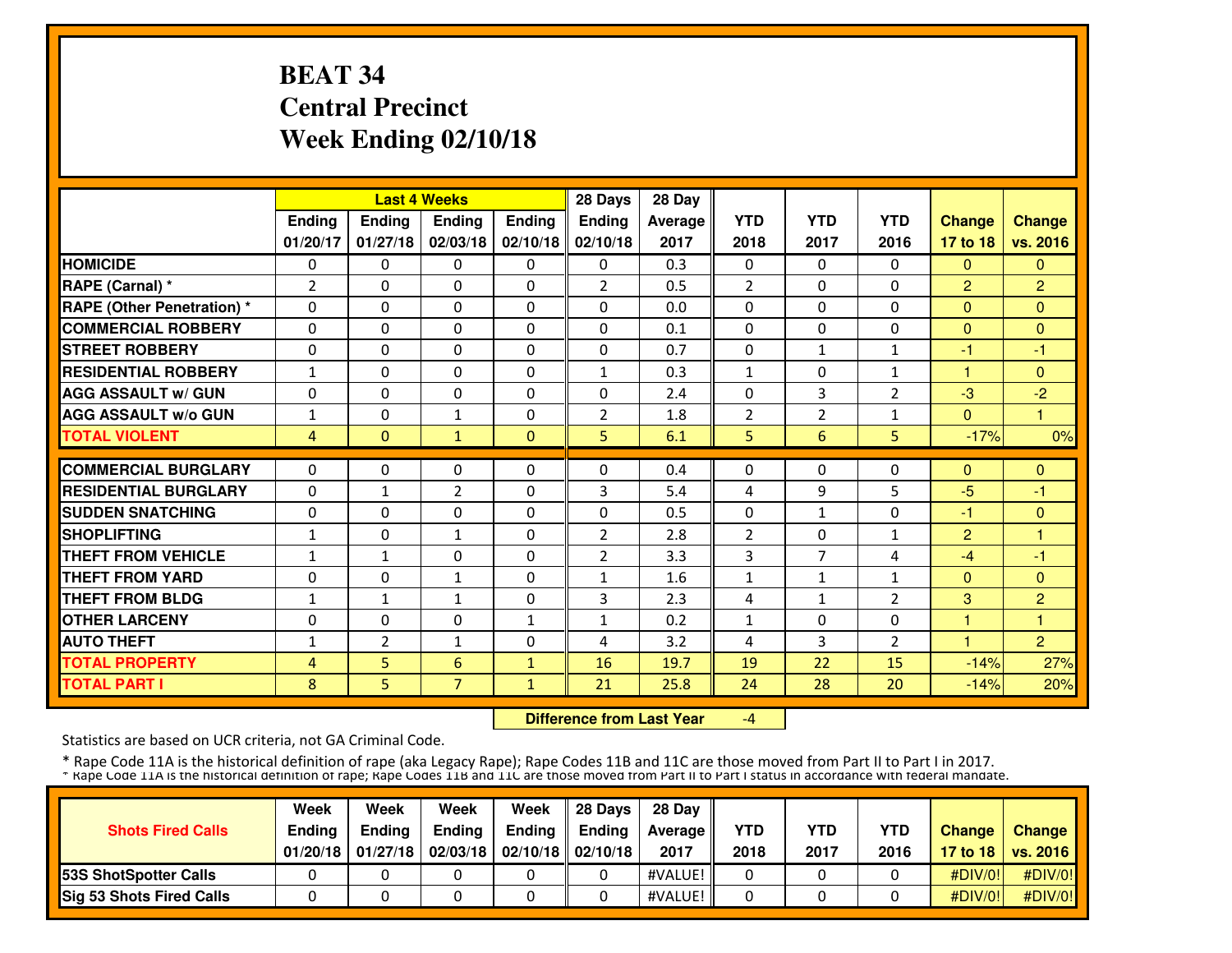# **BEAT 35 Central PrecinctWeek Ending 02/10/18**

|                                   |              |                | <b>Last 4 Weeks</b> |                | 28 Days        | 28 Day  |                |              |                |               |               |
|-----------------------------------|--------------|----------------|---------------------|----------------|----------------|---------|----------------|--------------|----------------|---------------|---------------|
|                                   | Ending       | Ending         | <b>Ending</b>       | <b>Ending</b>  | <b>Ending</b>  | Average | <b>YTD</b>     | <b>YTD</b>   | <b>YTD</b>     | <b>Change</b> | <b>Change</b> |
|                                   | 01/20/17     | 01/27/18       | 02/03/18            | 02/10/18       | 02/10/18       | 2017    | 2018           | 2017         | 2016           | 17 to 18      | vs. 2016      |
| <b>HOMICIDE</b>                   | 0            | $\Omega$       | $\mathbf{0}$        | 0              | $\Omega$       | 0.1     | $\Omega$       | $\Omega$     | $\mathbf{1}$   | $\Omega$      | $-1$          |
| RAPE (Carnal) *                   | $\Omega$     | $\Omega$       | $\mathbf{0}$        | $\Omega$       | $\Omega$       | 0.0     | $\Omega$       | $\mathbf{0}$ | $\Omega$       | $\Omega$      | $\Omega$      |
| <b>RAPE (Other Penetration) *</b> | $\Omega$     | $\Omega$       | $\mathbf{0}$        | $\mathbf{1}$   | $\mathbf{1}$   | 0.0     | $\mathbf{1}$   | $\Omega$     | $\Omega$       | 1             | 1             |
| <b>COMMERCIAL ROBBERY</b>         | 0            | $\Omega$       | $\mathbf{0}$        | $\Omega$       | $\Omega$       | 0.4     | $\Omega$       | $\mathbf{0}$ | $\Omega$       | $\Omega$      | $\Omega$      |
| <b>STREET ROBBERY</b>             | 0            | $\Omega$       | $\mathbf{0}$        | $\Omega$       | $\Omega$       | 0.6     | 0              | 0            | $\mathbf{1}$   | $\Omega$      | $-1$          |
| <b>RESIDENTIAL ROBBERY</b>        | $\Omega$     | $\Omega$       | $\Omega$            | $\Omega$       | $\Omega$       | 0.1     | $\Omega$       | $\Omega$     | 2              | $\Omega$      | $-2$          |
| <b>AGG ASSAULT w/ GUN</b>         | $\Omega$     | $\Omega$       | $\mathbf{1}$        | $\Omega$       | $\mathbf{1}$   | 1.3     | $\overline{2}$ | $\mathbf{1}$ | 2              | 1             | $\Omega$      |
| <b>AGG ASSAULT W/o GUN</b>        | $\Omega$     | $\Omega$       | $\Omega$            | $\Omega$       | $\Omega$       | 1.2     | $\Omega$       | $\Omega$     | $\mathbf{1}$   | $\Omega$      | $-1$          |
| <b>TOTAL VIOLENT</b>              | $\mathbf{0}$ | $\mathbf{0}$   | $\mathbf{1}$        | $\mathbf{1}$   | $\overline{2}$ | 3.6     | 3              | $\mathbf{1}$ | $\overline{7}$ | 200%          | $-57%$        |
| <b>COMMERCIAL BURGLARY</b>        |              | $\Omega$       | $\mathbf{0}$        | $\Omega$       | 1              |         |                |              |                | $\Omega$      | $-1$          |
|                                   | $\mathbf{1}$ |                |                     |                |                | 1.0     | 1              | $\mathbf{1}$ | 2              |               |               |
| <b>RESIDENTIAL BURGLARY</b>       | $\mathbf{1}$ | 0              | $\mathbf{0}$        | 1              | 2              | 3.7     | 2              | 4            | 10             | $-2$          | $-8$          |
| <b>SUDDEN SNATCHING</b>           | $\Omega$     | $\Omega$       | $\Omega$            | $\Omega$       | $\Omega$       | 0.2     | $\mathbf{1}$   | $\Omega$     | $\mathbf{1}$   | 1             | $\Omega$      |
| <b>SHOPLIFTING</b>                | $\Omega$     | $\Omega$       | $\mathbf{0}$        | $\Omega$       | $\Omega$       | 2.2     | $\mathbf{1}$   | 6            | 6              | $-5$          | $-5$          |
| <b>THEFT FROM VEHICLE</b>         | $\mathbf{1}$ | $\mathbf{1}$   | $\mathbf{1}$        | $\mathbf{1}$   | 4              | 3.6     | 4              | 6            | $\overline{7}$ | $-2$          | $-3$          |
| <b>THEFT FROM YARD</b>            | 0            | $\mathbf{1}$   | $\mathbf{0}$        | $\Omega$       | $\mathbf{1}$   | 2.2     | $\overline{2}$ | 5            | 4              | $-3$          | $-2$          |
| <b>THEFT FROM BLDG</b>            | 1            | $\Omega$       | $\Omega$            | 0              | $\mathbf{1}$   | 2.6     | 3              | 4            | 8              | -1            | $-5$          |
| <b>OTHER LARCENY</b>              | 1            | $\Omega$       | $\mathbf{1}$        | $\Omega$       | $\overline{2}$ | 0.5     | $\overline{2}$ | $\mathbf{1}$ | $\mathbf{1}$   | 1             | 1             |
| <b>AUTO THEFT</b>                 | 0            | $\mathbf{1}$   | $\overline{2}$      | $\overline{2}$ | 5              | 2.5     | 7              | 4            | 4              | 3             | 3             |
| <b>TOTAL PROPERTY</b>             | 5            | 3              | 4                   | 4              | 16             | 18.6    | 23             | 31           | 43             | $-26%$        | $-47%$        |
| <b>TOTAL PART I</b>               | 5            | $\overline{3}$ | 5                   | 5              | 18             | 22.2    | 26             | 32           | 50             | $-19%$        | $-48%$        |

 **Difference from Last Year**-6

Statistics are based on UCR criteria, not GA Criminal Code.

|                               | Week          | Week          | Week          | Week                           | 28 Davs | 28 Dav     |            |            |            |               |                     |
|-------------------------------|---------------|---------------|---------------|--------------------------------|---------|------------|------------|------------|------------|---------------|---------------------|
| <b>Shots Fired Calls</b>      | <b>Ending</b> | <b>Ending</b> | <b>Ending</b> | <b>Ending</b>                  | Endina  | Average II | <b>YTD</b> | <b>YTD</b> | <b>YTD</b> | <b>Change</b> | Change              |
|                               | 01/20/18      | 01/27/18      |               | 02/03/18   02/10/18   02/10/18 |         | 2017       | 2018       | 2017       | 2016       |               | 17 to 18   vs. 2016 |
| <b>153S ShotSpotter Calls</b> |               |               |               |                                |         | #VALUE!    |            |            |            | #DIV/0!       | #DIV/0!             |
| Sig 53 Shots Fired Calls      |               |               |               |                                |         | #VALUE!    |            |            |            | #DIV/0!       | #DIV/0!             |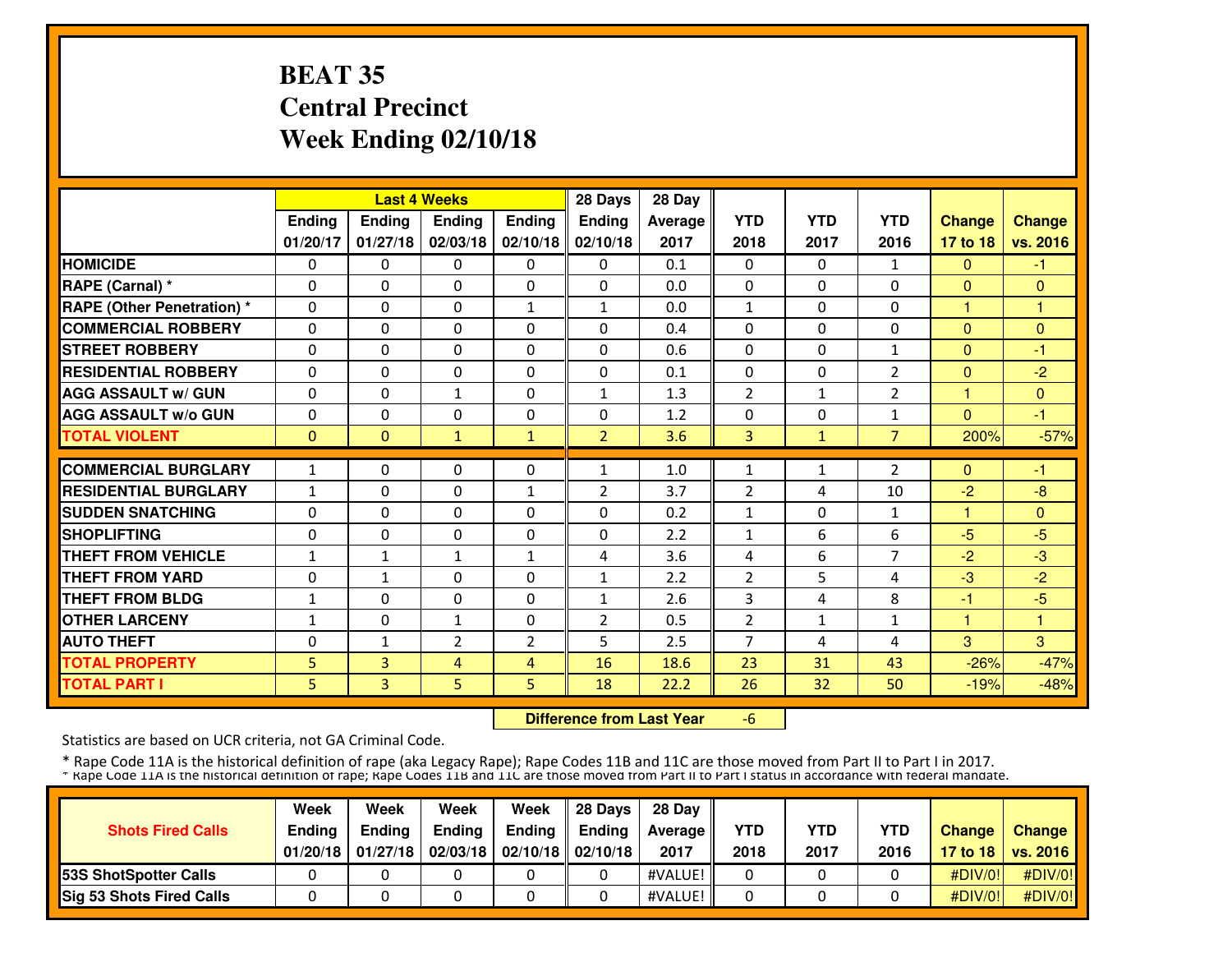# **BEAT 36 Central PrecinctWeek Ending 02/10/18**

|                                   |              |                | <b>Last 4 Weeks</b> |               | 28 Days        | 28 Day  |              |                |                |                |                |
|-----------------------------------|--------------|----------------|---------------------|---------------|----------------|---------|--------------|----------------|----------------|----------------|----------------|
|                                   | Ending       | Ending         | <b>Ending</b>       | <b>Ending</b> | <b>Ending</b>  | Average | <b>YTD</b>   | <b>YTD</b>     | <b>YTD</b>     | <b>Change</b>  | <b>Change</b>  |
|                                   | 01/20/17     | 01/27/18       | 02/03/18            | 02/10/18      | 02/10/18       | 2017    | 2018         | 2017           | 2016           | 17 to 18       | vs. 2016       |
| <b>HOMICIDE</b>                   | 0            | $\Omega$       | $\Omega$            | $\Omega$      | $\Omega$       | 0.0     | $\Omega$     | $\Omega$       | $\Omega$       | $\Omega$       | $\Omega$       |
| RAPE (Carnal) *                   | $\Omega$     | $\mathbf{1}$   | $\Omega$            | $\Omega$      | $\mathbf{1}$   | 0.2     | $\mathbf{1}$ | $\mathbf{1}$   | $\Omega$       | $\Omega$       | 1              |
| <b>RAPE (Other Penetration) *</b> | $\Omega$     | $\Omega$       | $\Omega$            | $\Omega$      | $\Omega$       | 0.0     | $\Omega$     | $\Omega$       | $\Omega$       | $\Omega$       | $\Omega$       |
| <b>COMMERCIAL ROBBERY</b>         | $\Omega$     | $\Omega$       | $\mathbf{0}$        | $\Omega$      | $\Omega$       | 0.2     | $\Omega$     | $\Omega$       | $\Omega$       | $\Omega$       | $\Omega$       |
| <b>STREET ROBBERY</b>             | $\Omega$     | $\Omega$       | $\Omega$            | $\Omega$      | $\Omega$       | 0.4     | $\Omega$     | $\Omega$       | $\Omega$       | $\Omega$       | $\Omega$       |
| <b>RESIDENTIAL ROBBERY</b>        | 0            | $\Omega$       | $\Omega$            | $\Omega$      | $\Omega$       | 0.1     | 0            | $\Omega$       | 0              | $\overline{0}$ | $\Omega$       |
| <b>AGG ASSAULT w/ GUN</b>         | $\Omega$     | $\Omega$       | $\mathbf{0}$        | $\Omega$      | $\Omega$       | 0.6     | $\Omega$     | $\Omega$       | 1              | $\Omega$       | $-1$           |
| <b>AGG ASSAULT W/o GUN</b>        | 0            | $\Omega$       | $\mathbf{0}$        | $\Omega$      | $\Omega$       | 0.7     | $\Omega$     | 0              | 1              | $\Omega$       | -1             |
| <b>TOTAL VIOLENT</b>              | $\mathbf{0}$ | 1              | $\mathbf{0}$        | $\Omega$      | $\mathbf{1}$   | 2.1     | 1            | $\mathbf{1}$   | $\overline{2}$ | 0%             | $-50%$         |
| <b>COMMERCIAL BURGLARY</b>        | $\Omega$     | $\Omega$       | $\mathbf{0}$        | $\Omega$      | $\Omega$       | 0.8     | $\mathbf{0}$ | 3              | 1              | $-3$           | $-1$           |
| <b>RESIDENTIAL BURGLARY</b>       | $\Omega$     | $\mathbf{1}$   | $\mathbf{1}$        | $\Omega$      | $\overline{2}$ | 1.7     | 3            | 5              | 6              | $-2$           | $-3$           |
| <b>SUDDEN SNATCHING</b>           | $\Omega$     | $\Omega$       | $\Omega$            | $\Omega$      | $\Omega$       | 0.2     | $\Omega$     | $\mathbf{1}$   | 0              | $-1$           | $\Omega$       |
| <b>SHOPLIFTING</b>                | $\Omega$     | $\Omega$       | $\overline{2}$      | $\Omega$      | $\overline{2}$ | 2.6     | 5            | 4              | $\mathbf{1}$   | 1              | $\overline{4}$ |
| <b>THEFT FROM VEHICLE</b>         | 0            | $\mathbf{1}$   | $\mathbf{1}$        | $\Omega$      | $\overline{2}$ | 3.3     | 3            | 3              | 11             | $\Omega$       | $-8$           |
| <b>THEFT FROM YARD</b>            | 0            | $\mathbf{1}$   | $\mathbf{0}$        | $\Omega$      | $\mathbf{1}$   | 1.5     | 1            | 3              | 2              | $-2$           | -1             |
| <b>THEFT FROM BLDG</b>            | 0            | $\mathbf{1}$   | $\Omega$            | $\Omega$      | $\mathbf{1}$   | 1.5     | $\mathbf{1}$ | 3              | 4              | $-2$           | $-3$           |
| <b>OTHER LARCENY</b>              | $\Omega$     | $\Omega$       | $\Omega$            | $\mathbf{1}$  | 1              | 0.3     | 1            | $\Omega$       | $\mathbf{1}$   | 1              | $\Omega$       |
| <b>AUTO THEFT</b>                 | 1            | $\mathbf{1}$   | $\mathbf{1}$        | $\Omega$      | 3              | 2.0     | 3            | $\overline{2}$ | $\mathbf{1}$   | 4              | $\overline{2}$ |
| <b>TOTAL PROPERTY</b>             | $\mathbf{1}$ | 5 <sup>1</sup> | 5                   | $\mathbf{1}$  | 12             | 13.8    | 17           | 24             | 27             | $-29%$         | $-37%$         |
| <b>TOTAL PART I</b>               | $\mathbf{1}$ | 6              | 5                   | 1             | 13             | 16.0    | 18           | 25             | 29             | $-28%$         | $-38%$         |
|                                   |              |                |                     |               |                |         |              |                |                |                |                |

 **Difference from Last Year**-7

Statistics are based on UCR criteria, not GA Criminal Code.

|                                 | Week          | Week          | Week          | Week                           | 28 Davs | 28 Dav     |            |            |            |               |                     |
|---------------------------------|---------------|---------------|---------------|--------------------------------|---------|------------|------------|------------|------------|---------------|---------------------|
| <b>Shots Fired Calls</b>        | <b>Endina</b> | <b>Endina</b> | <b>Ending</b> | Ending                         | Endina  | Average II | <b>YTD</b> | <b>YTD</b> | <b>YTD</b> | <b>Change</b> | Change              |
|                                 | 01/20/18      | 01/27/18      |               | 02/03/18   02/10/18   02/10/18 |         | 2017       | 2018       | 2017       | 2016       |               | 17 to 18   vs. 2016 |
| <b>153S ShotSpotter Calls</b>   |               |               |               |                                |         | #VALUE!    |            |            |            | #DIV/0!       | #DIV/0!             |
| <b>Sig 53 Shots Fired Calls</b> |               |               |               |                                |         | #VALUE!    |            |            |            | #DIV/0!       | #DIV/0!             |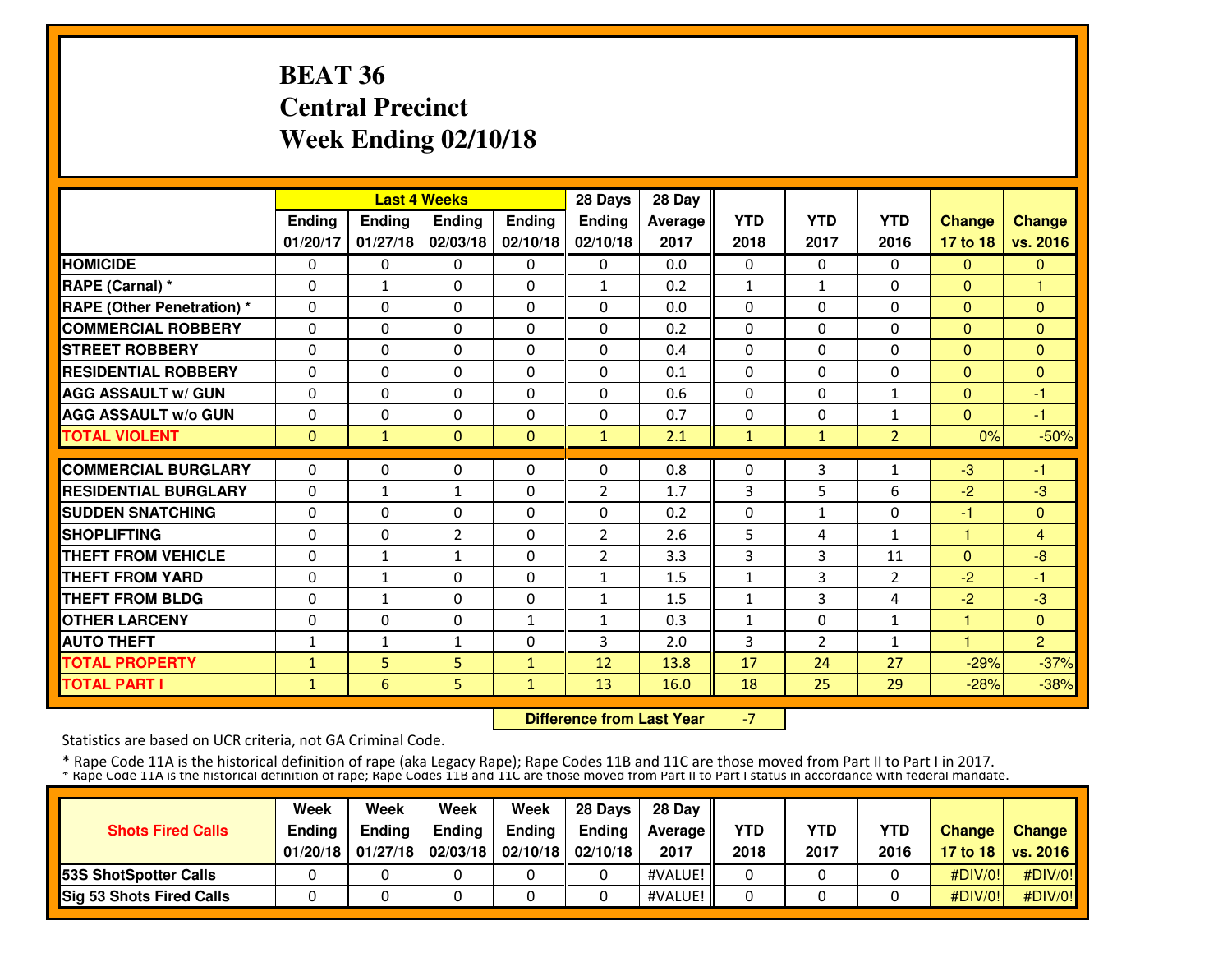

# **COMPSTAT PRECINCT COMMANDER: SOUTH PRECINCT CAPT. JOY GELLATLYWeek Ending 02/10/18**



|                                                                                                  | <b>Week</b><br><b>Ending</b><br>02/10/18 | Week<br><b>Ending</b><br>02/03/18 | Weekly<br>Avg<br>2017 | 28-Day<br><b>Ending</b><br>02/10/18 | 28-Day<br><b>Ending</b><br>01/13/18 | Avg<br>$28-Day$<br>2017                      | <b>YTD</b><br>2018 | <b>YTD</b><br>2017      | <b>YTD</b><br>2016 | <b>Change</b><br>17 to 18 | <b>Change</b><br>vs. 2016 |
|--------------------------------------------------------------------------------------------------|------------------------------------------|-----------------------------------|-----------------------|-------------------------------------|-------------------------------------|----------------------------------------------|--------------------|-------------------------|--------------------|---------------------------|---------------------------|
| <b>HOMICIDE</b>                                                                                  | 0                                        | 0                                 | 0                     | 0                                   | 0                                   | $\Omega$                                     | 0                  | 1                       |                    | -1                        | -1                        |
| RAPE (Carnal) *                                                                                  | 0                                        | $\overline{c}$                    | 0                     | 4                                   | $\Omega$                            | $\overline{1}$                               | 4                  | $\overline{\mathbf{1}}$ | 3                  | 3                         | 4                         |
| <b>RAPE (Other Penetration) *</b>                                                                | 1                                        | 2                                 | 0                     | 3                                   | $\Omega$                            | $\Omega$                                     | 3                  | 0                       | $\mathbf 0$        | 3                         | 3                         |
| <b>COMMERCIAL ROBBERY</b>                                                                        | $\bf{0}$                                 | $\Omega$                          | $\mathbf{1}$          | 1                                   | 2                                   | 3                                            | 3                  | 4                       | 3                  | $-1$                      | $\Omega$                  |
| <b>STREET ROBBERY</b>                                                                            | 0                                        | $\Omega$                          | $\mathbf{1}$          | 1                                   | 3                                   | 3                                            | $\overline{2}$     | 3                       | $\overline{7}$     | $-1$                      | $-5$                      |
| <b>RESIDENTIAL ROBBERY</b>                                                                       | 0                                        | $\Omega$                          | 0                     | 0                                   | $\overline{c}$                      | $\Omega$                                     | 1                  | 0                       | $\Omega$           | -1                        | 1                         |
| <b>AGG ASSAULT w/ GUN</b>                                                                        | $\bf{0}$                                 | 3                                 | $\mathbf{1}$          | 3                                   | 3                                   | 3                                            | 3                  | 3                       | $\mathbf{1}$       | $\mathbf{0}$              | $\overline{2}$            |
| <b>AGG ASSAULT w/o GUN</b>                                                                       | $\bf{0}$                                 | $\mathbf 0$                       | $\mathbf{1}$          | $\mathbf{2}$                        | 3                                   | 3                                            | $\overline{2}$     | $\mathbf 0$             | $\overline{c}$     | $\overline{2}$            | $\Omega$                  |
| <b>TOTAL VIOLENT</b>                                                                             | 1                                        | $\overline{7}$                    | 3                     | $\overline{14}$                     | $\overline{13}$                     | $\overline{14}$                              | $\overline{18}$    | 12                      | 17                 | 50%                       | 6%                        |
| <b>COMMERCIAL BURGLARY</b>                                                                       | 1                                        | 0                                 | 1                     | 4                                   | 8                                   | 5                                            | 6                  | 3                       | 2                  | 3                         | 4                         |
| <b>RESIDENTIAL BURGLARY</b>                                                                      | 3                                        | 5                                 | 4                     | 16                                  | 11                                  | 15                                           | 20                 | 19                      | 29                 | $\overline{1}$            | $-9$                      |
| <b>SUDDEN SNATCHING</b>                                                                          | 0                                        | $\mathbf{1}$                      | $\Omega$              | 1                                   | $\mathbf{1}$                        | $\overline{\mathbf{1}}$                      | $\mathbf{2}$       | $\Omega$                | $\mathbf{1}$       | $\overline{2}$            | Н                         |
| <b>SHOPLIFTING</b>                                                                               | 11                                       | 12                                | 14                    | 48                                  | 60                                  | 55                                           | 66                 | 84                      | 85                 | $-18$                     | $-19$                     |
| <b>THEFT FROM VEHICLE</b>                                                                        | 8                                        | 6                                 | 9                     | 25                                  | 27                                  | $\overline{35}$                              | 33                 | $\overline{54}$         | 25                 | $-21$                     | 8                         |
| <b>THEFT FROM YARD</b>                                                                           | 1                                        | $\overline{1}$                    | $\overline{2}$        | 6                                   | 5                                   | 9                                            | $\overline{7}$     | $\overline{16}$         | $\overline{11}$    | $-9$                      | $-4$                      |
| <b>THEFT FROM BLDG</b>                                                                           | 1                                        | 3                                 | $\overline{4}$        | $\overline{13}$                     | $\overline{10}$                     | $\overline{16}$                              | $\overline{17}$    | 29                      | 10                 | $-12$                     | $\overline{7}$            |
| <b>OTHER LARCENY</b>                                                                             | $\bf{0}$                                 | $\Omega$                          | $\mathbf{1}$          | 1                                   | $\overline{5}$                      | 3                                            | $\overline{2}$     | $\overline{9}$          | $\mathbf{1}$       | $-7$                      | $\overline{1}$            |
| <b>AUTO THEFT</b>                                                                                | 3                                        | 3                                 | 4                     | $\overline{12}$                     | $\overline{22}$                     | 14                                           | 19                 | 19                      | 22                 | $\Omega$                  | $\overline{3}$            |
| <b>TOTAL PROPERTY</b>                                                                            | 28                                       | $\overline{31}$                   | 38                    | 126                                 | 149                                 | 153                                          | 172                | 233                     | 186                | $-26%$                    | $-8%$                     |
| <b>TOTAL PART I</b>                                                                              | $\overline{29}$                          | $\overline{38}$                   | $\overline{42}$       | 140                                 | 162                                 | 167                                          | 190                | $\overline{245}$        | $\overline{203}$   | $-22%$                    | $-6%$                     |
| Statistics are based on UCR criteria, not GA Criminal Code, and are                              |                                          |                                   |                       |                                     | <b>Difference from Last Year</b>    |                                              | -55                |                         |                    |                           | Last Week   Year-to-Date  |
| preliminary, based on RMS data at the time prepared, and are subject to change.                  |                                          |                                   |                       |                                     |                                     | <b>At-Fault Police Vehicle Accidents</b>     |                    |                         |                    |                           | $\overline{2}$            |
| Cell Shading: white is within 0.6 standard deviation of the mean; red is above; green is below.  |                                          |                                   |                       |                                     |                                     | <b>Not At-Fault Police Vehicle Accidents</b> |                    |                         |                    | $\overline{0}$            | $\overline{3}$            |
| * Code 11A is the pre-2016 definition of rape; Codes 11B and 11C are by federal mandate in 2016. |                                          |                                   |                       |                                     |                                     | <b>Total Police Vehicle Accidents</b>        |                    |                         |                    | 1                         | $\overline{5}$            |
|                                                                                                  | Week                                     | Week                              | Weekly                | $28-Day$                            | $28-Day$                            | Avg                                          |                    |                         |                    |                           |                           |
| <b>Citizen Initiated Calls</b>                                                                   | <b>Ending</b>                            | <b>Ending</b>                     | Avg                   | <b>Ending</b>                       | Ending                              | $28-Day$                                     | <b>YTD</b>         | <b>YTD</b>              | <b>YTD</b>         | <b>Change</b>             | <b>Change</b>             |
|                                                                                                  | 02/10/18                                 | 02/03/18                          | 2017                  | 02/10/18                            | 01/13/18                            | 2017                                         | 2018               | 2017                    | 2016               | 17 to 18                  | vs. 2016                  |
| <b>Midnight Shift</b>                                                                            | 0                                        | 0                                 | 91                    | $\Omega$                            | $\Omega$                            | 364                                          | 0                  | $\Omega$                | $\Omega$           | $\mathbf{0}$              | $\Omega$                  |
| <b>Day Shift</b>                                                                                 | 0                                        | $\Omega$                          | 247                   | $\Omega$                            | 0                                   | 986                                          | $\Omega$           | 0                       | 0                  | $\overline{0}$            | $\Omega$                  |
| <b>Afternoon Shift</b>                                                                           | 0                                        | $\Omega$                          | 246                   | 0                                   | 0                                   | 982                                          | $\mathbf 0$        | 0                       | $\Omega$           | $\Omega$                  | $\Omega$                  |
| <b>TOTAL CITIZEN CFS</b>                                                                         | $\overline{0}$                           | $\mathbf{0}$                      | 583                   | $\Omega$                            | $\overline{0}$                      | 2332                                         | $\mathbf{0}$       | $\overline{0}$          | $\overline{0}$     | #DIV/0!                   | #DIV/0!                   |
| <b>53S ShotSpotter Calls</b>                                                                     | 0                                        | 0                                 | #VALUE!               | $\Omega$                            | $\Omega$                            | #VALUE!                                      | $\mathbf 0$        | 0                       | 0                  | $\Omega$                  | 0                         |
| <b>Sig 53 Shots Fired Calls</b>                                                                  | 0                                        | $\Omega$                          | #VALUE!               | $\Omega$                            | $\Omega$                            | #VALUE!                                      | $\Omega$           | $\mathbf 0$             | $\Omega$           | $\Omega$                  | $\Omega$                  |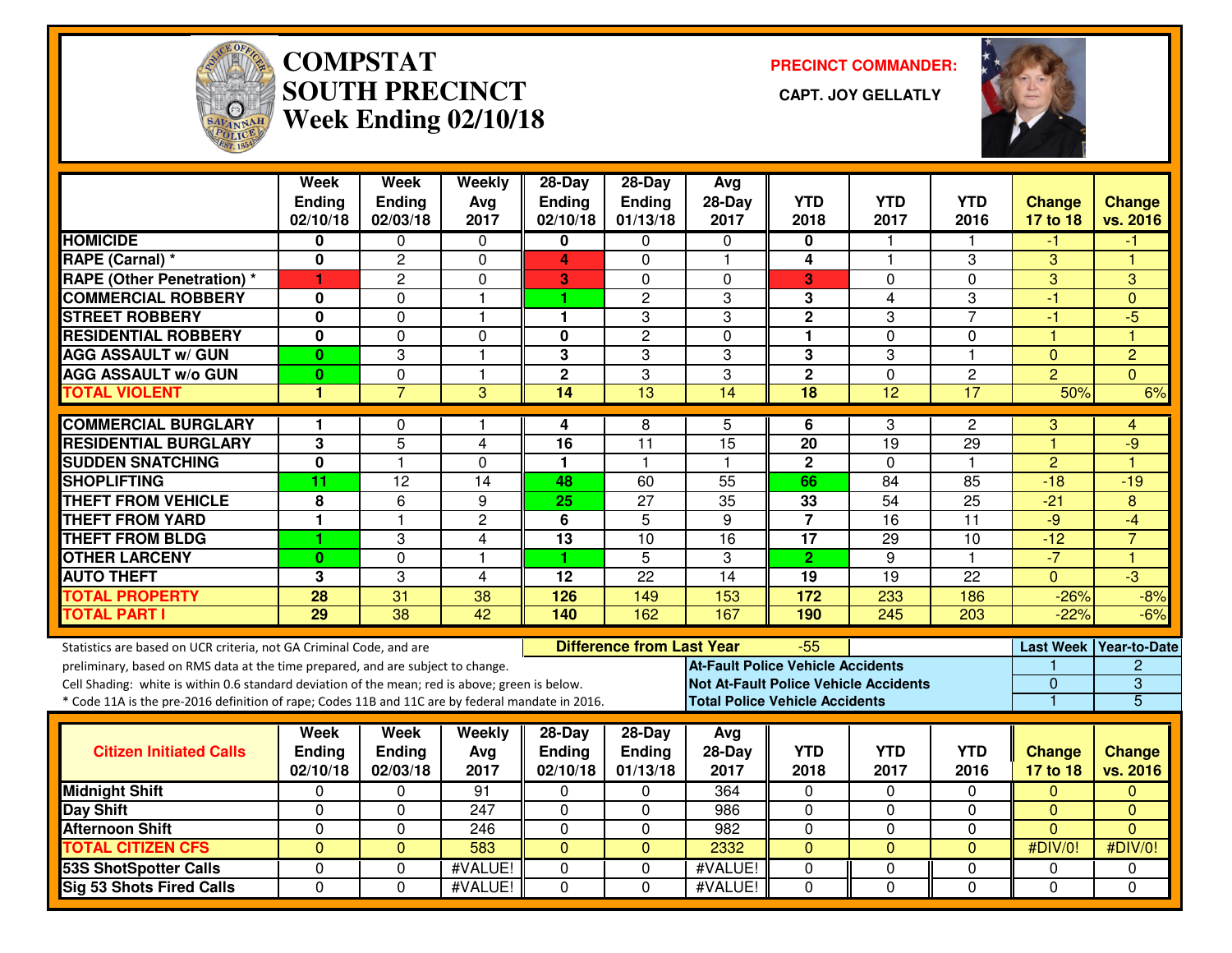# **BEAT 41 South PrecinctWeek Ending 02/10/18**

|                                   |                |               | <b>Last 4 Weeks</b> |              | 28 Days        | 28 Day  |                |                |                |                |               |
|-----------------------------------|----------------|---------------|---------------------|--------------|----------------|---------|----------------|----------------|----------------|----------------|---------------|
|                                   | Ending         | <b>Ending</b> | <b>Ending</b>       | Ending       | Ending         | Average | <b>YTD</b>     | <b>YTD</b>     | <b>YTD</b>     | <b>Change</b>  | <b>Change</b> |
|                                   | 01/20/17       | 01/27/18      | 02/03/18            | 02/10/18     | 02/10/18       | 2017    | 2018           | 2017           | 2016           | 17 to 18       | vs. 2016      |
| <b>HOMICIDE</b>                   | 0              | 0             | $\Omega$            | $\Omega$     | 0              | 0.0     | 0              | 0              | 0              | $\mathbf{0}$   | $\Omega$      |
| RAPE (Carnal) *                   | $\Omega$       | $\Omega$      | $\Omega$            | $\Omega$     | $\Omega$       | 0.1     | $\Omega$       | $\Omega$       | 2              | $\Omega$       | $-2$          |
| <b>RAPE (Other Penetration) *</b> | $\Omega$       | $\Omega$      | $\Omega$            | $\Omega$     | $\Omega$       | 0.0     | 0              | $\Omega$       | $\Omega$       | $\overline{0}$ | $\mathbf{0}$  |
| <b>COMMERCIAL ROBBERY</b>         | $\Omega$       | 0             | $\Omega$            | $\Omega$     | $\Omega$       | 1.2     | 0              | 0              | 2              | $\mathbf{0}$   | $-2$          |
| <b>STREET ROBBERY</b>             | $\Omega$       | $\Omega$      | $\Omega$            | $\Omega$     | $\Omega$       | 0.3     | $\mathbf{1}$   | $\Omega$       | 1              | 1              | $\mathbf{0}$  |
| <b>RESIDENTIAL ROBBERY</b>        | $\Omega$       | 0             | $\Omega$            | $\Omega$     | $\Omega$       | 0.1     | $\Omega$       | $\Omega$       | $\Omega$       | $\Omega$       | $\Omega$      |
| <b>AGG ASSAULT w/ GUN</b>         | $\Omega$       | 0             | $\Omega$            | $\Omega$     | $\Omega$       | 0.2     | $\Omega$       | 0              | $\Omega$       | $\Omega$       | $\mathbf{0}$  |
| <b>AGG ASSAULT w/o GUN</b>        | $\mathbf{1}$   | 0             | $\Omega$            | $\Omega$     | $\mathbf{1}$   | 0.3     | 1              | 0              | 0              |                |               |
| <b>TOTAL VIOLENT</b>              | $\mathbf{1}$   | $\Omega$      | $\Omega$            | $\Omega$     | $\mathbf{1}$   | 2.1     | $\overline{2}$ | $\mathbf{0}$   | 5 <sup>1</sup> | #DIV/0!        | $-60%$        |
| <b>COMMERCIAL BURGLARY</b>        | $\Omega$       | $\Omega$      |                     |              |                |         |                |                |                |                |               |
|                                   |                |               | $\mathbf{0}$        | $\Omega$     | $\Omega$       | 1.4     | 1              | $\mathbf{1}$   | $\overline{2}$ | $\Omega$       | -1            |
| <b>RESIDENTIAL BURGLARY</b>       | $\Omega$       | $\mathbf{1}$  | $\mathbf{1}$        | $\Omega$     | $\overline{2}$ | 2.1     | 3              | $\overline{2}$ | 6              | 1              | $-3$          |
| <b>SUDDEN SNATCHING</b>           | 0              | $\Omega$      | $\Omega$            | $\Omega$     | $\Omega$       | 0.2     | $\mathbf{1}$   | $\Omega$       | $\mathbf{1}$   | 1              | $\Omega$      |
| <b>SHOPLIFTING</b>                | $\Omega$       | $\Omega$      | $\mathbf{1}$        | $\Omega$     | $\mathbf{1}$   | 4.4     | 3              | 12             | 3              | $-9$           | $\Omega$      |
| <b>THEFT FROM VEHICLE</b>         | 0              | 0             | $\Omega$            | $\Omega$     | $\Omega$       | 3.5     | 3              | 4              | 3              | $-1$           | $\Omega$      |
| <b>THEFT FROM YARD</b>            | 0              | $\Omega$      | $\Omega$            | $\Omega$     | $\Omega$       | 1.8     | $\Omega$       | 3              | 1              | $-3$           | -1            |
| <b>THEFT FROM BLDG</b>            | $\mathbf{1}$   | 0             | $\overline{2}$      | 0            | 3              | 3.1     | 6              | $\overline{2}$ | 3              | 4              | 3             |
| <b>OTHER LARCENY</b>              | 0              | $\Omega$      | $\Omega$            | $\Omega$     | $\Omega$       | 0.4     | $\Omega$       | $\mathbf{1}$   | $\Omega$       | $-1$           | $\mathbf{0}$  |
| <b>AUTO THEFT</b>                 | $\mathbf{1}$   | $\Omega$      | $\overline{2}$      | $\Omega$     | 3              | 1.7     | 5              | 2              | 4              | 3              | 4             |
| <b>TOTAL PROPERTY</b>             | $\overline{2}$ | $\mathbf{1}$  | 6                   | $\Omega$     | 9              | 18.6    | 22             | 27             | 23             | $-19%$         | $-4%$         |
| <b>TOTAL PART I</b>               | 3              | $\mathbf{1}$  | 6                   | $\mathbf{0}$ | 10             | 20.8    | 24             | 27             | 28             | $-11%$         | $-14%$        |

 **Difference from Last Year**-3

Statistics are based on UCR criteria, not GA Criminal Code.

|                                 | Week          | Week          | Week          | Week                           | 28 Davs | 28 Dav     |            |            |            |               |                     |
|---------------------------------|---------------|---------------|---------------|--------------------------------|---------|------------|------------|------------|------------|---------------|---------------------|
| <b>Shots Fired Calls</b>        | <b>Endina</b> | <b>Endina</b> | <b>Ending</b> | Ending                         | Endina  | Average II | <b>YTD</b> | <b>YTD</b> | <b>YTD</b> | <b>Change</b> | Change              |
|                                 | 01/20/18      | 01/27/18      |               | 02/03/18   02/10/18   02/10/18 |         | 2017       | 2018       | 2017       | 2016       |               | 17 to 18   vs. 2016 |
| <b>153S ShotSpotter Calls</b>   |               |               |               |                                |         | #VALUE!    |            |            |            | 0%            | 0%                  |
| <b>Sig 53 Shots Fired Calls</b> |               |               |               |                                |         | #VALUE!    |            |            |            | #DIV/O!!      | #DIV/0!             |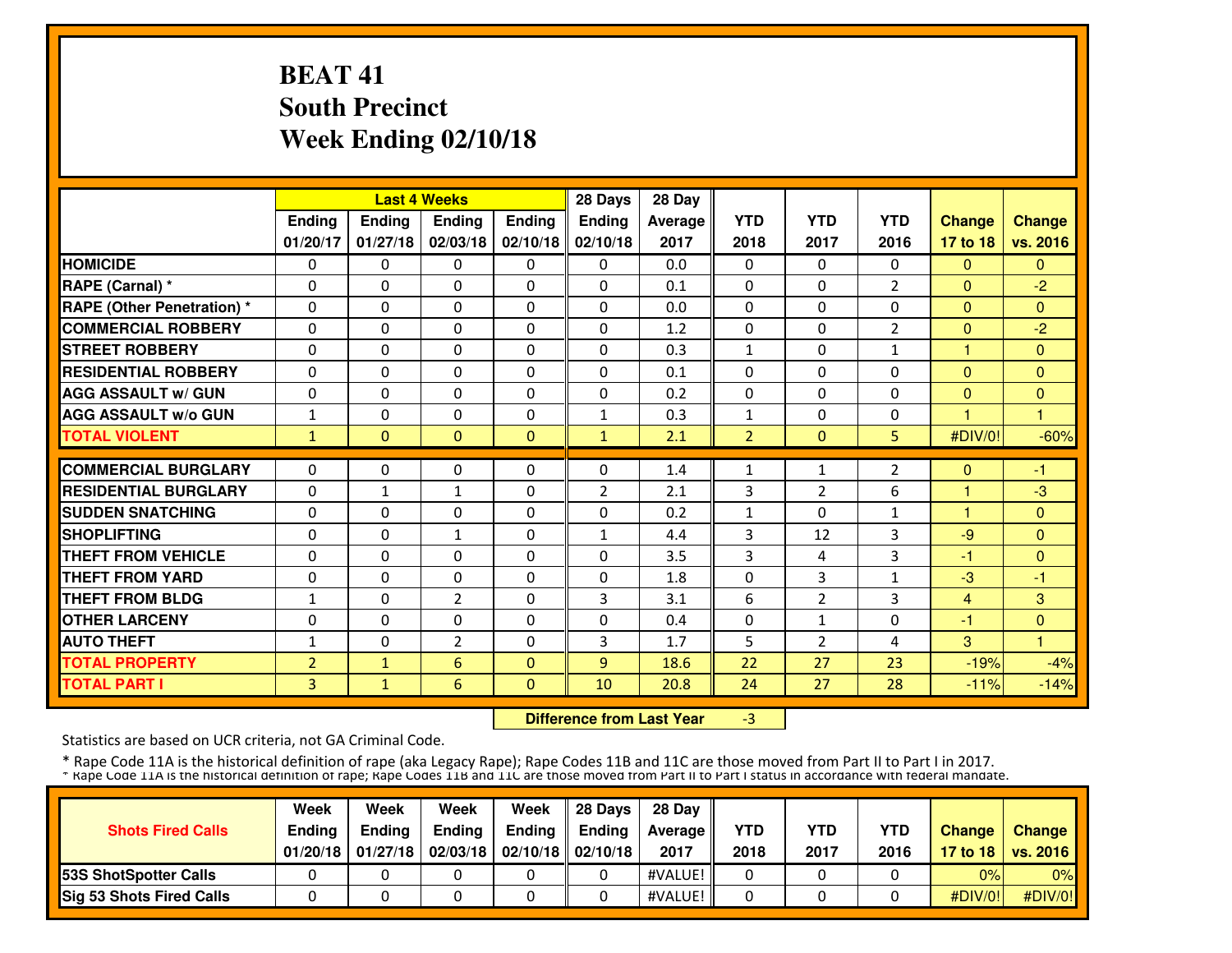## **BEAT 42 South PrecinctWeek Ending 02/10/18**

|                                   |              |                   | <b>Last 4 Weeks</b> |                | 28 Days        | 28 Day  |                |                |                |               |                |
|-----------------------------------|--------------|-------------------|---------------------|----------------|----------------|---------|----------------|----------------|----------------|---------------|----------------|
|                                   | Ending       | Ending            | <b>Ending</b>       | <b>Ending</b>  | <b>Ending</b>  | Average | <b>YTD</b>     | <b>YTD</b>     | <b>YTD</b>     | <b>Change</b> | <b>Change</b>  |
|                                   | 01/20/17     | 01/27/18          | 02/03/18            | 02/10/18       | 02/10/18       | 2017    | 2018           | 2017           | 2016           | 17 to 18      | vs. 2016       |
| <b>HOMICIDE</b>                   | 0            | $\Omega$          | $\Omega$            | 0              | $\Omega$       | 0.0     | $\Omega$       | $\Omega$       | $\Omega$       | $\Omega$      | $\Omega$       |
| RAPE (Carnal) *                   | $\Omega$     | $\Omega$          | $\Omega$            | $\Omega$       | $\Omega$       | 0.1     | $\Omega$       | $\Omega$       | $\Omega$       | $\Omega$      | $\Omega$       |
| <b>RAPE (Other Penetration) *</b> | $\Omega$     | $\Omega$          | $\mathbf{1}$        | $\Omega$       | $\mathbf{1}$   | 0.1     | $\mathbf{1}$   | $\Omega$       | $\Omega$       | 1             | 1              |
| <b>COMMERCIAL ROBBERY</b>         | $\Omega$     | $\mathbf{1}$      | $\mathbf{0}$        | $\Omega$       | $\mathbf{1}$   | 0.4     | $\mathbf{1}$   | $\mathbf{1}$   | $\Omega$       | $\Omega$      | $\overline{1}$ |
| <b>STREET ROBBERY</b>             | $\Omega$     | $\mathbf{1}$      | $\Omega$            | $\Omega$       | $\mathbf{1}$   | 0.4     | $\mathbf{1}$   | $\mathbf{1}$   | $\mathbf{1}$   | $\Omega$      | $\Omega$       |
| <b>RESIDENTIAL ROBBERY</b>        | 0            | $\Omega$          | $\Omega$            | $\Omega$       | $\Omega$       | 0.1     | 0              | $\Omega$       | $\Omega$       | $\Omega$      | $\Omega$       |
| <b>AGG ASSAULT w/ GUN</b>         | $\Omega$     | $\Omega$          | $\mathbf{0}$        | $\Omega$       | $\Omega$       | 0.3     | $\Omega$       | $\Omega$       | $\Omega$       | $\Omega$      | $\Omega$       |
| <b>AGG ASSAULT W/o GUN</b>        | 0            | $\Omega$          | $\mathbf{0}$        | $\Omega$       | $\Omega$       | 0.2     | $\Omega$       | 0              | 1              | $\Omega$      | -1             |
| <b>TOTAL VIOLENT</b>              | $\mathbf{0}$ | $\overline{2}$    | $\mathbf{1}$        | $\Omega$       | $\overline{3}$ | 1.5     | 3              | $\overline{2}$ | $\overline{2}$ | 50%           | 50%            |
| <b>COMMERCIAL BURGLARY</b>        | $\Omega$     | $\Omega$          | $\Omega$            | $\Omega$       | $\Omega$       | 1.2     | $\Omega$       | $\mathbf{1}$   | $\Omega$       | -1            | $\Omega$       |
| <b>RESIDENTIAL BURGLARY</b>       | $\Omega$     | $\Omega$          | $\Omega$            | $\Omega$       | $\Omega$       | 0.5     | $\Omega$       | $\Omega$       | $\Omega$       | $\Omega$      | $\Omega$       |
| <b>SUDDEN SNATCHING</b>           | $\Omega$     | $\Omega$          | $\mathbf{0}$        | $\Omega$       | $\Omega$       | 0.3     | $\Omega$       | $\Omega$       | 0              | $\Omega$      | $\Omega$       |
| <b>SHOPLIFTING</b>                | 3            | 8                 | 4                   | 5              | 20             | 27.2    | 27             | 30             | 45             | $-3$          | $-18$          |
| <b>THEFT FROM VEHICLE</b>         | 1            | $\mathbf{1}$      | $\overline{2}$      | 1              | 5              | 4.6     | 5              | 10             | 8              | $-5$          | $-3$           |
| <b>THEFT FROM YARD</b>            | 1            | $\mathbf{1}$      | $\mathbf{1}$        | $\mathbf{1}$   | 4              | 1.0     | 4              | 3              | 2              | н             | $\overline{2}$ |
| <b>THEFT FROM BLDG</b>            | 0            | $\Omega$          | $\Omega$            | $\Omega$       | $\Omega$       | 2.9     | 0              | 10             | 4              | $-10$         | $-4$           |
| <b>OTHER LARCENY</b>              | $\Omega$     | $\Omega$          | $\Omega$            | $\Omega$       | $\Omega$       | 0.4     | 0              | 2              | $\Omega$       | $-2$          | $\Omega$       |
| <b>AUTO THEFT</b>                 | 1            | $\Omega$          | $\Omega$            | $\Omega$       | $\mathbf{1}$   | 1.9     | $\overline{2}$ | 3              | 3              | -1            | -1             |
| <b>TOTAL PROPERTY</b>             | 6            | 10                | $\overline{7}$      | $\overline{7}$ | 30             | 40.0    | 38             | 59             | 62             | $-36%$        | $-39%$         |
| <b>TOTAL PART I</b>               | 6            | $12 \overline{ }$ | 8                   | 7              | 33             | 41.6    | 41             | 61             | 64             | $-33%$        | $-36%$         |
|                                   |              |                   |                     |                |                |         |                |                |                |               |                |

 **Difference from Last Year** $-20$ 

Statistics are based on UCR criteria, not GA Criminal Code.

| <b>Shots Fired Calls</b>      | Week<br><b>Endina</b><br>01/20/18 | Week<br><b>Ending</b><br>01/27/18 | Week<br><b>Ending</b> | Week<br><b>Ending</b><br>02/03/18   02/10/18   02/10/18 | 28 Davs<br>Endina | 28 Dav<br>Average II<br>2017 | <b>YTD</b><br>2018 | <b>YTD</b><br>2017 | <b>YTD</b><br>2016 | <b>Change</b> | Change<br>17 to 18   vs. 2016 |
|-------------------------------|-----------------------------------|-----------------------------------|-----------------------|---------------------------------------------------------|-------------------|------------------------------|--------------------|--------------------|--------------------|---------------|-------------------------------|
| <b>153S ShotSpotter Calls</b> |                                   |                                   |                       |                                                         |                   | #VALUE!                      |                    |                    |                    | 0%            | 0%                            |
| Sig 53 Shots Fired Calls      |                                   |                                   |                       |                                                         |                   | #VALUE!                      |                    |                    |                    | #DIV/O!!      | $\#$ DIV/0!                   |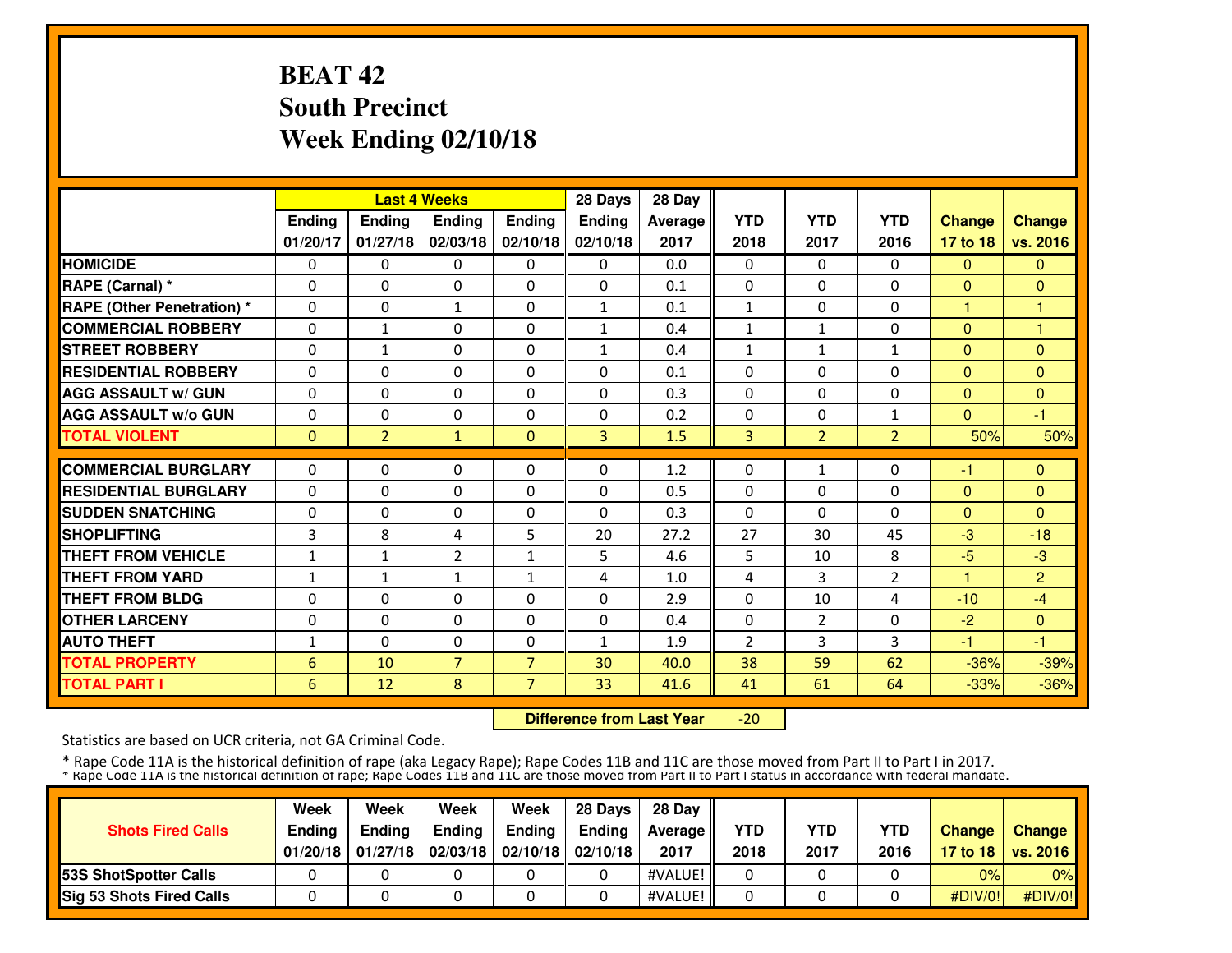# **BEAT 43 South PrecinctWeek Ending 02/10/18**

|                                   |              |                          | <b>Last 4 Weeks</b>      |              | 28 Days        | 28 Day  |                |                     |                |                |                        |
|-----------------------------------|--------------|--------------------------|--------------------------|--------------|----------------|---------|----------------|---------------------|----------------|----------------|------------------------|
|                                   | Ending       | <b>Ending</b>            | <b>Ending</b>            | Ending       | Ending         | Average | <b>YTD</b>     | <b>YTD</b>          | <b>YTD</b>     | <b>Change</b>  | <b>Change</b>          |
|                                   | 01/20/17     | 01/27/18                 | 02/03/18                 | 02/10/18     | 02/10/18       | 2017    | 2018           | 2017                | 2016           | 17 to 18       | vs. 2016               |
| <b>HOMICIDE</b>                   | 0            | 0                        | $\Omega$                 | $\Omega$     | 0              | 0.0     | 0              | 0                   | $\Omega$       | $\mathbf{0}$   | $\Omega$               |
| RAPE (Carnal) *                   | $\Omega$     | $\mathbf{1}$             | $\mathbf{1}$             | $\Omega$     | $\overline{2}$ | 0.0     | $\overline{2}$ | $\Omega$            | $\Omega$       | $\overline{2}$ | $\overline{2}$         |
| <b>RAPE (Other Penetration) *</b> | $\Omega$     | $\Omega$                 | $\Omega$                 | $\Omega$     | $\Omega$       | 0.1     | 0              | $\Omega$            | $\Omega$       | $\mathbf{0}$   | $\Omega$               |
| <b>COMMERCIAL ROBBERY</b>         | $\Omega$     | 0                        | $\Omega$                 | $\Omega$     | $\Omega$       | 0.4     | $\Omega$       | $\mathbf{1}$        | 1              | -1             | -1                     |
| <b>STREET ROBBERY</b>             | $\Omega$     | $\Omega$                 | $\Omega$                 | $\Omega$     | $\Omega$       | 0.5     | $\Omega$       | $\mathbf{1}$        | $\overline{2}$ | -1             | $-2$                   |
| <b>RESIDENTIAL ROBBERY</b>        | $\Omega$     | 0                        | $\Omega$                 | $\Omega$     | $\Omega$       | 0.1     | $\Omega$       | $\Omega$            | $\Omega$       | $\Omega$       | $\Omega$               |
| <b>AGG ASSAULT w/ GUN</b>         | $\Omega$     | 0                        | $\Omega$                 | $\Omega$     | $\Omega$       | 0.5     | $\Omega$       | 0                   | $\Omega$       | $\Omega$       | $\mathbf{0}$           |
| <b>AGG ASSAULT w/o GUN</b>        | 0            | 0                        | $\mathbf 0$              | $\Omega$     | $\Omega$       | 0.6     | 1              | 0                   | 0              |                | н                      |
| <b>TOTAL VIOLENT</b>              | $\mathbf{0}$ | 1                        | $\mathbf{1}$             | $\Omega$     | $\overline{2}$ | 2.1     | 3              | $\overline{2}$      | 3              | 50%            | 0%                     |
| <b>COMMERCIAL BURGLARY</b>        | $\mathbf{1}$ | $\mathbf{1}$             | $\mathbf{0}$             | $\mathbf{1}$ | 3              | 1.2     | 3              | $\Omega$            | $\Omega$       | 3              | 3                      |
| <b>RESIDENTIAL BURGLARY</b>       | $\mathbf{1}$ |                          |                          | $\mathbf{1}$ |                | 2.6     |                | $\mathbf{1}$        | 7              |                | $-2$                   |
| <b>SUDDEN SNATCHING</b>           |              | $\mathbf{1}$<br>$\Omega$ | $\mathbf{1}$<br>$\Omega$ | $\Omega$     | 4<br>$\Omega$  | 0.2     | 5<br>$\Omega$  | 0                   | $\Omega$       | 4<br>$\Omega$  | $\Omega$               |
| <b>SHOPLIFTING</b>                | 0            | $\overline{2}$           | 3                        | $\Omega$     | 6              | 3.5     | 8              | 12                  | 18             | $-4$           | $-10$                  |
| <b>THEFT FROM VEHICLE</b>         | $\mathbf{1}$ | 0                        |                          | $\Omega$     | $\overline{2}$ | 4.6     |                | 15                  |                | $-13$          | н                      |
| <b>THEFT FROM YARD</b>            | 0            | $\Omega$                 | 2<br>$\Omega$            | $\mathbf{0}$ | $\Omega$       | 1.2     | $\overline{2}$ |                     | 1              |                |                        |
| <b>THEFT FROM BLDG</b>            | 0            |                          |                          |              |                |         | 1              | 0<br>$\overline{7}$ | 4              | 1              | $-3$<br>$\overline{7}$ |
|                                   | $\mathbf{1}$ | 3<br>$\Omega$            | $\mathbf{1}$<br>$\Omega$ | $\mathbf{1}$ | 6<br>$\Omega$  | 2.8     | 7              |                     | $\Omega$       | $\Omega$       |                        |
| <b>OTHER LARCENY</b>              | 0            |                          |                          | $\Omega$     |                | 0.2     | $\Omega$       | $\Omega$            | $\Omega$       | $\Omega$       | $\mathbf{0}$<br>$-3$   |
| <b>AUTO THEFT</b>                 | $\mathbf{1}$ | $\Omega$                 | $\Omega$                 | $\Omega$     | $\mathbf{1}$   | 2.1     | $\mathbf{1}$   | 2                   | 4              | -1             |                        |
| <b>TOTAL PROPERTY</b>             | 5            | $\overline{7}$           | $\overline{7}$           | 3            | 22             | 18.3    | 27             | 37                  | 34             | $-27%$         | $-21%$                 |
| <b>TOTAL PART I</b>               | 5            | 8                        | 8                        | 3            | 24             | 20.5    | 30             | 39                  | 37             | $-23%$         | $-19%$                 |

 **Difference from Last Year**-9

Statistics are based on UCR criteria, not GA Criminal Code.

|                                 | Week          | Week          | Week          | Week                           | 28 Davs | 28 Dav     |            |            |            |               |                     |
|---------------------------------|---------------|---------------|---------------|--------------------------------|---------|------------|------------|------------|------------|---------------|---------------------|
| <b>Shots Fired Calls</b>        | <b>Endina</b> | <b>Endina</b> | <b>Ending</b> | Ending                         | Endina  | Average II | <b>YTD</b> | <b>YTD</b> | <b>YTD</b> | <b>Change</b> | Change              |
|                                 | 01/20/18      | 01/27/18      |               | 02/03/18   02/10/18   02/10/18 |         | 2017       | 2018       | 2017       | 2016       |               | 17 to 18   vs. 2016 |
| <b>153S ShotSpotter Calls</b>   |               |               |               |                                |         | #VALUE!    |            |            |            | 0%            | 0%                  |
| <b>Sig 53 Shots Fired Calls</b> |               |               |               |                                |         | #VALUE!    |            |            |            | #DIV/O!!      | #DIV/0!             |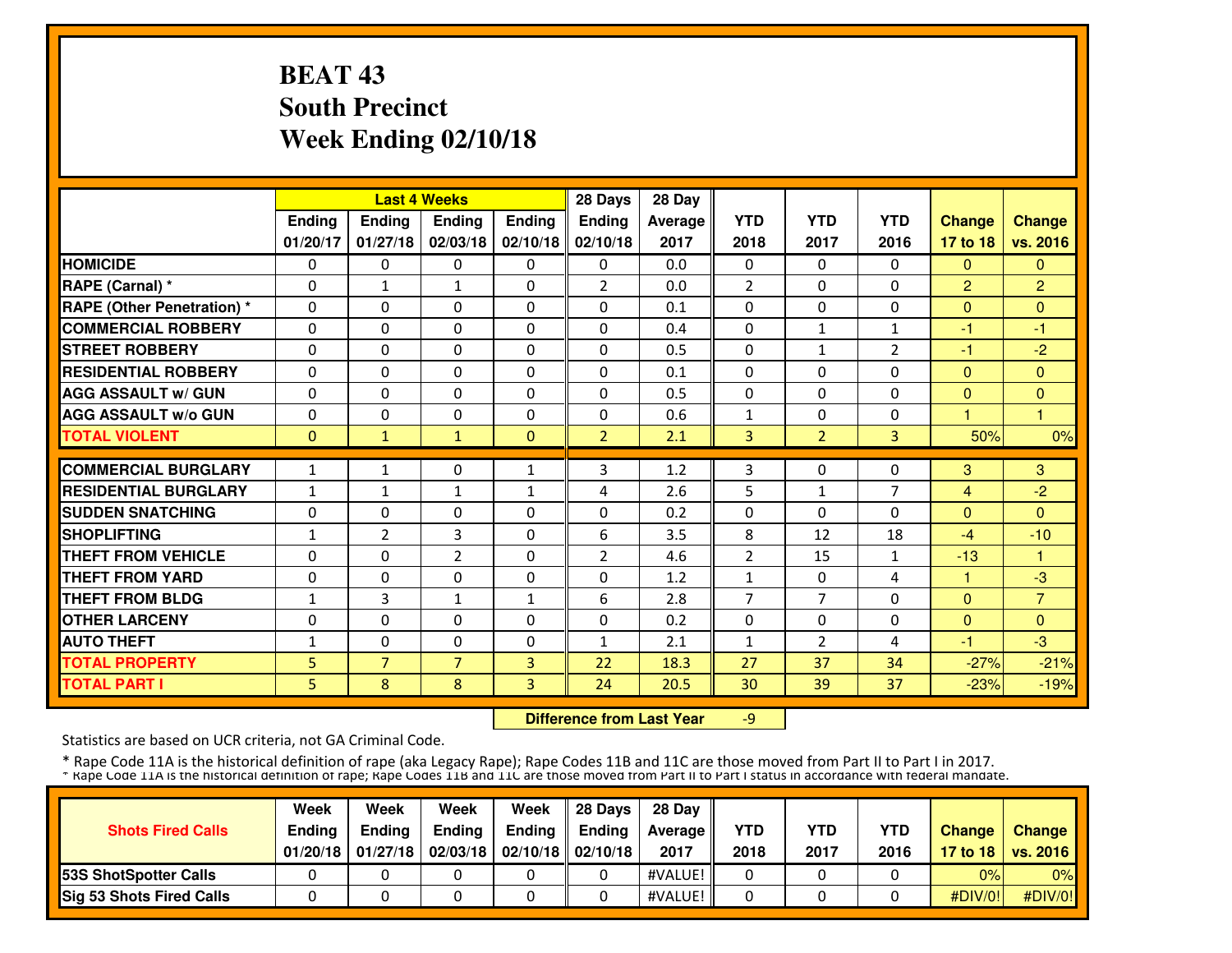## **BEAT 44 South PrecinctWeek Ending 02/10/18**

|                                  |              |              | <b>Last 4 Weeks</b> |              | 28 Days       | 28 Day  |                |                |                |                |                |
|----------------------------------|--------------|--------------|---------------------|--------------|---------------|---------|----------------|----------------|----------------|----------------|----------------|
|                                  | Ending       | Ending       | Ending              | Ending       | <b>Ending</b> | Average | <b>YTD</b>     | <b>YTD</b>     | <b>YTD</b>     | <b>Change</b>  | <b>Change</b>  |
|                                  | 01/20/17     | 01/27/18     | 02/03/18            | 02/10/18     | 02/10/18      | 2017    | 2018           | 2017           | 2016           | 17 to 18       | vs. 2016       |
| <b>HOMICIDE</b>                  | $\Omega$     | $\Omega$     | $\mathbf{0}$        | $\Omega$     | $\Omega$      | 0.1     | $\Omega$       | $\Omega$       | 1              | $\mathbf{0}$   | $-1$           |
| RAPE (Carnal) *                  | $\Omega$     | $\Omega$     | $\Omega$            | $\Omega$     | $\Omega$      | 0.1     | $\Omega$       | $\Omega$       | $\Omega$       | $\Omega$       | $\Omega$       |
| <b>RAPE (Other Penetration)*</b> | $\Omega$     | $\Omega$     | $\mathbf{1}$        | $\Omega$     | $\mathbf{1}$  | 0.0     | $\mathbf{1}$   | $\Omega$       | $\Omega$       | $\mathbf{1}$   | 1              |
| <b>COMMERCIAL ROBBERY</b>        | $\Omega$     | $\Omega$     | $\Omega$            | $\Omega$     | $\Omega$      | 0.2     | $\Omega$       | $\Omega$       | $\Omega$       | $\Omega$       | $\Omega$       |
| <b>STREET ROBBERY</b>            | $\Omega$     | $\Omega$     | $\Omega$            | $\Omega$     | $\Omega$      | 0.6     | $\Omega$       | $\Omega$       | 1              | $\Omega$       | $-1$           |
| <b>RESIDENTIAL ROBBERY</b>       | $\Omega$     | $\Omega$     | $\Omega$            | $\Omega$     | $\Omega$      | 0.0     | $\mathbf{1}$   | 0              | $\Omega$       | 1              | н              |
| <b>AGG ASSAULT w/ GUN</b>        | 0            | 0            | 3                   | $\Omega$     | 3             | 0.7     | 3              | $\overline{2}$ | 1              | 1              | $\overline{2}$ |
| <b>AGG ASSAULT w/o GUN</b>       | $\mathbf{1}$ | 0            | $\Omega$            | $\Omega$     | $\mathbf{1}$  | 0.5     | 0              | $\Omega$       | 1              | $\Omega$       | $-1$           |
| <b>TOTAL VIOLENT</b>             | $\mathbf{1}$ | $\Omega$     | 4                   | $\Omega$     | 5             | 2.1     | 5              | $\overline{2}$ | $\overline{4}$ | 150%           | 25%            |
|                                  | $\Omega$     |              |                     |              |               |         |                |                | $\Omega$       |                |                |
| <b>COMMERCIAL BURGLARY</b>       |              | $\Omega$     | $\Omega$            | $\Omega$     | $\Omega$      | 0.5     | $\Omega$       | $\Omega$       |                | $\mathbf{0}$   | $\Omega$       |
| <b>RESIDENTIAL BURGLARY</b>      | $\Omega$     | $\mathbf{1}$ | $\Omega$            | $\Omega$     | $\mathbf{1}$  | 3.9     | $\mathbf{1}$   | 6              | 9              | $-5$           | $-8$           |
| <b>SUDDEN SNATCHING</b>          | $\Omega$     | 0            | $\mathbf{0}$        | $\Omega$     | $\Omega$      | 0.0     | $\Omega$       | 0              | $\Omega$       | $\Omega$       | $\Omega$       |
| <b>SHOPLIFTING</b>               | 3            | 0            | $\mathbf{1}$        | $\mathbf{1}$ | 5             | 3.4     | 8              | 2              | $\overline{2}$ | 6              | 6              |
| <b>THEFT FROM VEHICLE</b>        | 3            | 0            | $\mathbf{1}$        | 0            | 4             | 8.6     | 7              | 5              | 5              | $\overline{2}$ | $\overline{2}$ |
| <b>THEFT FROM YARD</b>           | 0            | $\Omega$     | $\Omega$            | 0            | $\Omega$      | 1.7     | 0              | $\mathbf{1}$   | $\overline{2}$ | $-1$           | $-2$           |
| <b>THEFT FROM BLDG</b>           | $\mathbf{1}$ | 0            | $\Omega$            | $\Omega$     | $\mathbf{1}$  | 2.7     | $\mathbf{1}$   | $\overline{2}$ | $\overline{2}$ | $-1$           | -1             |
| <b>OTHER LARCENY</b>             | $\mathbf{1}$ | $\Omega$     | $\Omega$            | $\Omega$     | $\mathbf{1}$  | 0.5     | $\overline{2}$ | 3              | $\Omega$       | $-1$           | $\overline{2}$ |
| <b>AUTO THEFT</b>                | 0            | $\Omega$     | $\mathbf{1}$        | $\Omega$     | $\mathbf{1}$  | 3.0     | $\overline{2}$ | 3              | $\overline{7}$ | $-1$           | $-5$           |
| <b>TOTAL PROPERTY</b>            | 8            | $\mathbf{1}$ | 3                   | $\mathbf{1}$ | 13            | 24.2    | 21             | 22             | 27             | $-5%$          | $-22%$         |
| <b>TOTAL PART I</b>              | 9            | $\mathbf{1}$ | $\overline{7}$      | 1            | 18            | 26.4    | 26             | 24             | 31             | 8%             | $-16%$         |

 **Difference from Last Year**<sup>2</sup>

Statistics are based on UCR criteria, not GA Criminal Code.

|                                 | Week          | Week          | Week          | Week                           | 28 Davs | 28 Dav     |            |            |            |               |                     |
|---------------------------------|---------------|---------------|---------------|--------------------------------|---------|------------|------------|------------|------------|---------------|---------------------|
| <b>Shots Fired Calls</b>        | <b>Endina</b> | <b>Endina</b> | <b>Ending</b> | Ending                         | Endina  | Average II | <b>YTD</b> | <b>YTD</b> | <b>YTD</b> | <b>Change</b> | Change              |
|                                 | 01/20/18      | 01/27/18      |               | 02/03/18   02/10/18   02/10/18 |         | 2017       | 2018       | 2017       | 2016       |               | 17 to 18   vs. 2016 |
| <b>153S ShotSpotter Calls</b>   |               |               |               |                                |         | #VALUE!    |            |            |            | 0%            | 0%                  |
| <b>Sig 53 Shots Fired Calls</b> |               |               |               |                                |         | #VALUE!    |            |            |            | #DIV/O!!      | #DIV/0!             |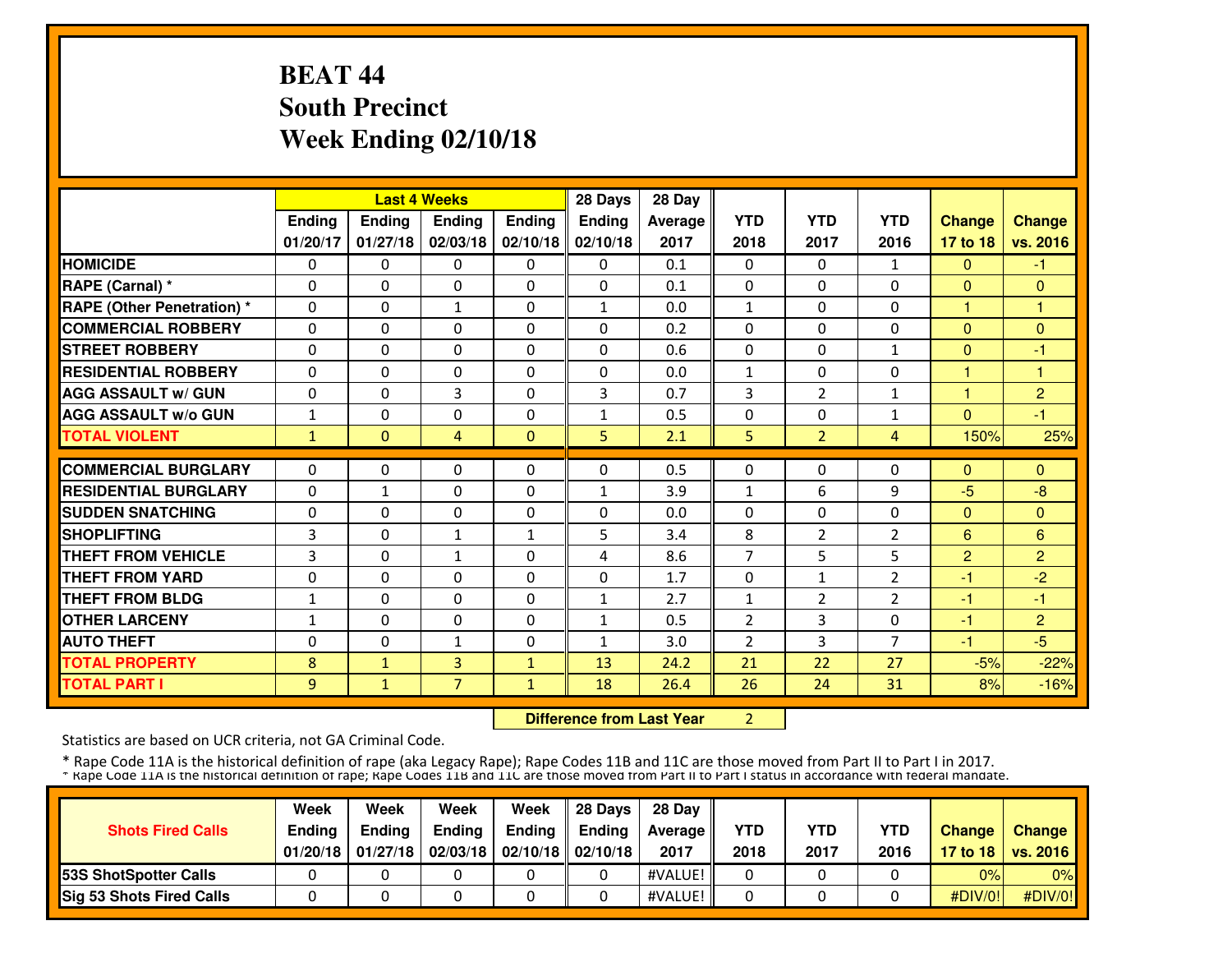# **BEAT 45 South PrecinctWeek Ending 02/10/18**

|                                   |          |              | <b>Last 4 Weeks</b> |                | 28 Days        | 28 Day  |                |                |                |               |                |
|-----------------------------------|----------|--------------|---------------------|----------------|----------------|---------|----------------|----------------|----------------|---------------|----------------|
|                                   | Ending   | Ending       | Ending              | Ending         | Ending         | Average | <b>YTD</b>     | <b>YTD</b>     | <b>YTD</b>     | <b>Change</b> | <b>Change</b>  |
|                                   | 01/20/17 | 01/27/18     | 02/03/18            | 02/10/18       | 02/10/18       | 2017    | 2018           | 2017           | 2016           | 17 to 18      | vs. 2016       |
| <b>HOMICIDE</b>                   | $\Omega$ | $\Omega$     | $\Omega$            | $\Omega$       | $\Omega$       | 0.1     | 0              | $\mathbf{1}$   | 0              | $-1$          | $\mathbf{0}$   |
| RAPE (Carnal) *                   | $\Omega$ | 0            | $\mathbf{1}$        | $\Omega$       | 1              | 0.1     | $\mathbf{1}$   | $\Omega$       | $\Omega$       | 1             | 1              |
| <b>RAPE (Other Penetration) *</b> | $\Omega$ | $\Omega$     | $\Omega$            | $\Omega$       | $\Omega$       | 0.1     | $\Omega$       | $\Omega$       | $\Omega$       | $\Omega$      | $\Omega$       |
| <b>COMMERCIAL ROBBERY</b>         | $\Omega$ | 0            | $\Omega$            | $\Omega$       | $\Omega$       | 0.2     | $\mathbf{1}$   | $\mathbf{1}$   | $\Omega$       | $\Omega$      | н              |
| <b>STREET ROBBERY</b>             | $\Omega$ | $\Omega$     | $\Omega$            | $\Omega$       | $\Omega$       | 0.5     | $\Omega$       | $\Omega$       | $\Omega$       | $\Omega$      | $\Omega$       |
| <b>RESIDENTIAL ROBBERY</b>        | $\Omega$ | $\Omega$     | $\Omega$            | $\Omega$       | $\Omega$       | 0.1     | $\Omega$       | $\Omega$       | $\Omega$       | $\Omega$      | $\Omega$       |
| <b>AGG ASSAULT w/ GUN</b>         | $\Omega$ | $\Omega$     | $\Omega$            | $\Omega$       | $\Omega$       | 0.6     | $\Omega$       | $\Omega$       | $\Omega$       | $\Omega$      | $\mathbf{0}$   |
| <b>AGG ASSAULT w/o GUN</b>        | 0        | 0            | $\Omega$            | $\Omega$       | $\Omega$       | 0.2     | $\Omega$       | $\Omega$       | $\Omega$       | $\Omega$      | $\Omega$       |
| <b>TOTAL VIOLENT</b>              | $\Omega$ | $\Omega$     | $\mathbf{1}$        | $\Omega$       | $\mathbf{1}$   | 1.8     | $\overline{2}$ | $\overline{2}$ | $\mathbf{0}$   | 0%            | #DIV/0!        |
| <b>COMMERCIAL BURGLARY</b>        | $\Omega$ | 0            | $\mathbf{0}$        | 0              | $\Omega$       | 0.3     | 0              | 0              | $\Omega$       | $\mathbf{0}$  | $\Omega$       |
| <b>RESIDENTIAL BURGLARY</b>       | $\Omega$ | 0            | $\mathbf{1}$        | $\mathbf{1}$   | $\overline{2}$ | 2.8     | 3              | 8              | 1              | $-5$          | $\overline{2}$ |
| <b>SUDDEN SNATCHING</b>           | 0        | 0            | $\Omega$            | 0              | $\Omega$       | 0.0     | 0              | $\Omega$       | $\Omega$       | $\Omega$      | $\Omega$       |
| <b>SHOPLIFTING</b>                | 0        | 0            | $\mathbf{1}$        | 1              | $\overline{2}$ | 5.8     | 3              | 8              | 8              | $-5$          | $-5$           |
| <b>THEFT FROM VEHICLE</b>         | 3        | 2            | $\mathbf{1}$        | 4              | 10             | 4.4     | 10             | $\overline{7}$ | 3              | 3             | $\overline{7}$ |
| <b>THEFT FROM YARD</b>            | 0        | $\mathbf{1}$ | $\Omega$            | $\Omega$       | $\mathbf{1}$   | 1.1     | $\mathbf{1}$   | 4              | $\mathbf{1}$   | -3            | $\Omega$       |
| <b>THEFT FROM BLDG</b>            | 0        | 0            | $\Omega$            | $\Omega$       | $\Omega$       | 1.2     | $\Omega$       | 2              | $\Omega$       | $-2$          | $\Omega$       |
| <b>OTHER LARCENY</b>              | 0        | 0            | $\Omega$            | $\Omega$       | $\Omega$       | 0.6     | $\Omega$       | 1              | $\Omega$       | -1            | $\Omega$       |
| <b>AUTO THEFT</b>                 | 0        | $\mathbf{1}$ | $\Omega$            | $\mathbf{1}$   | $\mathfrak{D}$ | 1.8     | $\overline{2}$ | $\overline{2}$ | $\overline{2}$ | $\Omega$      | $\Omega$       |
| <b>TOTAL PROPERTY</b>             | 3        | 4            | 3                   | $\overline{7}$ | 17             | 18.0    | 19             | 32             | 15             | $-41%$        | 27%            |
| <b>TOTAL PART I</b>               | 3        | 4            | 4                   | $\overline{7}$ | 18             | 19.8    | 21             | 34             | 15             | $-38%$        | 40%            |
|                                   |          |              |                     |                |                |         |                |                |                |               |                |

 **Difference from Last Year**-13

Statistics are based on UCR criteria, not GA Criminal Code.

| <b>Shots Fired Calls</b>      | Week<br><b>Endina</b><br>01/20/18 | Week<br><b>Ending</b><br>01/27/18 | Week<br><b>Ending</b> | Week<br><b>Ending</b><br>02/03/18   02/10/18   02/10/18 | 28 Davs<br>Endina | 28 Dav<br>Average II<br>2017 | <b>YTD</b><br>2018 | <b>YTD</b><br>2017 | <b>YTD</b><br>2016 | <b>Change</b> | Change<br>17 to 18   vs. 2016 |
|-------------------------------|-----------------------------------|-----------------------------------|-----------------------|---------------------------------------------------------|-------------------|------------------------------|--------------------|--------------------|--------------------|---------------|-------------------------------|
| <b>153S ShotSpotter Calls</b> |                                   |                                   |                       |                                                         |                   | #VALUE!                      |                    |                    |                    | 0%            | 0%                            |
| Sig 53 Shots Fired Calls      |                                   |                                   |                       |                                                         |                   | #VALUE!                      |                    |                    |                    | #DIV/O!!      | $\#$ DIV/0!                   |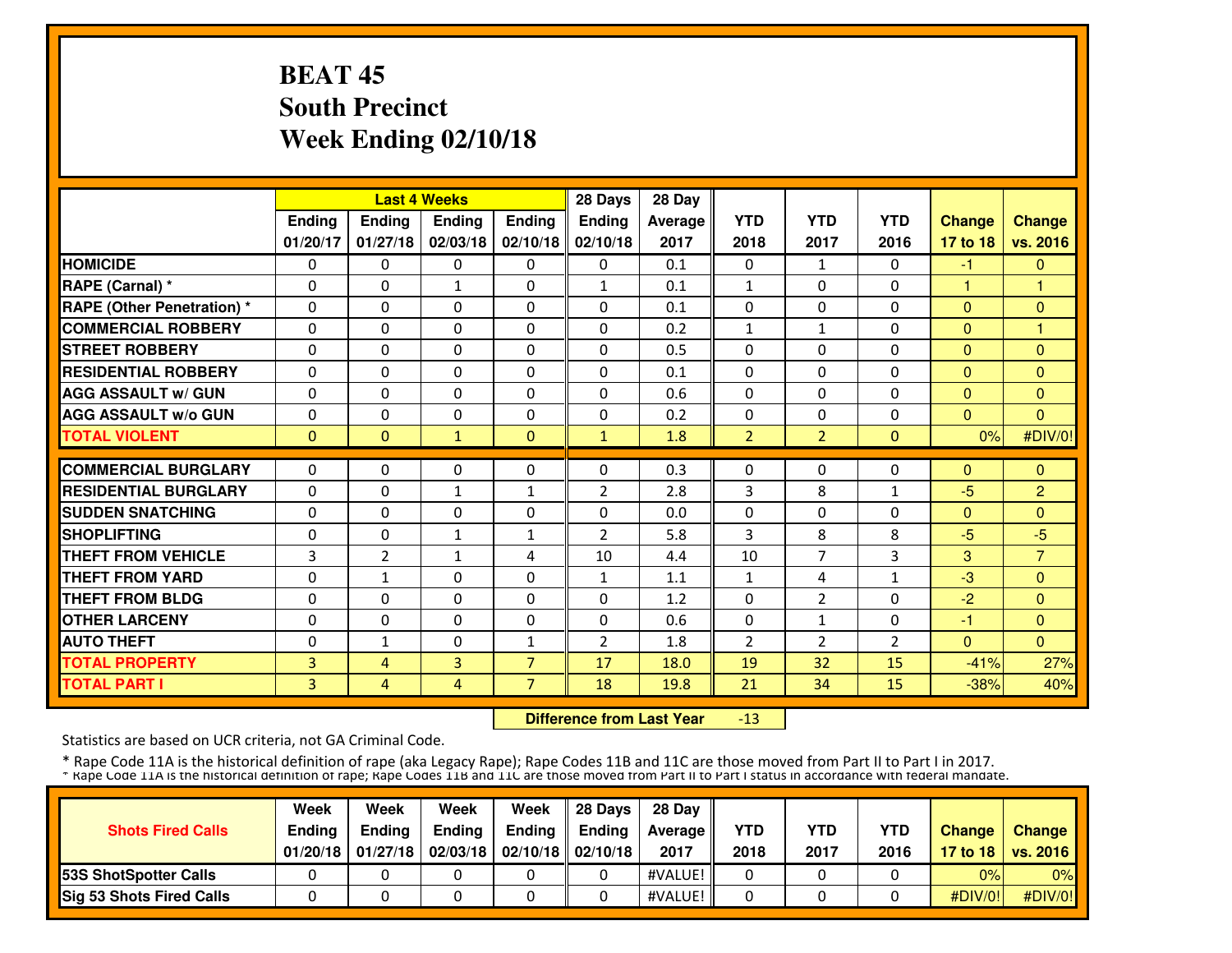# **BEAT 46 South PrecinctWeek Ending 02/10/18**

|                                   |                |                | <b>Last 4 Weeks</b> |                | 28 Days        | 28 Day  |                |                |                |               |                |
|-----------------------------------|----------------|----------------|---------------------|----------------|----------------|---------|----------------|----------------|----------------|---------------|----------------|
|                                   | Ending         | Ending         | Ending              | Ending         | <b>Ending</b>  | Average | <b>YTD</b>     | <b>YTD</b>     | <b>YTD</b>     | <b>Change</b> | <b>Change</b>  |
|                                   | 01/20/17       | 01/27/18       | 02/03/18            | 02/10/18       | 02/10/18       | 2017    | 2018           | 2017           | 2016           | 17 to 18      | vs. 2016       |
| <b>HOMICIDE</b>                   | $\Omega$       | $\Omega$       | $\mathbf{0}$        | $\Omega$       | $\Omega$       | 0.2     | $\Omega$       | $\Omega$       | $\Omega$       | $\mathbf{0}$  | $\mathbf{0}$   |
| RAPE (Carnal) *                   | $\Omega$       | $\mathbf{1}$   | $\Omega$            | $\Omega$       | $\mathbf{1}$   | 0.2     | $\mathbf{1}$   | $\Omega$       | $\mathbf{1}$   | 1             | $\Omega$       |
| <b>RAPE (Other Penetration) *</b> | $\Omega$       | $\Omega$       | $\Omega$            | $\mathbf{1}$   | $\mathbf{1}$   | 0.2     | $\mathbf{1}$   | $\Omega$       | $\Omega$       | 1             | 1              |
| <b>COMMERCIAL ROBBERY</b>         | $\Omega$       | $\Omega$       | $\Omega$            | $\Omega$       | $\Omega$       | 0.4     | $\mathbf{1}$   | $\mathbf{1}$   | $\Omega$       | $\Omega$      | 1              |
| <b>STREET ROBBERY</b>             | $\Omega$       | $\Omega$       | $\Omega$            | $\Omega$       | $\Omega$       | 0.5     | $\Omega$       | $\mathbf{1}$   | $\overline{2}$ | -1            | $-2$           |
| <b>RESIDENTIAL ROBBERY</b>        | $\Omega$       | $\Omega$       | $\Omega$            | $\Omega$       | $\Omega$       | 0.1     | $\Omega$       | $\Omega$       | $\Omega$       | $\Omega$      | $\Omega$       |
| <b>AGG ASSAULT w/ GUN</b>         | $\Omega$       | 0              | $\Omega$            | $\Omega$       | $\Omega$       | 0.5     | $\Omega$       | $\mathbf{1}$   | $\Omega$       | -1            | $\mathbf{0}$   |
| <b>AGG ASSAULT w/o GUN</b>        | 0              | 0              | $\Omega$            | $\Omega$       | $\Omega$       | 1.2     | 0              | 0              | $\Omega$       | $\Omega$      | $\mathbf{0}$   |
| <b>TOTAL VIOLENT</b>              | $\mathbf{0}$   | $\mathbf{1}$   | $\Omega$            | $\mathbf{1}$   | $\overline{2}$ | 3.2     | 3              | 3              | 3              | 0%            | 0%             |
| <b>COMMERCIAL BURGLARY</b>        | $\mathbf{1}$   | $\Omega$       | $\Omega$            | 0              | 1              | 0.5     | $\overline{2}$ | $\mathbf{1}$   | $\Omega$       |               | $\overline{c}$ |
| <b>RESIDENTIAL BURGLARY</b>       | $\mathbf{1}$   | 2              | $\overline{2}$      | $\mathbf{1}$   | 6              | 2.4     | 7              | $\overline{2}$ | $\mathbf{1}$   | 5             | 6              |
| <b>SUDDEN SNATCHING</b>           | $\Omega$       | 0              | $\mathbf{1}$        | $\Omega$       | $\mathbf{1}$   | 0.2     | $\mathbf{1}$   | 0              | $\Omega$       | 1             | н              |
| <b>SHOPLIFTING</b>                | 5              | 3              | 2                   | 4              | 14             | 10.0    | 16             | 20             | 9              | $-4$          | $\overline{7}$ |
| <b>THEFT FROM VEHICLE</b>         | $\mathbf{1}$   | 0              | $\Omega$            | 0              | $\mathbf{1}$   | 6.2     | 3              | 13             | 5              | $-10$         | $-2$           |
| <b>THEFT FROM YARD</b>            | 0              | $\Omega$       | $\Omega$            | 0              | $\Omega$       | 1.1     | $\Omega$       | 3              | 1              | $-3$          | -1             |
| <b>THEFT FROM BLDG</b>            | 0              | $\overline{2}$ | $\Omega$            | $\Omega$       | $\overline{2}$ | 2.5     | $\overline{2}$ | 5              | $\mathbf{1}$   | $-3$          | 1              |
| <b>OTHER LARCENY</b>              | $\Omega$       | $\Omega$       | $\Omega$            | $\Omega$       | $\Omega$       | 0.5     | $\Omega$       | $\mathbf{1}$   | $\mathbf{1}$   | $-1$          | $-1$           |
| <b>AUTO THEFT</b>                 | $\mathbf{1}$   | $\mathbf{1}$   | $\Omega$            | $\overline{2}$ | 4              | 3.0     | $\overline{7}$ | $\overline{7}$ | $\overline{2}$ | $\Omega$      | 5              |
| <b>TOTAL PROPERTY</b>             | $\overline{9}$ | 8              | 5                   | $\overline{7}$ | 29             | 26.3    | 38             | 52             | 20             | $-27%$        | 90%            |
| <b>TOTAL PART I</b>               | 9              | 9              | 5.                  | 8              | 31             | 29.5    | 41             | 55             | 23             | $-25%$        | 78%            |

 **Difference from Last Year**-14

Statistics are based on UCR criteria, not GA Criminal Code.

| <b>Shots Fired Calls</b>      | Week<br><b>Endina</b><br>01/20/18 | Week<br><b>Ending</b><br>01/27/18 | Week<br><b>Ending</b> | Week<br><b>Ending</b><br>02/03/18   02/10/18   02/10/18 | 28 Davs<br>Endina | 28 Dav<br>Average II<br>2017 | <b>YTD</b><br>2018 | <b>YTD</b><br>2017 | <b>YTD</b><br>2016 | <b>Change</b> | Change<br>17 to 18   vs. 2016 |
|-------------------------------|-----------------------------------|-----------------------------------|-----------------------|---------------------------------------------------------|-------------------|------------------------------|--------------------|--------------------|--------------------|---------------|-------------------------------|
| <b>153S ShotSpotter Calls</b> |                                   |                                   |                       |                                                         |                   | #VALUE!                      |                    |                    |                    | 0%            | 0%                            |
| Sig 53 Shots Fired Calls      |                                   |                                   |                       |                                                         |                   | #VALUE!                      |                    |                    |                    | #DIV/0!       | $\#$ DIV/0!                   |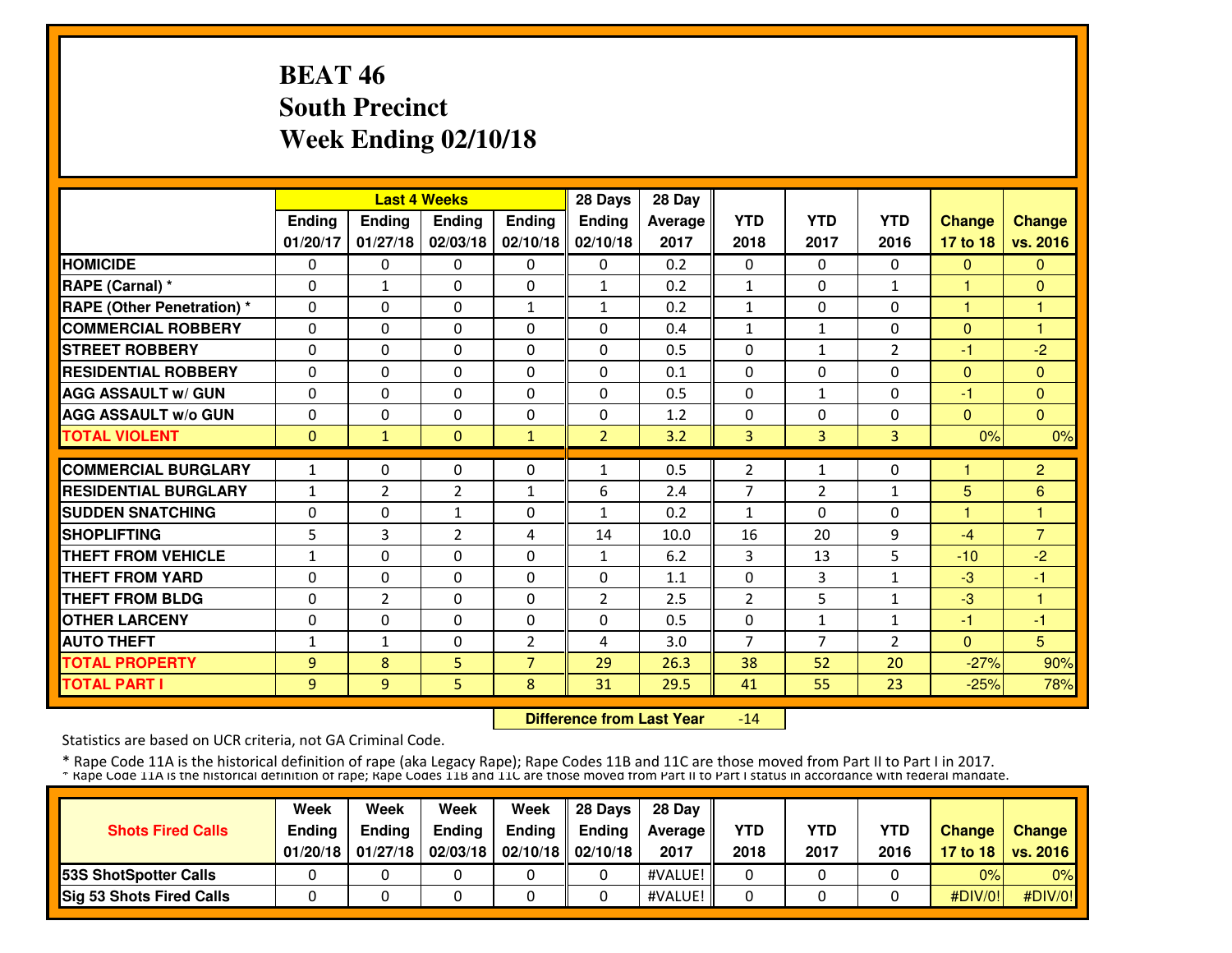# **BEAT 47 South PrecinctWeek Ending 02/10/18**

|                                   |                |              | <b>Last 4 Weeks</b> |               | 28 Days        | 28 Day  |                |                |                |                |               |
|-----------------------------------|----------------|--------------|---------------------|---------------|----------------|---------|----------------|----------------|----------------|----------------|---------------|
|                                   | Ending         | Ending       | <b>Ending</b>       | <b>Ending</b> | <b>Ending</b>  | Average | <b>YTD</b>     | <b>YTD</b>     | <b>YTD</b>     | <b>Change</b>  | <b>Change</b> |
|                                   | 01/20/17       | 01/27/18     | 02/03/18            | 02/10/18      | 02/10/18       | 2017    | 2018           | 2017           | 2016           | 17 to 18       | vs. 2016      |
| <b>HOMICIDE</b>                   | $\Omega$       | $\Omega$     | $\mathbf{0}$        | $\Omega$      | $\Omega$       | 0.0     | $\Omega$       | $\Omega$       | $\Omega$       | $\Omega$       | $\Omega$      |
| RAPE (Carnal) *                   | $\Omega$       | 0            | $\Omega$            | $\Omega$      | $\Omega$       | 0.2     | $\Omega$       | $\mathbf{1}$   | $\Omega$       | -1             | $\Omega$      |
| <b>RAPE (Other Penetration) *</b> | $\Omega$       | $\Omega$     | $\Omega$            | $\Omega$      | $\Omega$       | 0.0     | 0              | $\Omega$       | $\Omega$       | $\overline{0}$ | $\Omega$      |
| <b>COMMERCIAL ROBBERY</b>         | $\Omega$       | $\Omega$     | $\mathbf{0}$        | $\Omega$      | $\Omega$       | 0.1     | $\Omega$       | 0              | $\Omega$       | $\Omega$       | $\Omega$      |
| <b>STREET ROBBERY</b>             | $\Omega$       | $\Omega$     | $\mathbf{0}$        | $\Omega$      | $\Omega$       | 0.0     | $\Omega$       | $\Omega$       | $\Omega$       | $\Omega$       | $\Omega$      |
| <b>RESIDENTIAL ROBBERY</b>        | $\Omega$       | $\Omega$     | $\Omega$            | $\Omega$      | $\Omega$       | 0.0     | $\Omega$       | $\Omega$       | $\Omega$       | $\Omega$       | $\Omega$      |
| <b>AGG ASSAULT w/ GUN</b>         | $\Omega$       | 0            | $\Omega$            | $\Omega$      | $\Omega$       | 0.2     | $\Omega$       | $\Omega$       | $\Omega$       | $\Omega$       | $\Omega$      |
| <b>AGG ASSAULT w/o GUN</b>        | $\Omega$       | 0            | $\Omega$            | $\Omega$      | $\Omega$       | 0.3     | $\Omega$       | $\Omega$       | $\Omega$       | $\Omega$       | $\Omega$      |
| <b>TOTAL VIOLENT</b>              | $\mathbf{0}$   | $\Omega$     | $\Omega$            | $\Omega$      | $\Omega$       | 0.7     | $\Omega$       | $\mathbf{1}$   | $\Omega$       | $-100%$        | #DIV/0!       |
| <b>COMMERCIAL BURGLARY</b>        | $\Omega$       | $\Omega$     | $\Omega$            | $\Omega$      | $\Omega$       | 0.3     | $\Omega$       | 0              | $\Omega$       |                | $\Omega$      |
|                                   |                |              |                     |               |                |         |                |                |                | $\mathbf{0}$   |               |
| <b>RESIDENTIAL BURGLARY</b>       | $\mathbf{1}$   | $\Omega$     | $\Omega$            | $\Omega$      | 1              | 0.7     | 1              | 0              | 5              | 1              | $-4$          |
| <b>SUDDEN SNATCHING</b>           | $\Omega$       | $\Omega$     | $\Omega$            | $\Omega$      | $\Omega$       | 0.0     | $\Omega$       | $\Omega$       | $\Omega$       | $\Omega$       | $\Omega$      |
| <b>SHOPLIFTING</b>                | $\Omega$       | 0            | $\Omega$            | $\Omega$      | $\Omega$       | 0.9     | 1              | 0              | $\Omega$       | 1              | н             |
| <b>THEFT FROM VEHICLE</b>         | 0              | 0            | $\mathbf 0$         | 3             | $\overline{3}$ | 2.7     | 3              | 0              | $\Omega$       | 3              | 3             |
| <b>THEFT FROM YARD</b>            | 0              | $\mathbf{1}$ | $\mathbf 0$         | $\mathbf{0}$  | $\mathbf{1}$   | 0.7     | 1              | $\overline{2}$ | 0              | $-1$           | н             |
| <b>THEFT FROM BLDG</b>            | 1              | 0            | $\Omega$            | 0             | 1              | 0.9     | 1              | 1              | $\Omega$       | $\mathbf{0}$   |               |
| <b>OTHER LARCENY</b>              | $\Omega$       | $\Omega$     | $\Omega$            | $\Omega$      | $\Omega$       | 0.3     | $\Omega$       | $\mathbf{1}$   | $\Omega$       | $-1$           | $\Omega$      |
| <b>AUTO THEFT</b>                 | $\Omega$       | 0            | $\Omega$            | $\Omega$      | $\Omega$       | 0.9     | $\Omega$       | $\Omega$       | $\Omega$       | $\Omega$       | $\Omega$      |
| <b>TOTAL PROPERTY</b>             | $\overline{2}$ | $\mathbf{1}$ | $\mathbf{0}$        | 3             | 6              | 7.4     | $\overline{7}$ | $\overline{4}$ | 5              | 75%            | 40%           |
| <b>TOTAL PART I</b>               | $\overline{2}$ | $\mathbf{1}$ | $\mathbf{0}$        | 3             | 6              | 8.1     | $\overline{7}$ | 5              | 5 <sup>1</sup> | 40%            | 40%           |

**Difference from Last Year** 2

Statistics are based on UCR criteria, not GA Criminal Code.

|                                 | Week          | Week          | Week          | Week                           | 28 Davs | 28 Dav     |            |            |            |               |                     |
|---------------------------------|---------------|---------------|---------------|--------------------------------|---------|------------|------------|------------|------------|---------------|---------------------|
| <b>Shots Fired Calls</b>        | <b>Endina</b> | <b>Endina</b> | <b>Ending</b> | Ending                         | Endina  | Average II | <b>YTD</b> | <b>YTD</b> | <b>YTD</b> | <b>Change</b> | Change              |
|                                 | 01/20/18      | 01/27/18      |               | 02/03/18   02/10/18   02/10/18 |         | 2017       | 2018       | 2017       | 2016       |               | 17 to 18   vs. 2016 |
| <b>153S ShotSpotter Calls</b>   |               |               |               |                                |         | #VALUE!    |            |            |            | 0%            | 0%                  |
| <b>Sig 53 Shots Fired Calls</b> |               |               |               |                                |         | #VALUE!    |            |            |            | #DIV/0!       | #DIV/0!             |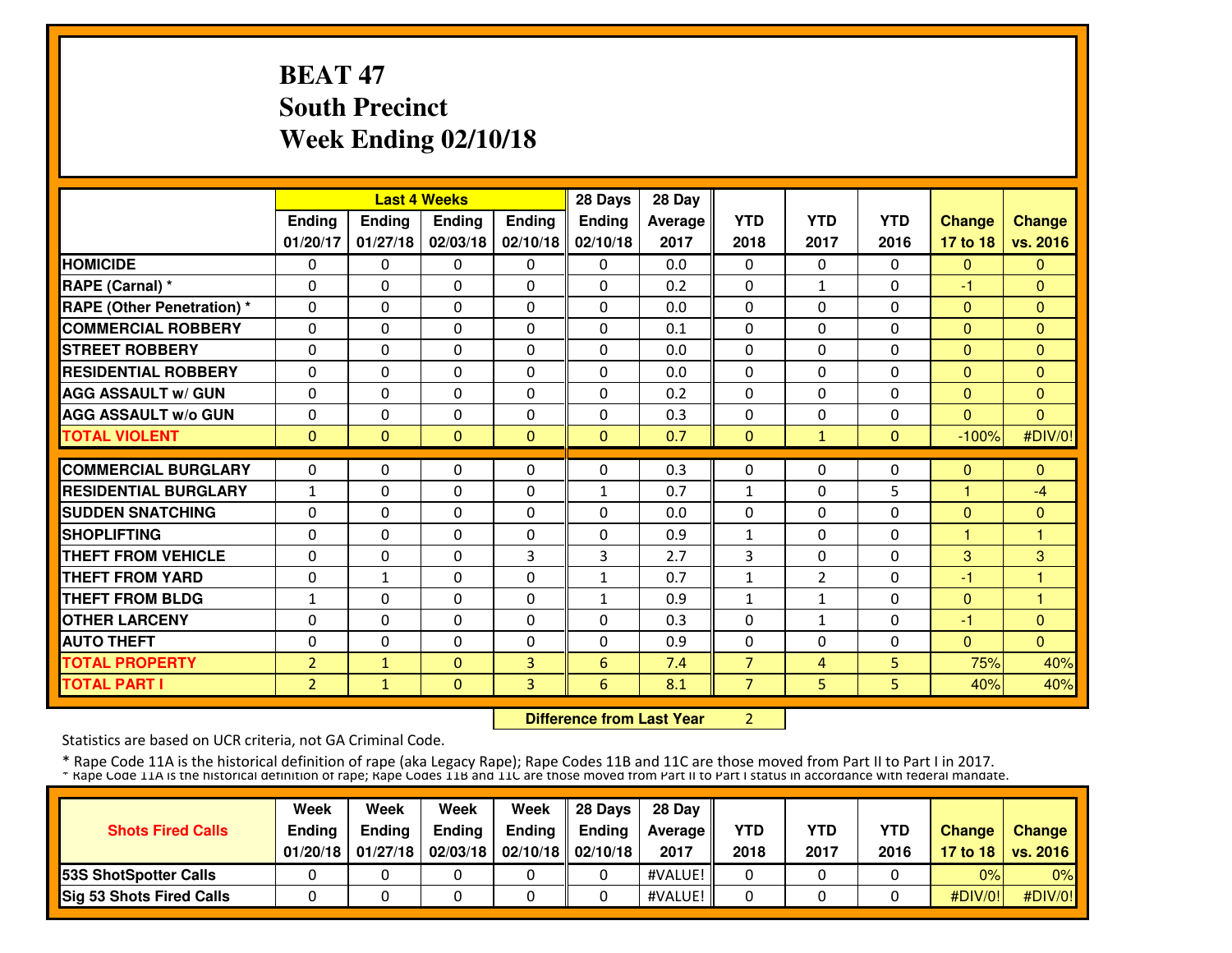

#### **COMPSTATEAST PRECINCTWeek Ending 02/10/18**

**PRECINCT COMMANDER:**

**CAPT. ASHLEY BROWN**



|                                                                                                  | <b>Week</b><br><b>Ending</b> | <b>Week</b><br><b>Ending</b> | Weekly<br>Avg        | $28$ -Day<br>Ending        | 28-Day<br>Ending                 | Avg<br>$28-Day$                              | <b>YTD</b>           | <b>YTD</b>           | <b>YTD</b>          | <b>Change</b>         | <b>Change</b>          |
|--------------------------------------------------------------------------------------------------|------------------------------|------------------------------|----------------------|----------------------------|----------------------------------|----------------------------------------------|----------------------|----------------------|---------------------|-----------------------|------------------------|
| <b>HOMICIDE</b>                                                                                  | 02/10/18<br>0                | 02/03/18<br>$\overline{2}$   | 2017                 | 02/10/18                   | 01/13/18                         | 2017<br>$\mathbf{1}$                         | 2018<br>$\mathbf{2}$ | 2017<br>$\mathbf{1}$ | 2016<br>1           | 17 to 18              | vs. 2016               |
| <b>RAPE (Carnal) *</b>                                                                           | 1                            | 0                            | $\Omega$<br>$\Omega$ | $\overline{2}$<br>1        | 0<br>1                           | $\overline{1}$                               | $\mathbf 2$          | $\Omega$             | 1                   | $\overline{2}$        | Н                      |
| <b>RAPE (Other Penetration) *</b>                                                                | $\bf{0}$                     | $\Omega$                     | $\pmb{0}$            | $\bf{0}$                   | 1                                | $\mathbf{1}$                                 | $\mathbf{1}$         | 3                    | 0                   | $\overline{2}$        | н                      |
| <b>COMMERCIAL ROBBERY</b>                                                                        | $\bf{0}$                     | $\Omega$                     | $\mathbf{1}$         | 1                          | $\overline{c}$                   | $\overline{2}$                               | 1                    | 5                    | 0                   | $-4$                  | ٢                      |
| <b>STREET ROBBERY</b>                                                                            | 0                            | $\Omega$                     | $\mathbf{1}$         | $\mathbf{0}$               | $\overline{c}$                   | 4                                            | 1                    | 4                    | 10                  | $-3$                  | -9                     |
| <b>RESIDENTIAL ROBBERY</b>                                                                       | $\mathbf{0}$                 | $\mathbf 0$                  | $\Omega$             | $\bf{0}$                   | 0                                | $\overline{\mathbf{1}}$                      | $\mathbf 0$          | $\overline{2}$       | $\Omega$            | $\overline{2}$        | $\Omega$               |
| <b>AGG ASSAULT w/ GUN</b>                                                                        | $\bf{0}$                     | $\overline{c}$               | $\mathbf{1}$         | $\overline{2}$             | $\overline{7}$                   | 5                                            | $\overline{7}$       | 9                    | 13                  | $-2$                  | $-6$                   |
| <b>AGG ASSAULT w/o GUN</b>                                                                       | $\overline{2}$               | $\Omega$                     | $\mathbf{1}$         | 4                          | 6                                | 6                                            | $\overline{6}$       | $\overline{5}$       | 6                   |                       | $\Omega$               |
| <b>TOTAL VIOLENT</b>                                                                             | 3                            | $\overline{4}$               | $\overline{5}$       | 10                         | 19                               | $\overline{20}$                              | $\overline{20}$      | 29                   | 31                  | $-31%$                | $-35%$                 |
|                                                                                                  |                              |                              |                      |                            |                                  |                                              |                      |                      |                     |                       |                        |
| <b>COMMERCIAL BURGLARY</b>                                                                       | $\overline{2}$               | 0                            | 1                    | $\mathbf{2}$               | 0                                | $\mathbf{2}$                                 | 3                    | 1                    | 8                   | $\overline{c}$        | -5                     |
| <b>RESIDENTIAL BURGLARY</b>                                                                      | 3                            | $\overline{6}$               | $\overline{5}$       | 18                         | $\overline{13}$                  | $\overline{21}$                              | $\overline{31}$      | $\overline{39}$      | 55                  | $-\frac{1}{\sqrt{2}}$ | $-24$                  |
| <b>SUDDEN SNATCHING</b>                                                                          | $\overline{\mathbf{0}}$      | $\mathbf 0$                  | $\mathbf 0$          | $\mathbf{0}$               | $\mathbf{1}$                     | $\mathbf{1}$                                 | $\overline{2}$       | $\overline{2}$       | 0                   | $\mathbf 0$           | $\overline{2}$         |
| <b>SHOPLIFTING</b>                                                                               | 4                            | $\overline{11}$              | 6                    | 32                         | 15                               | 24                                           | $\overline{37}$      | $\overline{36}$      | $\overline{35}$     | $\overline{1}$        | $\overline{2}$         |
| <b>THEFT FROM VEHICLE</b>                                                                        | 4                            | 5                            | $\overline{7}$       | $\overline{24}$            | $\overline{12}$                  | 30                                           | 29                   | 53                   | $\overline{41}$     | $-24$                 | $-12$                  |
| <b>THEFT FROM YARD</b>                                                                           | $\mathbf 2$                  | $\overline{\mathbf{1}}$      | 3                    | 6                          | $\overline{12}$                  | $\overline{12}$                              | $\overline{11}$      | 8                    | $\overline{12}$     | 3                     | -1                     |
| <b>THEFT FROM BLDG</b>                                                                           | 4                            | $\overline{5}$               | $\overline{4}$       | 15                         | 9                                | 14                                           | 20                   | 15                   | 22                  | $\overline{5}$        | $-2$                   |
| <b>OTHER LARCENY</b>                                                                             | 1                            | $\overline{2}$               | $\mathbf{1}$         | 5                          | $\mathbf{1}$                     | 3                                            | $\overline{5}$       | $\overline{5}$       | 1                   | $\mathbf 0$           | $\overline{4}$         |
| <b>AUTO THEFT</b>                                                                                | $\mathbf 2$                  | 3                            | 3                    | 17                         | 9                                | $\overline{13}$                              | 20                   | $\overline{25}$      | $\overline{18}$     | $-5$                  | $\overline{2}$         |
| <b>TOTAL PROPERTY</b>                                                                            | 22                           | 33                           | 30                   | 119                        | $\overline{72}$                  | 121                                          | 158                  | 184                  | 192                 | $-14%$                | $-18%$                 |
| <b>TOTAL PART I</b>                                                                              | $\overline{25}$              | $\overline{37}$              | $\overline{35}$      | 129                        | 91                               | $\overline{141}$                             | $\frac{178}{178}$    | $\overline{213}$     | $\overline{223}$    | $-16%$                | $-20%$                 |
| Statistics are based on UCR criteria, not GA Criminal Code, and are                              |                              |                              |                      |                            | <b>Difference from Last Year</b> |                                              | $-35$                |                      |                     |                       | Last Week Year-to-Date |
| preliminary, based on RMS data at the time prepared, and are subject to change.                  |                              |                              |                      |                            |                                  | <b>At-Fault Police Vehicle Accidents</b>     |                      |                      |                     |                       |                        |
| Cell Shading: white is within 0.6 standard deviation of the mean; red is above; green is below.  |                              |                              |                      |                            |                                  | <b>Not At-Fault Police Vehicle Accidents</b> |                      |                      |                     | $\overline{0}$        | $\overline{0}$         |
| * Code 11A is the pre-2016 definition of rape; Codes 11B and 11C are by federal mandate in 2016. |                              |                              |                      |                            |                                  | <b>Total Police Vehicle Accidents</b>        |                      |                      |                     |                       | 1                      |
|                                                                                                  |                              |                              |                      |                            |                                  |                                              |                      |                      |                     |                       |                        |
|                                                                                                  | Week                         | Week                         | Weekly               | $28-Day$                   | 28-Day                           | Avg                                          |                      |                      |                     |                       |                        |
| <b>Citizen Initiated Calls</b>                                                                   | <b>Ending</b>                | <b>Ending</b>                | Avg                  | <b>Ending</b>              | Ending                           | $28-Day$                                     | <b>YTD</b>           | <b>YTD</b><br>2017   | <b>YTD</b><br>2016  | <b>Change</b>         | <b>Change</b>          |
|                                                                                                  | 02/10/18                     | 02/03/18                     | 2017                 | 02/10/18                   | 01/13/18                         | 2017                                         | 2018                 |                      |                     | 17 to 18              | vs. 2016               |
| <b>Midnight Shift</b>                                                                            | 0                            | $\mathbf{0}$<br>$\Omega$     | 114                  | 0                          | $\Omega$                         | 455                                          | 0                    | $\mathbf 0$          | $\Omega$            | $\Omega$              | $\Omega$<br>$\Omega$   |
| <b>Day Shift</b>                                                                                 | $\Omega$                     |                              | 282                  | $\Omega$                   | $\Omega$                         | 1127                                         | $\Omega$             | $\mathbf 0$          | $\Omega$            | $\Omega$              | $\Omega$               |
| <b>Afternoon Shift</b><br><b>TOTAL CITIZEN CFS</b>                                               | 0<br>$\overline{0}$          | $\Omega$<br>$\overline{0}$   | 294<br>690           | $\Omega$<br>$\overline{0}$ | $\Omega$<br>$\overline{0}$       | 1177<br>2758                                 | 0<br>$\overline{0}$  | 0<br>$\overline{0}$  | 0<br>$\overline{0}$ | $\Omega$<br>#DIV/0!   | #DIV/0!                |
|                                                                                                  |                              |                              |                      |                            |                                  |                                              |                      |                      |                     |                       |                        |
| <b>53S ShotSpotter Calls</b>                                                                     | 0<br>$\Omega$                | $\Omega$                     | #VALUE!              | $\Omega$                   | $\Omega$                         | #VALUE!                                      | 0                    | 0<br>$\Omega$        | $\Omega$            | 0                     | 0                      |
| <b>Sig 53 Shots Fired Calls</b>                                                                  |                              | $\Omega$                     | #VALUE!              | $\Omega$                   | $\Omega$                         | #VALUE!                                      | $\Omega$             |                      | $\Omega$            | $\Omega$              | $\Omega$               |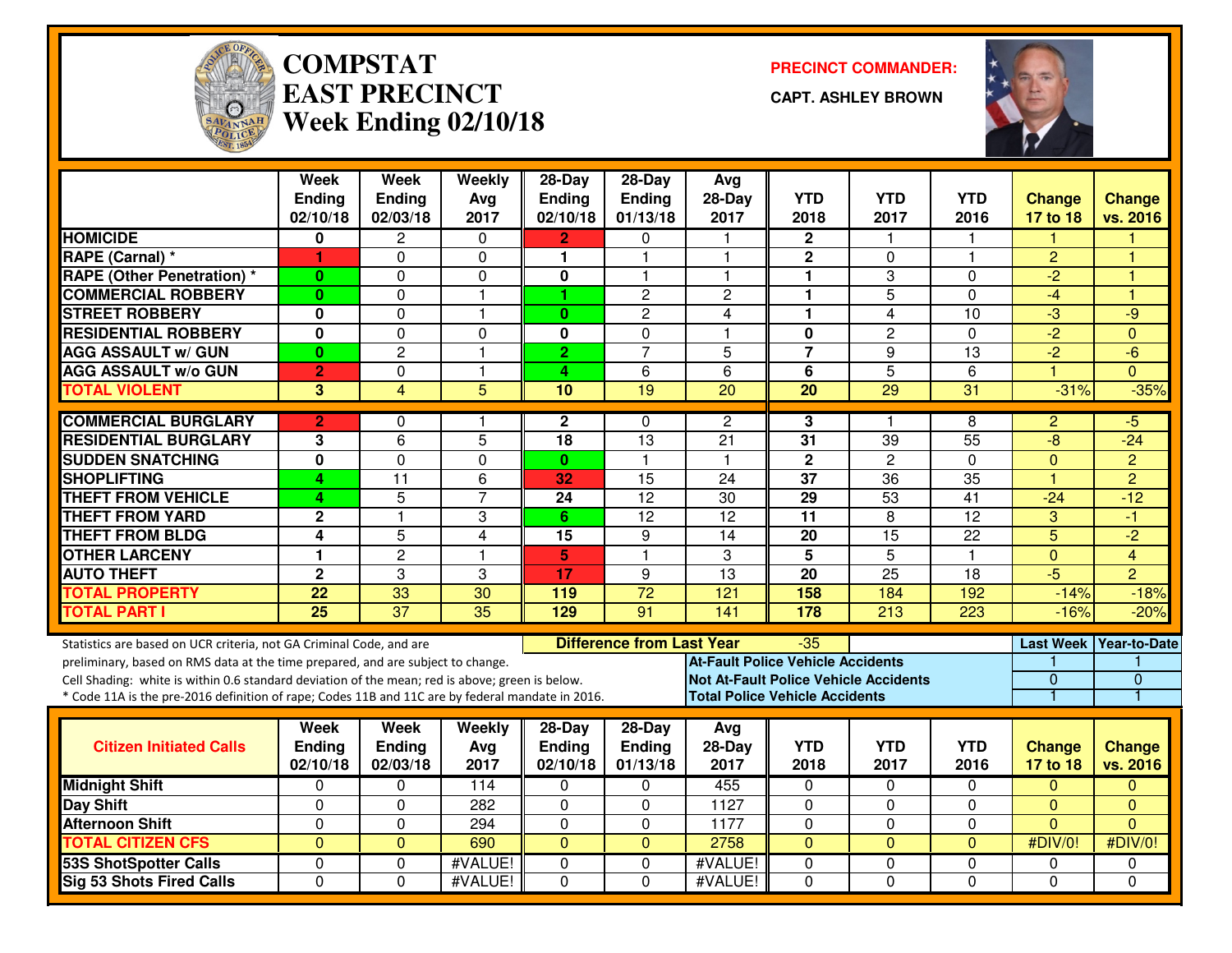# **BEAT 51 East PrecinctWeek Ending 02/10/18**

|                                   |                |                | <b>Last 4 Weeks</b> |               | 28 Days       | 28 Day  |                |                |                |                |                |
|-----------------------------------|----------------|----------------|---------------------|---------------|---------------|---------|----------------|----------------|----------------|----------------|----------------|
|                                   | Ending         | <b>Ending</b>  | <b>Endina</b>       | <b>Endina</b> | <b>Ending</b> | Average | <b>YTD</b>     | <b>YTD</b>     | <b>YTD</b>     | <b>Change</b>  | <b>Change</b>  |
|                                   | 01/20/17       | 01/27/18       | 02/03/18            | 02/10/18      | 02/10/18      | 2017    | 2018           | 2017           | 2016           | 17 to 18       | vs. 2016       |
| <b>HOMICIDE</b>                   | 0              | $\Omega$       | 0                   | 0             | 0             | 0.2     | 0              | 1              | $\Omega$       | -1             | $\mathbf{0}$   |
| RAPE (Carnal) *                   | $\Omega$       | $\Omega$       | $\Omega$            | $\Omega$      | $\Omega$      | 0.2     | $\mathbf{1}$   | $\Omega$       | $\Omega$       | н              | 1              |
| <b>RAPE (Other Penetration) *</b> | $\mathbf 0$    | $\Omega$       | $\mathbf{0}$        | $\Omega$      | $\Omega$      | 0.2     | $\mathbf{1}$   | $\mathbf{1}$   | $\Omega$       | $\overline{0}$ | 1              |
| <b>COMMERCIAL ROBBERY</b>         | 0              | $\Omega$       | $\mathbf{0}$        | $\mathbf{0}$  | $\Omega$      | 0.2     | $\Omega$       | $\mathbf{1}$   | $\Omega$       | $-1$           | $\Omega$       |
| <b>STREET ROBBERY</b>             | 0              | $\Omega$       | $\Omega$            | $\Omega$      | 0             | 0.9     | 0              | $\mathbf{1}$   | $\mathbf{1}$   | -1             | -1             |
| <b>RESIDENTIAL ROBBERY</b>        | $\Omega$       | $\Omega$       | $\Omega$            | $\Omega$      | $\Omega$      | 0.1     | 0              | $\mathbf{1}$   | $\Omega$       | -1             | $\Omega$       |
| <b>AGG ASSAULT w/ GUN</b>         | $\Omega$       | $\Omega$       | $\Omega$            | $\Omega$      | $\Omega$      | 0.9     | 0              | 4              | 3              | $-4$           | $-3$           |
| <b>AGG ASSAULT W/o GUN</b>        | 0              | $\Omega$       | $\Omega$            | $\mathbf{1}$  | 1             | 1.3     | $\overline{2}$ | 3              | $\mathbf{1}$   | -1             | 1              |
| <b>TOTAL VIOLENT</b>              | $\Omega$       | $\Omega$       | $\Omega$            | $\mathbf{1}$  | $\mathbf{1}$  | 3.8     | 4              | 12             | 5              | $-67%$         | $-20%$         |
| <b>COMMERCIAL BURGLARY</b>        | $\Omega$       | $\Omega$       | $\Omega$            |               | 1             | 0.5     | $\overline{2}$ |                | $\overline{2}$ |                | $\Omega$       |
| <b>RESIDENTIAL BURGLARY</b>       |                |                |                     | 1             |               |         |                | 1              |                |                |                |
|                                   | $\mathbf{1}$   | $\Omega$       | $\mathbf{1}$        | $\mathbf{1}$  | 3             | 3.6     | 3              | 9              | 5              | $-6$           | $-2$           |
| <b>SUDDEN SNATCHING</b>           | $\Omega$       | $\Omega$       | $\Omega$            | 0             | $\Omega$      | 0.4     | 0              | $\Omega$       | $\Omega$       | $\Omega$       | $\Omega$       |
| <b>SHOPLIFTING</b>                | $\Omega$       | $\mathbf{1}$   | $\mathbf{1}$        | $\mathbf{1}$  | 3             | 2.6     | 3              | 8              | 8              | $-5$           | $-5$           |
| <b>THEFT FROM VEHICLE</b>         | $\Omega$       | $\mathbf{1}$   | $\Omega$            | $\Omega$      | $\mathbf{1}$  | 3.0     | 4              | 5              | 5.             | -1             | $-1$           |
| <b>THEFT FROM YARD</b>            | 0              | $\Omega$       | $\Omega$            | $\Omega$      | $\Omega$      | 1.7     | $\Omega$       | $\Omega$       | $\overline{2}$ | $\Omega$       | $-2$           |
| <b>THEFT FROM BLDG</b>            | $\Omega$       | $\Omega$       | $\Omega$            | $\mathbf{1}$  | $\mathbf{1}$  | 2.8     | $\overline{2}$ | $\mathbf{1}$   | $\overline{7}$ | 1              | $-5$           |
| <b>OTHER LARCENY</b>              | $\overline{2}$ | $\Omega$       | $\mathbf{1}$        | $\Omega$      | 3             | 0.5     | $\overline{2}$ | $\Omega$       | $\Omega$       | $\overline{2}$ | $\overline{2}$ |
| <b>AUTO THEFT</b>                 | $\overline{2}$ | $\mathbf{1}$   | $\Omega$            | 0             | 3             | 2.1     | 3              | $\overline{2}$ | $\overline{2}$ | H              | 1              |
| <b>TOTAL PROPERTY</b>             | 5              | $\overline{3}$ | 3                   | 4             | 15            | 17.2    | 19             | 26             | 31             | $-27%$         | $-39%$         |
| <b>TOTAL PART I</b>               | 5              | $\overline{3}$ | $\overline{3}$      | 5             | 16            | 21.0    | 23             | 38             | 36             | $-39%$         | $-36%$         |

 **Difference from Last Year**-15

Statistics are based on UCR criteria, not GA Criminal Code.

\* Rape Code 11A is the historical definition of rape (aka Legacy Rape); Rape Codes 11B and 11C are those moved from Part II to Part I in 2017.

\* Rape Code 11A is the historical definition of rape; Rape Codes 11B and 11C are those moved from Part II to Part I status in accordance with federal mandate.

| <b>Shots Fired Calls</b>        | Week<br>Ending<br>01/20/18 | Week<br><b>Ending</b><br>01/27/18 | Week<br><b>Ending</b> | Week<br><b>Ending</b><br>$02/03/18$   02/10/18   02/10/18 | 28 Davs<br><b>Ending</b> | 28 Dav<br><b>Average</b><br>2017 | <b>YTD</b><br>2018 | YTD<br>2017 | <b>YTD</b><br>2016 | <b>Change</b> | Change<br>17 to 18   vs. 2016 |
|---------------------------------|----------------------------|-----------------------------------|-----------------------|-----------------------------------------------------------|--------------------------|----------------------------------|--------------------|-------------|--------------------|---------------|-------------------------------|
| 53S ShotSpotter Calls           |                            |                                   |                       |                                                           |                          | #VALUE!                          |                    |             |                    | #DIV/0!       | $\#$ DIV/0!                   |
| <b>Sig 53 Shots Fired Calls</b> |                            |                                   |                       |                                                           |                          | #VALUE!                          |                    |             |                    | #DIV/0!       | #DIV/0!                       |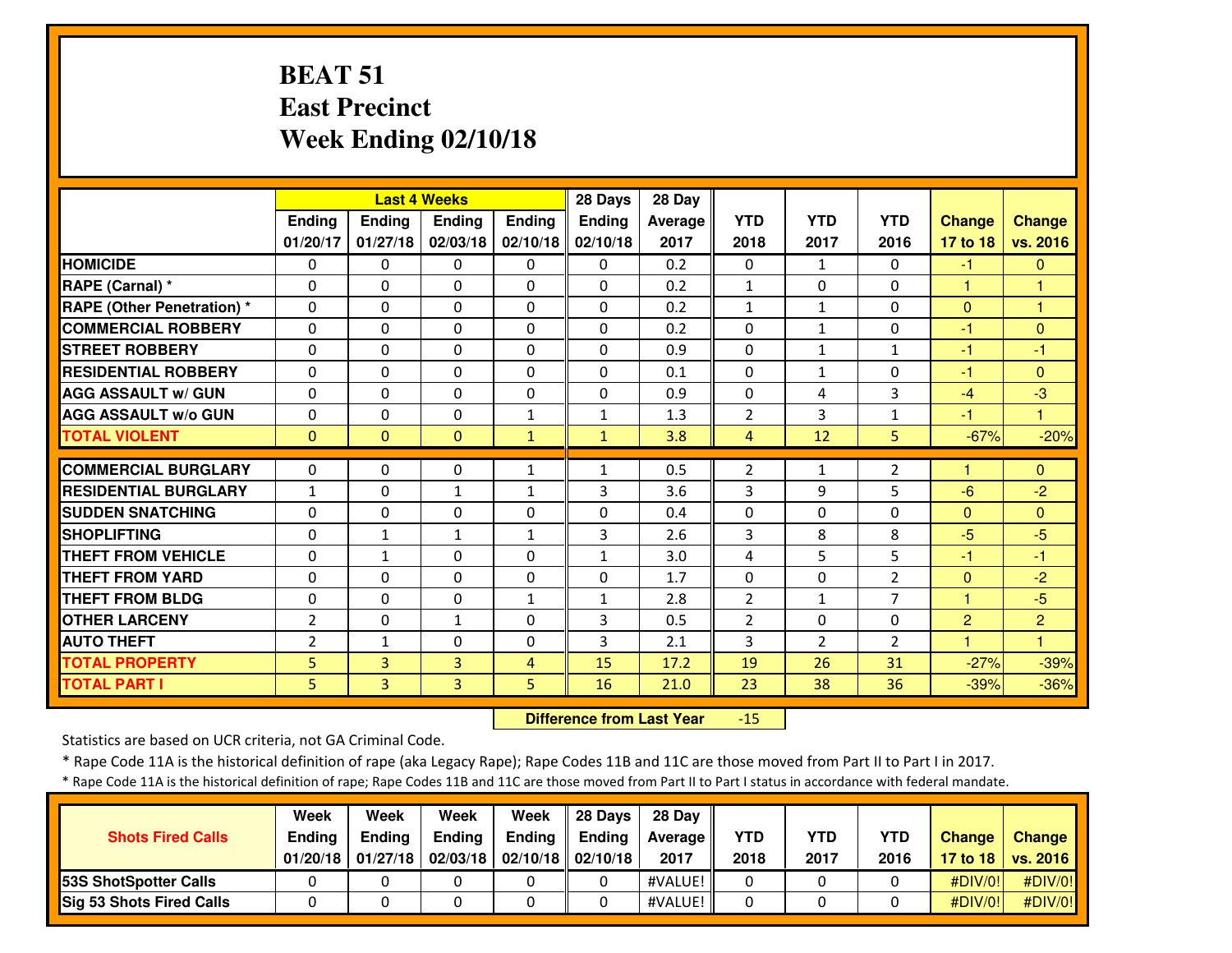# **BEAT 52 East PrecinctWeek Ending 02/10/18**

|                                   |               |                | <b>Last 4 Weeks</b> |                | 28 Days        | 28 Day  |                |                |                |                |               |
|-----------------------------------|---------------|----------------|---------------------|----------------|----------------|---------|----------------|----------------|----------------|----------------|---------------|
|                                   | <b>Ending</b> | Ending         | <b>Endina</b>       | <b>Ending</b>  | <b>Endina</b>  | Average | <b>YTD</b>     | <b>YTD</b>     | <b>YTD</b>     | <b>Change</b>  | <b>Change</b> |
|                                   | 01/20/17      | 01/27/18       | 02/03/18            | 02/10/18       | 02/10/18       | 2017    | 2018           | 2017           | 2016           | 17 to 18       | vs. 2016      |
| <b>HOMICIDE</b>                   | $\Omega$      | $\Omega$       | 0                   | $\Omega$       | $\Omega$       | 0.0     | 0              | $\Omega$       | 1              | $\mathbf{0}$   | -1            |
| <b>RAPE (Carnal)</b> *            | $\Omega$      | $\Omega$       | $\Omega$            | $\Omega$       | $\Omega$       | 0.1     | $\Omega$       | 0              | $\Omega$       | $\Omega$       | $\mathbf{0}$  |
| <b>RAPE (Other Penetration) *</b> | $\Omega$      | $\Omega$       | $\Omega$            | $\mathbf{0}$   | $\Omega$       | 0.2     | 0              | 0              | 0              | $\mathbf{0}$   | $\Omega$      |
| <b>COMMERCIAL ROBBERY</b>         | $\Omega$      | $\mathbf{1}$   | $\Omega$            | $\mathbf{0}$   | $\mathbf{1}$   | 0.0     | $\mathbf{1}$   | $\Omega$       | 0              | $\mathbf{1}$   | 1             |
| <b>STREET ROBBERY</b>             | $\Omega$      | $\Omega$       | $\Omega$            | $\mathbf{0}$   | 0              | 1.1     | $\Omega$       | 3              | $\overline{2}$ | $-3$           | $-2$          |
| <b>RESIDENTIAL ROBBERY</b>        | $\Omega$      | $\Omega$       | 0                   | $\Omega$       | 0              | 0.3     | 0              | 1              | 0              | -1             | $\Omega$      |
| <b>AGG ASSAULT w/ GUN</b>         | $\Omega$      | $\Omega$       | 0                   | $\mathbf 0$    | 0              | 0.5     | 2              | 2              | 2              | $\mathbf{0}$   | $\mathbf{0}$  |
| <b>AGG ASSAULT w/o GUN</b>        | 0             | 0              | 0                   | 1              | $\mathbf{1}$   | 1.2     | 2              | $\overline{2}$ | 1              | $\Omega$       |               |
| <b>TOTAL VIOLENT</b>              | $\Omega$      | $\mathbf{1}$   | $\Omega$            | $\mathbf{1}$   | $\overline{2}$ | 3.4     | 5              | 8              | 6              | $-38%$         | $-17%$        |
| <b>COMMERCIAL BURGLARY</b>        | $\Omega$      | $\Omega$       | 0                   | $\mathbf{0}$   | 0              | 0.2     | $\Omega$       | 0              | 0              | $\Omega$       | $\Omega$      |
| <b>RESIDENTIAL BURGLARY</b>       |               |                |                     |                |                |         |                |                |                |                |               |
|                                   | $\Omega$      | $\overline{2}$ | $\mathbf{1}$        | $\mathbf{0}$   | 3              | 2.6     | 4              | 5              | 8              | $-1$           | $-4$          |
| <b>SUDDEN SNATCHING</b>           | $\Omega$      | $\Omega$       | $\Omega$            | $\Omega$       | 0              | 0.3     | 0              | 1              | 0              | -1             | $\Omega$      |
| <b>SHOPLIFTING</b>                | $\Omega$      | $\Omega$       | 0                   | $\mathbf{0}$   | $\Omega$       | 0.3     | 0              | 1              | 0              | $-1$           | $\mathbf{0}$  |
| <b>THEFT FROM VEHICLE</b>         | 1             | $\Omega$       | $\overline{2}$      | $\Omega$       | 3              | 7.2     | 3              | 14             | 4              | $-11$          | -1            |
| <b>THEFT FROM YARD</b>            | $\mathbf{1}$  | $\mathbf{1}$   | $\Omega$            | $\mathbf{1}$   | 3              | 1.8     | 3              | $\mathbf{1}$   | $\overline{2}$ | $\overline{2}$ | 1             |
| <b>THEFT FROM BLDG</b>            | $\Omega$      | $\mathbf{1}$   | $\Omega$            | $\Omega$       | $\mathbf{1}$   | 1.3     | $\overline{2}$ | $\overline{2}$ | 3              | $\Omega$       | -1            |
| <b>OTHER LARCENY</b>              | $\Omega$      | $\Omega$       | $\Omega$            | 1              | $\mathbf{1}$   | 0.5     | $\mathbf{1}$   | 0              | $\Omega$       | 1              | 1             |
| <b>AUTO THEFT</b>                 | 1             | $\overline{2}$ | $\overline{2}$      | $\Omega$       | 5              | 2.5     | 6              | 3              | $\overline{2}$ | 3              | 4             |
| <b>TOTAL PROPERTY</b>             | 3             | 6              | 5                   | $\overline{2}$ | 16             | 16.6    | 19             | 27             | 19             | $-30%$         | 0%            |
| <b>TOTAL PART I</b>               | 3             | $\overline{7}$ | 5                   | $\overline{3}$ | 18             | 20.0    | 24             | 35             | 25             | $-31%$         | $-4%$         |

 **Difference from Last Year**-11

Statistics are based on UCR criteria, not GA Criminal Code.

|                                 | Week          | Week          | Week          | Week                           | 28 Davs | 28 Dav     |            |            |            |               |                     |
|---------------------------------|---------------|---------------|---------------|--------------------------------|---------|------------|------------|------------|------------|---------------|---------------------|
| <b>Shots Fired Calls</b>        | <b>Endina</b> | <b>Endina</b> | <b>Ending</b> | Ending                         | Endina  | Average II | <b>YTD</b> | <b>YTD</b> | <b>YTD</b> | <b>Change</b> | <b>Change</b>       |
|                                 | 01/20/18      | 01/27/18      |               | 02/03/18   02/10/18   02/10/18 |         | 2017       | 2018       | 2017       | 2016       |               | 17 to 18   vs. 2016 |
| <b>153S ShotSpotter Calls</b>   |               |               |               |                                |         | #VALUE!    |            |            |            | #DIV/0!       | #DIV/0!             |
| <b>Sig 53 Shots Fired Calls</b> |               |               |               |                                |         | #VALUE!    |            |            |            | #DIV/0!       | #DIV/0!             |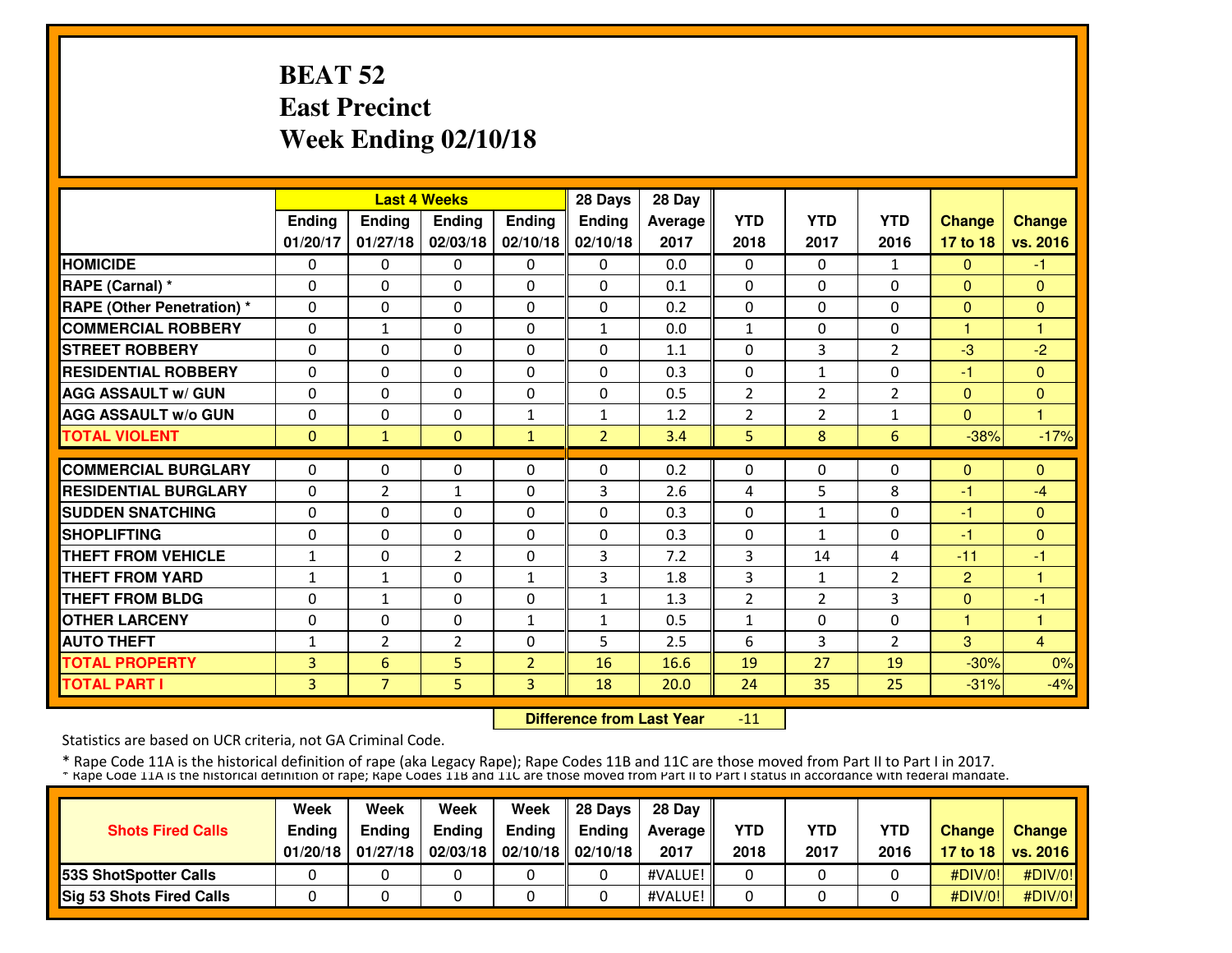# **BEAT 53 East PrecinctWeek Ending 02/10/18**

|                                   |                |                | <b>Last 4 Weeks</b> |                | 28 Days        | 28 Day  |                |                |                |                |                |
|-----------------------------------|----------------|----------------|---------------------|----------------|----------------|---------|----------------|----------------|----------------|----------------|----------------|
|                                   | Ending         | Ending         | Ending              | Ending         | <b>Ending</b>  | Average | <b>YTD</b>     | <b>YTD</b>     | <b>YTD</b>     | <b>Change</b>  | <b>Change</b>  |
|                                   | 01/20/17       | 01/27/18       | 02/03/18            | 02/10/18       | 02/10/18       | 2017    | 2018           | 2017           | 2016           | 17 to 18       | vs. 2016       |
| <b>HOMICIDE</b>                   | $\Omega$       | $\Omega$       | $\mathbf{0}$        | $\Omega$       | $\Omega$       | 0.5     | $\Omega$       | $\Omega$       | $\Omega$       | $\mathbf{0}$   | $\Omega$       |
| RAPE (Carnal) *                   | $\Omega$       | $\Omega$       | $\Omega$            | $\mathbf{1}$   | $\mathbf{1}$   | 0.1     | $\mathbf{1}$   | $\Omega$       | $\mathbf{1}$   | $\mathbf{1}$   | $\Omega$       |
| <b>RAPE (Other Penetration) *</b> | $\Omega$       | $\Omega$       | $\Omega$            | $\Omega$       | $\Omega$       | 0.2     | $\Omega$       | $\overline{2}$ | $\Omega$       | $-2$           | $\mathbf{0}$   |
| <b>COMMERCIAL ROBBERY</b>         | $\Omega$       | $\Omega$       | $\Omega$            | $\Omega$       | $\Omega$       | 0.1     | $\Omega$       | $\Omega$       | $\Omega$       | $\Omega$       | $\Omega$       |
| <b>STREET ROBBERY</b>             | $\Omega$       | $\Omega$       | $\Omega$            | $\Omega$       | $\Omega$       | 0.3     | $\mathbf{1}$   | $\Omega$       | 3              | 1              | $-2$           |
| <b>RESIDENTIAL ROBBERY</b>        | $\Omega$       | $\Omega$       | $\Omega$            | $\Omega$       | $\Omega$       | 0.2     | $\Omega$       | 0              | $\Omega$       | $\Omega$       | $\Omega$       |
| <b>AGG ASSAULT w/ GUN</b>         | $\Omega$       | 0              | $\Omega$            | $\Omega$       | $\Omega$       | 1.7     | $\Omega$       | 3              | $\Omega$       | $-3$           | $\mathbf{0}$   |
| <b>AGG ASSAULT w/o GUN</b>        | 0              | 1              | $\Omega$            | $\Omega$       | $\mathbf{1}$   | 1.2     | 1              | $\Omega$       | 0              |                | н              |
| <b>TOTAL VIOLENT</b>              | $\mathbf{0}$   | 1              | $\Omega$            | $\mathbf{1}$   | $\overline{2}$ | 4.3     | 3              | 5              | $\overline{4}$ | $-40%$         | $-25%$         |
| <b>COMMERCIAL BURGLARY</b>        | $\Omega$       | $\Omega$       | $\Omega$            | $\Omega$       | $\Omega$       | 0.1     | $\Omega$       | $\Omega$       | $\mathbf{1}$   | $\Omega$       | $-1$           |
| <b>RESIDENTIAL BURGLARY</b>       | $\Omega$       | 2              | $\Omega$            | $\overline{2}$ | 4              | 2.5     | 5              | 3              | 12             | $\overline{2}$ | $-7$           |
| <b>SUDDEN SNATCHING</b>           | $\Omega$       | 0              | $\mathbf{0}$        | $\Omega$       | $\Omega$       | 0.2     | $\mathbf{1}$   | $\mathbf{1}$   | $\Omega$       | $\Omega$       | 1              |
| <b>SHOPLIFTING</b>                | 0              | $\mathbf{1}$   | $\mathbf{1}$        | $\Omega$       | $\overline{2}$ | 0.1     | $\overline{2}$ | 0              | 0              | $\overline{2}$ | $\overline{2}$ |
| <b>THEFT FROM VEHICLE</b>         | $\mathbf{1}$   | 3              | 3                   | 3              | 10             | 6.3     | 10             | 8              | $\overline{7}$ | $\overline{2}$ | 3              |
| <b>THEFT FROM YARD</b>            | 0              | $\mathbf{1}$   | $\Omega$            | $\mathbf{1}$   | $\overline{2}$ | 2.2     | 5              | 3              | $\overline{2}$ | $\overline{2}$ | 3              |
| <b>THEFT FROM BLDG</b>            | 0              | 0              | $\mathbf{1}$        | 0              | $\mathbf{1}$   | 4.4     | $\mathbf{1}$   | 4              | 3              | $-3$           | $-2$           |
| <b>OTHER LARCENY</b>              | $\Omega$       | $\Omega$       | $\Omega$            | $\Omega$       | $\Omega$       | 0.3     | $\Omega$       | $\mathbf{1}$   | $\Omega$       | $-1$           | $\mathbf{0}$   |
| <b>AUTO THEFT</b>                 | $\overline{2}$ | $\overline{2}$ | $\Omega$            | $\Omega$       | 4              | 2.7     | 4              | 4              | 6              | $\Omega$       | $-2$           |
| <b>TOTAL PROPERTY</b>             | 3              | 9              | 5                   | 6              | 23             | 18.7    | 28             | 24             | 31             | 17%            | $-10%$         |
| <b>TOTAL PART I</b>               | 3              | 10             | 5.                  | 7              | 25             | 23.0    | 31             | 29             | 35             | 7%             | $-11%$         |

 **Difference from Last Year**<sup>2</sup>

Statistics are based on UCR criteria, not GA Criminal Code.

|                               | Week          | Week          | Week          | Week                           | 28 Davs | 28 Dav     |            |            |            |               |                     |
|-------------------------------|---------------|---------------|---------------|--------------------------------|---------|------------|------------|------------|------------|---------------|---------------------|
| <b>Shots Fired Calls</b>      | <b>Ending</b> | <b>Ending</b> | <b>Ending</b> | Ending                         | Endina  | Average II | <b>YTD</b> | <b>YTD</b> | <b>YTD</b> | <b>Change</b> | <b>Change</b>       |
|                               | 01/20/18      | 01/27/18      |               | 02/03/18   02/10/18   02/10/18 |         | 2017       | 2018       | 2017       | 2016       |               | 17 to 18   vs. 2016 |
| <b>153S ShotSpotter Calls</b> |               |               |               |                                |         | #VALUE!    |            |            |            | #DIV/0!       | #DIV/0!             |
| Sig 53 Shots Fired Calls      |               |               |               |                                |         | #VALUE!    |            |            |            | #DIV/0!       | #DIV/0!             |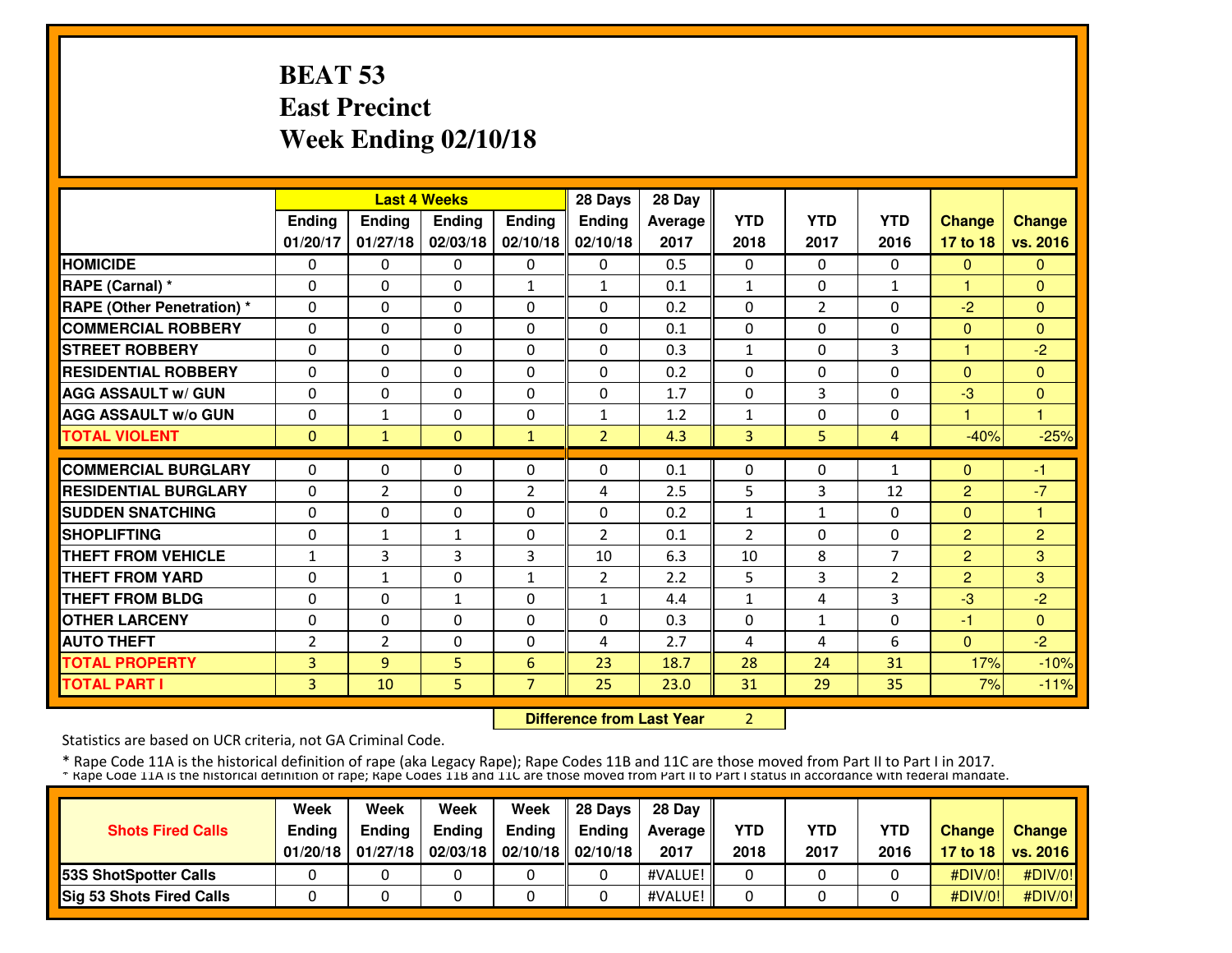# **BEAT 54 East PrecinctWeek Ending 02/10/18**

|                                   |                |                | <b>Last 4 Weeks</b> |                | 28 Days        | 28 Day  |                |                |                |                |                |
|-----------------------------------|----------------|----------------|---------------------|----------------|----------------|---------|----------------|----------------|----------------|----------------|----------------|
|                                   | <b>Ending</b>  | Ending         | <b>Ending</b>       | Ending         | <b>Ending</b>  | Average | <b>YTD</b>     | <b>YTD</b>     | <b>YTD</b>     | <b>Change</b>  | <b>Change</b>  |
|                                   | 01/20/17       | 01/27/18       | 02/03/18            | 02/10/18       | 02/10/18       | 2017    | 2018           | 2017           | 2016           | 17 to 18       | vs. 2016       |
| <b>HOMICIDE</b>                   | $\Omega$       | $\Omega$       | $\overline{2}$      | $\Omega$       | $\overline{2}$ | 0.2     | $\overline{2}$ | $\Omega$       | $\Omega$       | $\overline{2}$ | $\overline{2}$ |
| RAPE (Carnal) *                   | $\Omega$       | 0              | $\Omega$            | $\Omega$       | $\Omega$       | 0.1     | $\Omega$       | $\Omega$       | $\Omega$       | $\Omega$       | $\Omega$       |
| <b>RAPE (Other Penetration) *</b> | $\Omega$       | $\Omega$       | $\Omega$            | $\Omega$       | $\Omega$       | 0.1     | 0              | $\Omega$       | $\Omega$       | $\mathbf{0}$   | $\Omega$       |
| <b>COMMERCIAL ROBBERY</b>         | $\Omega$       | $\Omega$       | $\Omega$            | $\Omega$       | $\Omega$       | 0.9     | $\Omega$       | $\overline{2}$ | $\Omega$       | $-2$           | $\Omega$       |
| <b>STREET ROBBERY</b>             | 0              | $\Omega$       | $\Omega$            | $\Omega$       | $\Omega$       | 0.8     | $\Omega$       | 0              | 3              | $\overline{0}$ | $-3$           |
| <b>RESIDENTIAL ROBBERY</b>        | $\Omega$       | $\Omega$       | $\Omega$            | $\Omega$       | $\Omega$       | 0.0     | $\Omega$       | 0              | $\Omega$       | $\mathbf{0}$   | $\Omega$       |
| <b>AGG ASSAULT w/ GUN</b>         | $\mathbf 0$    | $\Omega$       | $\mathbf{1}$        | $\Omega$       | $\mathbf{1}$   | 1.1     | 4              | $\Omega$       | 6              | $\overline{4}$ | $-2$           |
| <b>AGG ASSAULT w/o GUN</b>        | $\Omega$       | 0              | $\Omega$            | $\Omega$       | $\Omega$       | 0.8     | $\Omega$       | $\Omega$       | $\Omega$       | $\Omega$       | $\Omega$       |
| <b>TOTAL VIOLENT</b>              | $\Omega$       | $\Omega$       | 3                   | $\Omega$       | $\overline{3}$ | 4.0     | 6              | 2              | $\overline{9}$ | 200%           | $-33%$         |
| <b>COMMERCIAL BURGLARY</b>        | $\Omega$       | $\Omega$       | $\Omega$            | $\Omega$       | $\Omega$       | 0.7     | $\Omega$       | 0              | 2              | $\Omega$       | $-2$           |
| <b>RESIDENTIAL BURGLARY</b>       | $\mathbf{1}$   | $\overline{2}$ | 3                   | $\Omega$       | 6              | 5.1     | 11             | 5              | 14             | 6              | $-3$           |
| <b>SUDDEN SNATCHING</b>           | 0              | $\Omega$       | $\Omega$            | 0              | $\Omega$       | 0.1     | $\Omega$       | 0              | $\Omega$       | $\mathbf{0}$   | $\Omega$       |
| <b>SHOPLIFTING</b>                | 3              | 5              | $\mathbf{1}$        | $\mathbf{1}$   | 10             | 5.0     | 11             | $\overline{2}$ | 6              | 9              | 5              |
| <b>THEFT FROM VEHICLE</b>         | $\mathbf 1$    | $\mathbf{1}$   | $\Omega$            | 1              | 3              | 5.3     | 4              | 15             | 13             | $-11$          | $-9$           |
| <b>THEFT FROM YARD</b>            | $\Omega$       | $\Omega$       | $\Omega$            | $\mathbf{0}$   | $\Omega$       | 2.3     | $\Omega$       | $\mathbf{1}$   | $\Omega$       | $-1$           | $\mathbf{0}$   |
| <b>THEFT FROM BLDG</b>            | $\overline{2}$ | 0              | $\mathbf{1}$        | $\Omega$       | 3              | 2.3     | 4              | 5              | 4              | -1             | $\mathbf{0}$   |
| <b>OTHER LARCENY</b>              | 0              | $\Omega$       | $\mathbf{1}$        | 0              | $\mathbf{1}$   | 0.2     | $\mathbf{1}$   | $\mathbf{1}$   | $\Omega$       | $\Omega$       | н              |
| <b>AUTO THEFT</b>                 | 0              | $\mathbf{1}$   | $\Omega$            | 0              | 1              | 1.9     | 3              | 8              | 6              | $-5$           | $-3$           |
| <b>TOTAL PROPERTY</b>             | $\overline{7}$ | 9              | 6                   | $\overline{2}$ | 24             | 22.9    | 34             | 37             | 45             | $-8%$          | $-24%$         |
| <b>TOTAL PART I</b>               | $\overline{7}$ | 9              | 9                   | $\overline{2}$ | 27             | 26.8    | 40             | 39             | 54             | 3%             | $-26%$         |

 **Difference from Last Year**<sup>1</sup>

Statistics are based on UCR criteria, not GA Criminal Code.

|                                 | Week          | Week          | Week          | Week                           | 28 Davs | 28 Dav     |            |            |            |               |                     |
|---------------------------------|---------------|---------------|---------------|--------------------------------|---------|------------|------------|------------|------------|---------------|---------------------|
| <b>Shots Fired Calls</b>        | <b>Endina</b> | <b>Endina</b> | <b>Ending</b> | Ending                         | Endina  | Average II | <b>YTD</b> | <b>YTD</b> | <b>YTD</b> | <b>Change</b> | <b>Change</b>       |
|                                 | 01/20/18      | 01/27/18      |               | 02/03/18   02/10/18   02/10/18 |         | 2017       | 2018       | 2017       | 2016       |               | 17 to 18   vs. 2016 |
| <b>153S ShotSpotter Calls</b>   |               |               |               |                                |         | #VALUE!    |            |            |            | #DIV/0!       | #DIV/0!             |
| <b>Sig 53 Shots Fired Calls</b> |               |               |               |                                |         | #VALUE!    |            |            |            | #DIV/0!       | #DIV/0!             |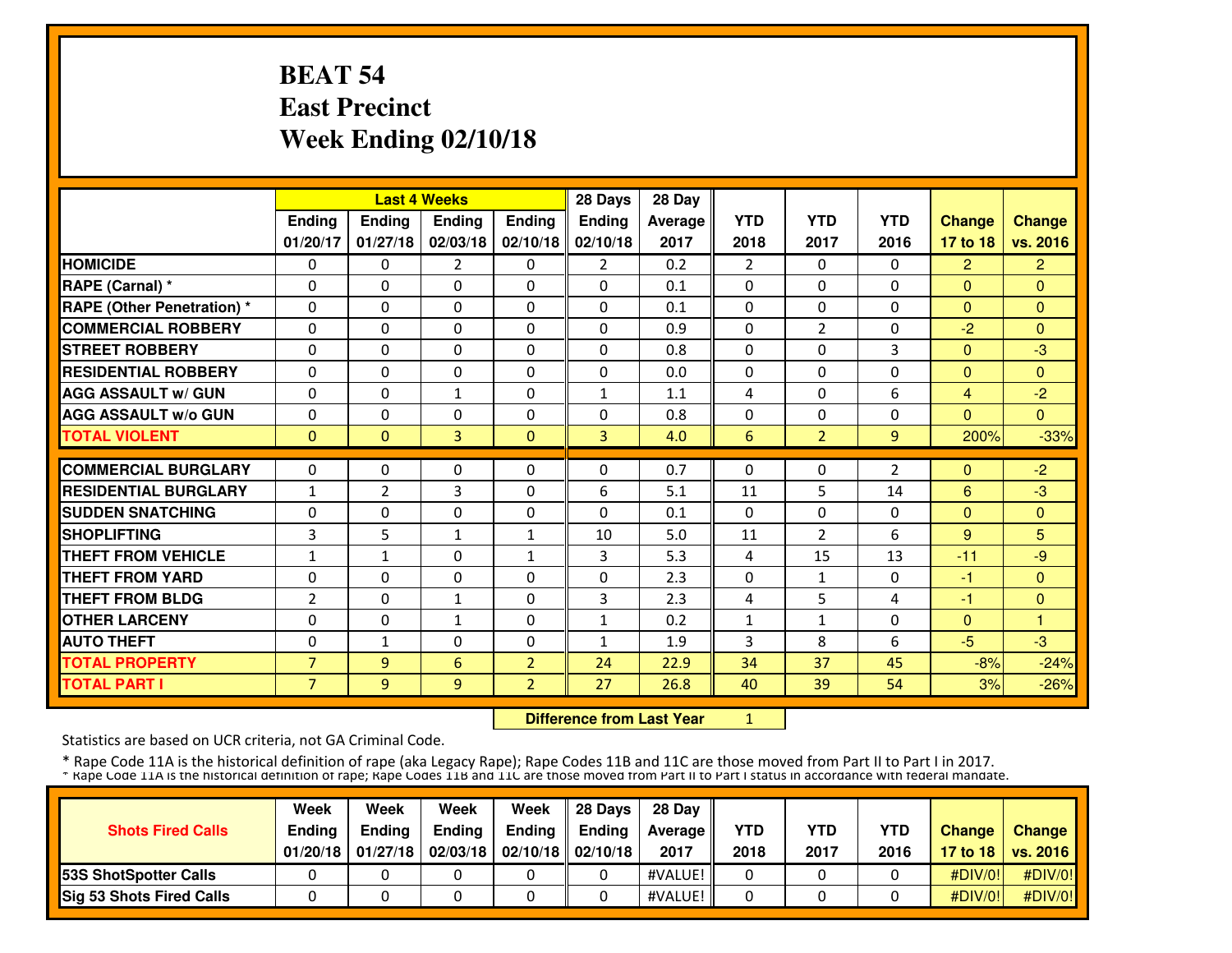# **BEAT 55 East PrecinctWeek Ending 02/10/18**

|                                   |                |                | <b>Last 4 Weeks</b> |                | 28 Days        | 28 Day  |            |                |                |               |                |
|-----------------------------------|----------------|----------------|---------------------|----------------|----------------|---------|------------|----------------|----------------|---------------|----------------|
|                                   | Ending         | Ending         | Ending              | Ending         | <b>Ending</b>  | Average | <b>YTD</b> | <b>YTD</b>     | <b>YTD</b>     | <b>Change</b> | <b>Change</b>  |
|                                   | 01/20/17       | 01/27/18       | 02/03/18            | 02/10/18       | 02/10/18       | 2017    | 2018       | 2017           | 2016           | 17 to 18      | vs. 2016       |
| <b>HOMICIDE</b>                   | $\Omega$       | 0              | $\Omega$            | $\Omega$       | $\Omega$       | 0.0     | $\Omega$   | $\Omega$       | $\Omega$       | $\Omega$      | $\Omega$       |
| RAPE (Carnal) *                   | $\Omega$       | $\Omega$       | $\Omega$            | $\Omega$       | $\Omega$       | 0.0     | $\Omega$   | 0              | $\Omega$       | $\Omega$      | $\Omega$       |
| <b>RAPE (Other Penetration) *</b> | $\Omega$       | $\Omega$       | $\Omega$            | $\Omega$       | $\Omega$       | 0.0     | $\Omega$   | 0              | $\Omega$       | $\Omega$      | $\Omega$       |
| <b>COMMERCIAL ROBBERY</b>         | $\Omega$       | $\Omega$       | $\Omega$            | $\mathbf{0}$   | $\Omega$       | 1.0     | $\Omega$   | $\overline{2}$ | $\Omega$       | $-2$          | $\Omega$       |
| <b>STREET ROBBERY</b>             | $\Omega$       | $\Omega$       | $\Omega$            | $\Omega$       | $\Omega$       | 0.2     | $\Omega$   | 0              | $\Omega$       | $\Omega$      | $\Omega$       |
| <b>RESIDENTIAL ROBBERY</b>        | 0              | $\Omega$       | 0                   | $\Omega$       | 0              | 0.0     | $\Omega$   | 0              | $\Omega$       | $\Omega$      | $\Omega$       |
| <b>AGG ASSAULT w/ GUN</b>         | $\Omega$       | $\Omega$       | 0                   | $\mathbf{0}$   | $\Omega$       | 0.5     | $\Omega$   | 0              | 0              | $\mathbf{0}$  | $\mathbf{0}$   |
| <b>AGG ASSAULT W/o GUN</b>        | $\Omega$       | $\mathbf{1}$   | $\Omega$            | $\mathbf{0}$   | $\mathbf{1}$   | 0.5     | 1          | 0              | 3              |               | $-2$           |
| <b>TOTAL VIOLENT</b>              | $\Omega$       | $\mathbf{1}$   | $\Omega$            | $\mathbf{0}$   | $\mathbf{1}$   | 2.2     | 1          | $\overline{2}$ | 3              | $-50%$        | $-67%$         |
| <b>COMMERCIAL BURGLARY</b>        | $\Omega$       | $\Omega$       | $\Omega$            | 1              | 1              | 0.3     | 1          | 0              | 3              | 1             | $-2$           |
| <b>RESIDENTIAL BURGLARY</b>       | $\mathbf{1}$   | $\Omega$       | $1\,$               | $\mathbf{0}$   | $\overline{2}$ | 3.4     | 3          | 12             | 4              | $-9$          | $-1$           |
| <b>SUDDEN SNATCHING</b>           | $\Omega$       | $\Omega$       | $\Omega$            | $\Omega$       | 0              | 0.2     | $\Omega$   | 0              | $\Omega$       | $\Omega$      | $\Omega$       |
| <b>SHOPLIFTING</b>                | 2              | $\overline{2}$ | 8                   | 2              | 14             | 13.8    | 20         | 24             | 17             | $-4$          | 3              |
| <b>THEFT FROM VEHICLE</b>         | 1              | 3              | $\Omega$            | $\Omega$       | 4              | 4.1     | 6          | 7              | $\overline{7}$ | $-1$          | $-1$           |
| <b>THEFT FROM YARD</b>            | 0              | $\Omega$       | $\mathbf{1}$        | 0              | $\mathbf{1}$   | 1.5     | 2          | $\overline{2}$ | 3              | $\mathbf{0}$  | -1             |
| <b>THEFT FROM BLDG</b>            | $\Omega$       | $\Omega$       | $\mathbf{1}$        | $\mathbf{1}$   | $\overline{2}$ | 1.5     | 3          | $\overline{2}$ | 3              | 1             | $\Omega$       |
| <b>OTHER LARCENY</b>              | $\Omega$       | $\Omega$       | $\Omega$            | $\Omega$       | 0              | 0.6     | 1          | 1              | 1              | $\Omega$      | $\mathbf{0}$   |
| <b>AUTO THEFT</b>                 | $\Omega$       | $\mathbf{1}$   | $\mathbf{1}$        | $\overline{2}$ | 4              | 1.7     | 3          | $\overline{2}$ | $\mathbf{1}$   | 1             | $\overline{2}$ |
| <b>TOTAL PROPERTY</b>             | 4              | 6              | 12                  | 6              | 28             | 27.2    | 39         | 50             | 39             | $-22%$        | 0%             |
| <b>TOTAL PART I</b>               | $\overline{4}$ | $7^{\circ}$    | 12                  | 6              | 29             | 29.4    | 40         | 52             | 42             | $-23%$        | $-5%$          |

 **Difference from Last Year**-12

Statistics are based on UCR criteria, not GA Criminal Code.

|                                 | Week          | Week          | Week          | Week                           | 28 Davs | 28 Dav     |            |            |            |               |                     |
|---------------------------------|---------------|---------------|---------------|--------------------------------|---------|------------|------------|------------|------------|---------------|---------------------|
| <b>Shots Fired Calls</b>        | <b>Endina</b> | <b>Endina</b> | <b>Ending</b> | Ending                         | Endina  | Average II | <b>YTD</b> | <b>YTD</b> | <b>YTD</b> | <b>Change</b> | <b>Change</b>       |
|                                 | 01/20/18      | 01/27/18      |               | 02/03/18   02/10/18   02/10/18 |         | 2017       | 2018       | 2017       | 2016       |               | 17 to 18   vs. 2016 |
| <b>153S ShotSpotter Calls</b>   |               |               |               |                                |         | #VALUE!    |            |            |            | #DIV/0!       | #DIV/0!             |
| <b>Sig 53 Shots Fired Calls</b> |               |               |               |                                |         | #VALUE!    |            |            |            | #DIV/0!       | #DIV/0!             |